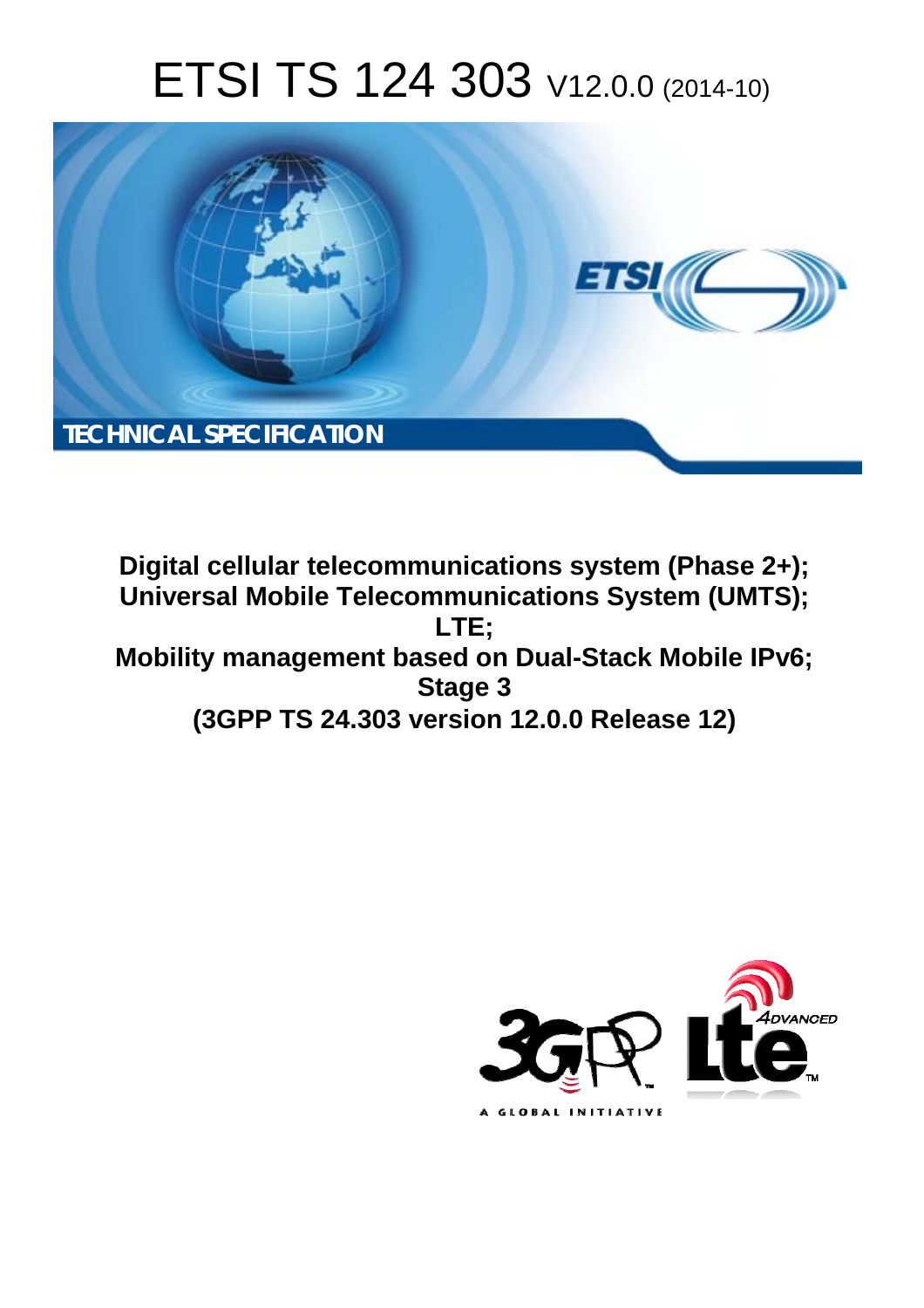Reference RTS/TSGC-0124303vc00

> Keywords GSM,LTE,UMTS

#### *ETSI*

#### 650 Route des Lucioles F-06921 Sophia Antipolis Cedex - FRANCE

Tel.: +33 4 92 94 42 00 Fax: +33 4 93 65 47 16

Siret N° 348 623 562 00017 - NAF 742 C Association à but non lucratif enregistrée à la Sous-Préfecture de Grasse (06) N° 7803/88

#### *Important notice*

The present document can be downloaded from: [http://www.etsi.org](http://www.etsi.org/)

The present document may be made available in electronic versions and/or in print. The content of any electronic and/or print versions of the present document shall not be modified without the prior written authorization of ETSI. In case of any existing or perceived difference in contents between such versions and/or in print, the only prevailing document is the print of the Portable Document Format (PDF) version kept on a specific network drive within ETSI Secretariat.

Users of the present document should be aware that the document may be subject to revision or change of status. Information on the current status of this and other ETSI documents is available at <http://portal.etsi.org/tb/status/status.asp>

If you find errors in the present document, please send your comment to one of the following services: [http://portal.etsi.org/chaircor/ETSI\\_support.asp](http://portal.etsi.org/chaircor/ETSI_support.asp)

#### *Copyright Notification*

No part may be reproduced or utilized in any form or by any means, electronic or mechanical, including photocopying and microfilm except as authorized by written permission of ETSI.

The content of the PDF version shall not be modified without the written authorization of ETSI. The copyright and the foregoing restriction extend to reproduction in all media.

> © European Telecommunications Standards Institute 2014. All rights reserved.

**DECT**TM, **PLUGTESTS**TM, **UMTS**TM and the ETSI logo are Trade Marks of ETSI registered for the benefit of its Members. **3GPP**TM and **LTE**™ are Trade Marks of ETSI registered for the benefit of its Members and of the 3GPP Organizational Partners.

**GSM**® and the GSM logo are Trade Marks registered and owned by the GSM Association.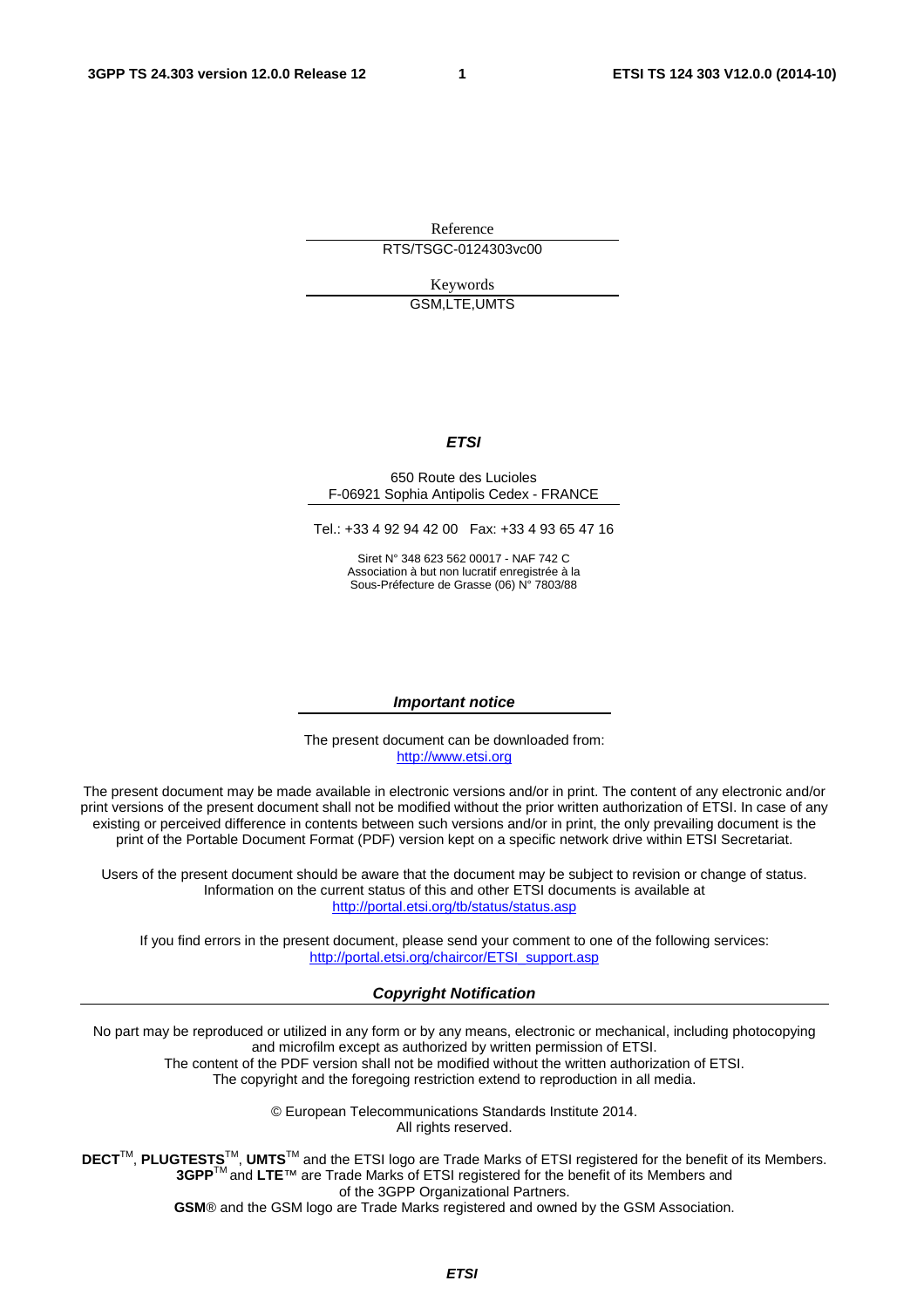# Intellectual Property Rights

IPRs essential or potentially essential to the present document may have been declared to ETSI. The information pertaining to these essential IPRs, if any, is publicly available for **ETSI members and non-members**, and can be found in ETSI SR 000 314: *"Intellectual Property Rights (IPRs); Essential, or potentially Essential, IPRs notified to ETSI in respect of ETSI standards"*, which is available from the ETSI Secretariat. Latest updates are available on the ETSI Web server [\(http://ipr.etsi.org](http://webapp.etsi.org/IPR/home.asp)).

Pursuant to the ETSI IPR Policy, no investigation, including IPR searches, has been carried out by ETSI. No guarantee can be given as to the existence of other IPRs not referenced in ETSI SR 000 314 (or the updates on the ETSI Web server) which are, or may be, or may become, essential to the present document.

### Foreword

This Technical Specification (TS) has been produced by ETSI 3rd Generation Partnership Project (3GPP).

The present document may refer to technical specifications or reports using their 3GPP identities, UMTS identities or GSM identities. These should be interpreted as being references to the corresponding ETSI deliverables.

The cross reference between GSM, UMTS, 3GPP and ETSI identities can be found under [http://webapp.etsi.org/key/queryform.asp.](http://webapp.etsi.org/key/queryform.asp)

# Modal verbs terminology

In the present document "**shall**", "**shall not**", "**should**", "**should not**", "**may**", "**may not**", "**need**", "**need not**", "**will**", "**will not**", "**can**" and "**cannot**" are to be interpreted as described in clause 3.2 of the [ETSI Drafting Rules](http://portal.etsi.org/Help/editHelp!/Howtostart/ETSIDraftingRules.aspx) (Verbal forms for the expression of provisions).

"**must**" and "**must not**" are **NOT** allowed in ETSI deliverables except when used in direct citation.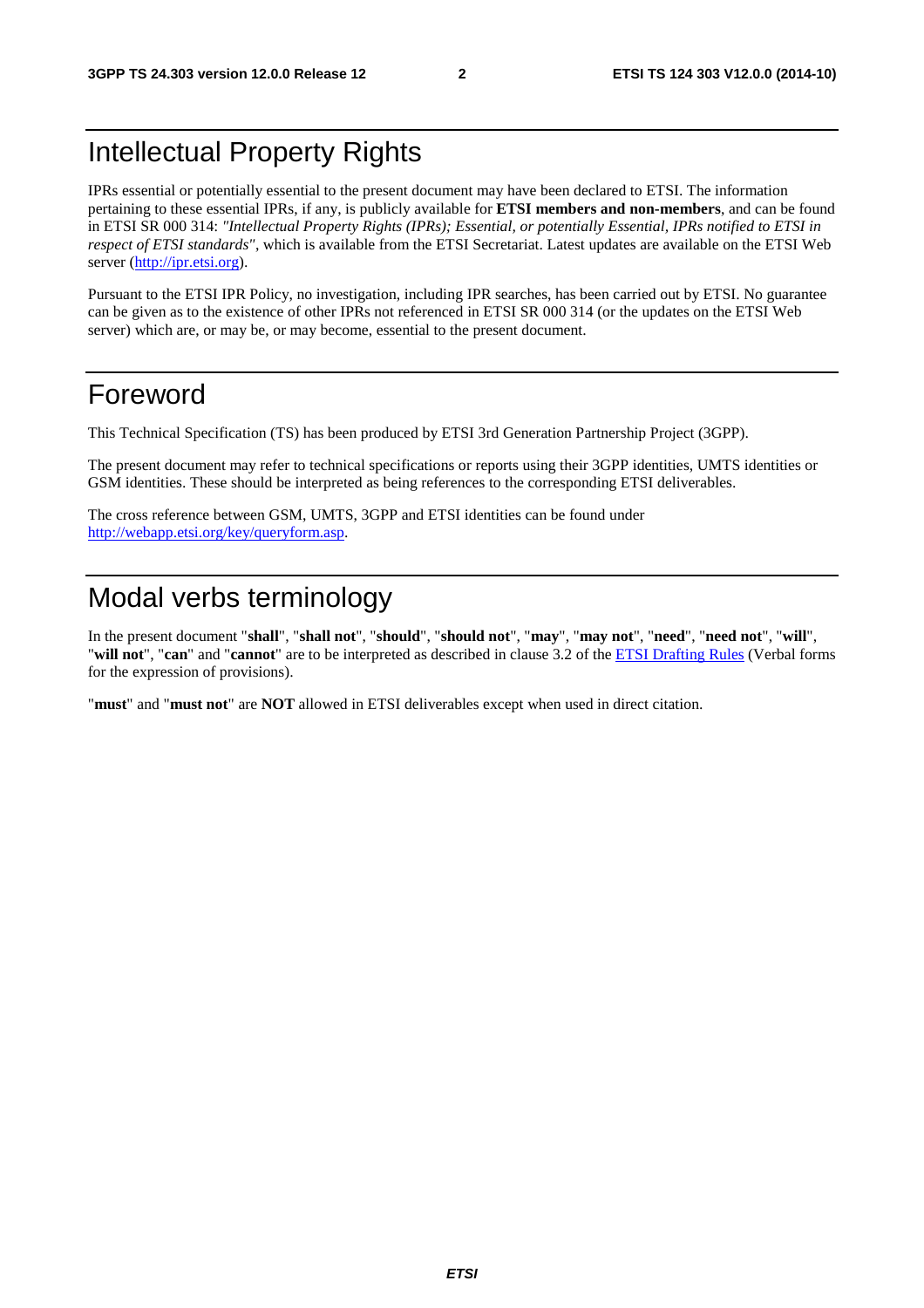$\mathbf{3}$ 

# Contents

| 1                      |                                                                               |  |
|------------------------|-------------------------------------------------------------------------------|--|
| 2                      |                                                                               |  |
| 3<br>3.1<br>3.2        |                                                                               |  |
| 4<br>4.1<br>4.2<br>4.3 |                                                                               |  |
| 5                      |                                                                               |  |
| 5.1<br>5.1.1<br>5.1.2  |                                                                               |  |
| 5.1.2.1<br>5.1.2.1.1   |                                                                               |  |
| 5.1.2.1.2              |                                                                               |  |
| 5.1.2.1.3<br>5.1.2.1.4 |                                                                               |  |
| 5.1.2.1.5              |                                                                               |  |
| 5.1.2.1a<br>5.1.2.2    |                                                                               |  |
| 5.1.2.3                |                                                                               |  |
| 5.1.2.4                |                                                                               |  |
| 5.1.3<br>5.1.3.1       | Security association establishment and IPv6 Home Network Prefix assignment 16 |  |
| 5.1.3.2                |                                                                               |  |
| 5.1.3.3                |                                                                               |  |
| 5.2                    |                                                                               |  |
| 5.2.1                  |                                                                               |  |
| 5.2.2                  | UE procedures                                                                 |  |
| 5.2.2.1                |                                                                               |  |
| 5.2.2.2                |                                                                               |  |
| 5.2.2.3                |                                                                               |  |
| 5.2.2.4<br>5.2.3       |                                                                               |  |
| 5.2.3.1                |                                                                               |  |
| 5.2.3.2                |                                                                               |  |
| 5.2.3.3                |                                                                               |  |
| 5.3                    |                                                                               |  |
| 5.3.1                  |                                                                               |  |
| 5.3.2                  |                                                                               |  |
| 5.3.3                  |                                                                               |  |
| 5.4                    |                                                                               |  |
| 5.4.1<br>5.4.2         |                                                                               |  |
| 5.4.2.1                |                                                                               |  |
| 5.4.2.2                |                                                                               |  |
| 5.4.3                  |                                                                               |  |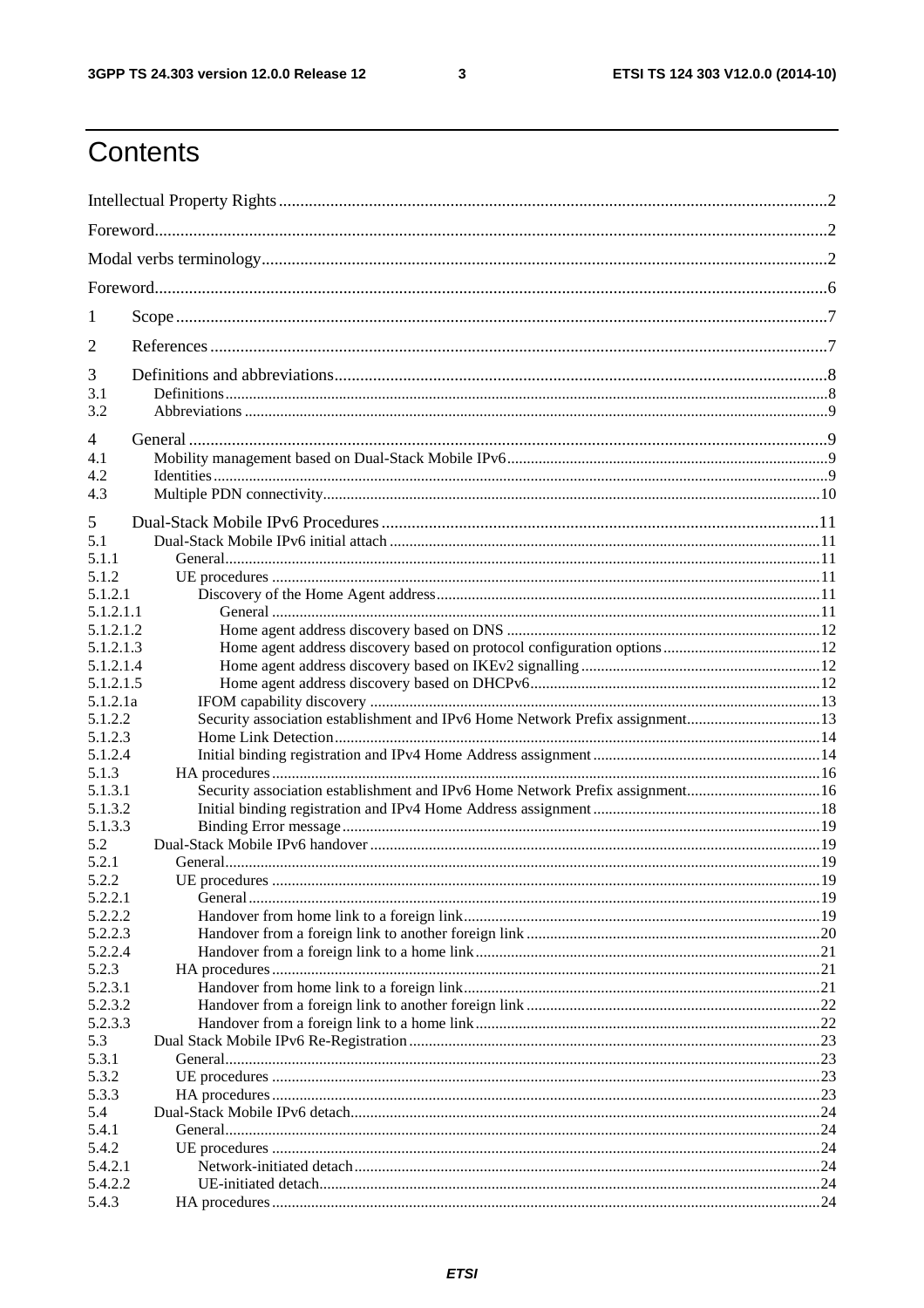$\overline{\mathbf{4}}$ 

| 5.4.3.1        |                             |  |
|----------------|-----------------------------|--|
| 5.4.3.2        |                             |  |
| 5.5            |                             |  |
| 5.5A<br>5.5A.1 |                             |  |
| 5.5A.2         |                             |  |
| 5.5A.3         |                             |  |
| 5.6            |                             |  |
| 5.6.1          |                             |  |
| 5.6.2          |                             |  |
| 5.6.2.1        |                             |  |
| 5.6.2.2        |                             |  |
| 5.6.2.3        |                             |  |
| 5.6.3          |                             |  |
| 5.6.3.1        |                             |  |
| 5.6.3.2        |                             |  |
| 5.6.3.3        |                             |  |
| 5.7            |                             |  |
| 5.7.1          |                             |  |
| 5.7.2          |                             |  |
| 5.7.3          |                             |  |
| 5.8            |                             |  |
| 5.8.1          |                             |  |
| 5.8.2          |                             |  |
| 5.8.2.1        |                             |  |
| 5.8.2.2        |                             |  |
| 5.8.2.3        |                             |  |
| 5.8.3          |                             |  |
| 5.8.3.1        |                             |  |
| 5.8.3.2        |                             |  |
| 5.8.3.3        |                             |  |
| 5.9            |                             |  |
| 5.9.1          |                             |  |
| 5.9.2          |                             |  |
| 5.9.2.1        |                             |  |
| 5.9.2.2        |                             |  |
| 5.9.2.3        |                             |  |
| 5.9.3          |                             |  |
| 5.9.3.1        | General.                    |  |
| 5.9.3.2        |                             |  |
| 5.9.3.3        |                             |  |
|                | <b>Annex A (normative):</b> |  |
| A.1            |                             |  |
| A.2            |                             |  |
| A.2.1          |                             |  |
| A.2.2          |                             |  |
| A.2.3          |                             |  |
|                |                             |  |
| A.3            |                             |  |
| A.3.1          |                             |  |
| A.3.2          |                             |  |
| A.4            |                             |  |
|                |                             |  |
| A.4.1<br>A.4.2 |                             |  |
|                |                             |  |
| A.5            |                             |  |
| A.5.1          |                             |  |
| A.5.2          |                             |  |
|                |                             |  |
| A.6            |                             |  |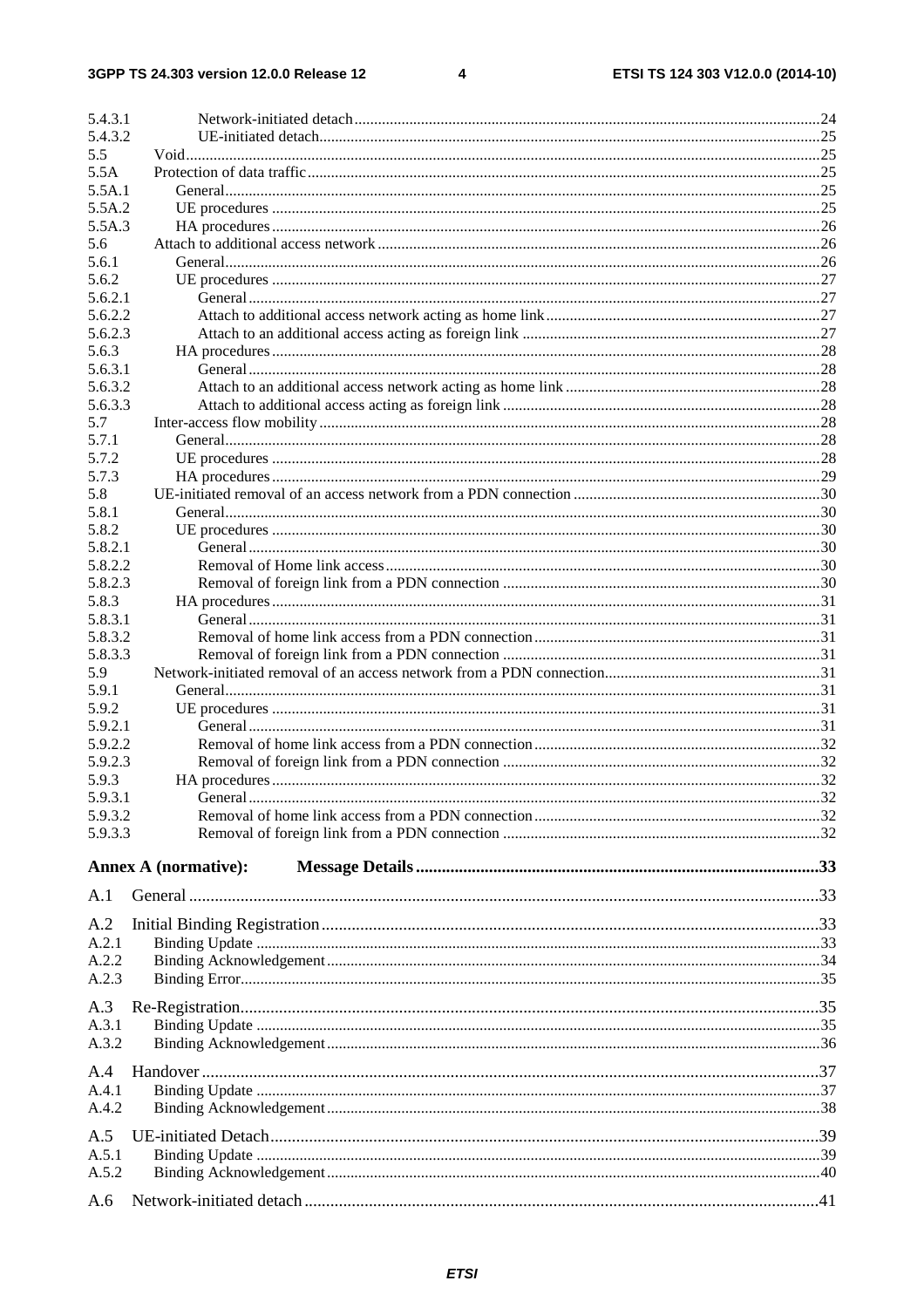$5\phantom{a}$ 

| <b>Annex C</b> (informative): |  |
|-------------------------------|--|
| B.2                           |  |
| B.1                           |  |
| <b>Annex B</b> (normative):   |  |
|                               |  |
| A.11.2                        |  |
| A.11.1                        |  |
|                               |  |
| A.10.2                        |  |
| A.10.1                        |  |
|                               |  |
| A.9.2                         |  |
| A.9.1                         |  |
| A.9                           |  |
| A.8.2                         |  |
| A.8.1                         |  |
| A.8                           |  |
| A.7                           |  |
| A.6.2                         |  |
| A.6.1                         |  |
|                               |  |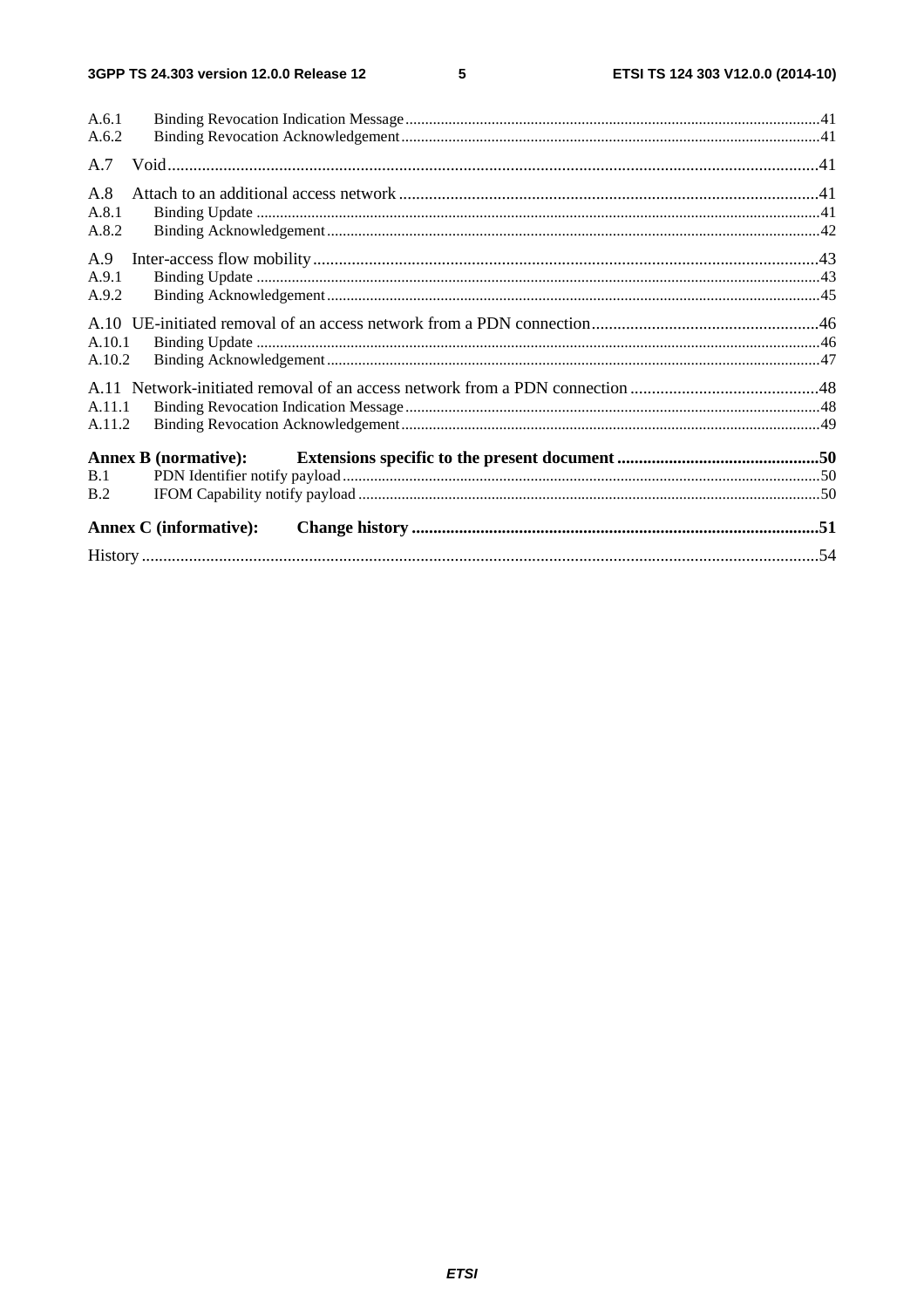# Foreword

This Technical Specification has been produced by the 3<sup>rd</sup> Generation Partnership Project (3GPP).

The contents of the present document are subject to continuing work within the TSG and may change following formal TSG approval. Should the TSG modify the contents of the present document, it will be re-released by the TSG with an identifying change of release date and an increase in version number as follows:

Version x.y.z

where:

- x the first digit:
	- 1 presented to TSG for information;
	- 2 presented to TSG for approval;
	- 3 or greater indicates TSG approved document under change control.
- y the second digit is incremented for all changes of substance, i.e. technical enhancements, corrections, updates, etc.
- z the third digit is incremented when editorial only changes have been incorporated in the document.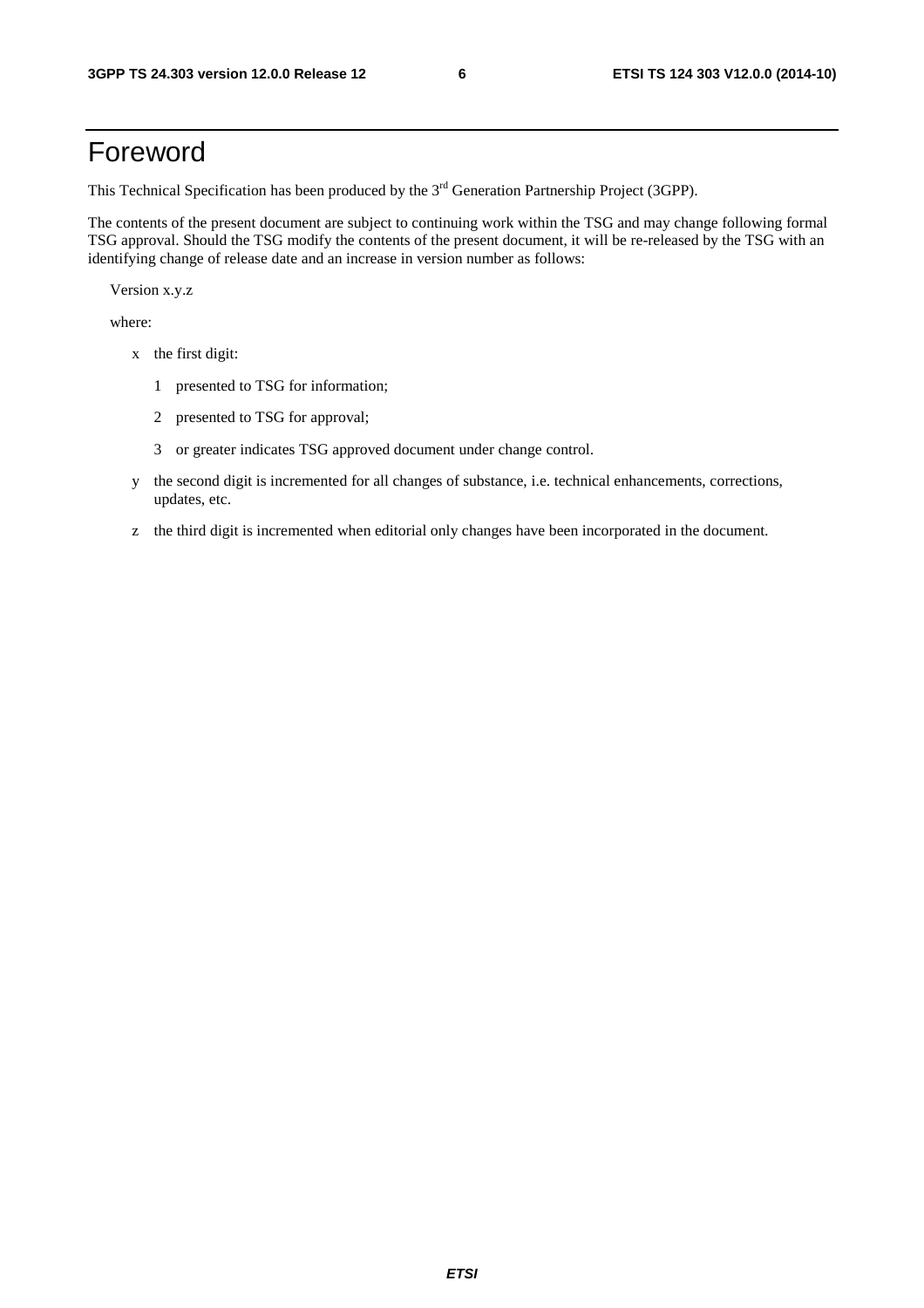### 1 Scope

The present document specifies the signalling procedures for accessing the 3GPP Evolved Packet Core network and handling the mobility between 3GPP and non-3GPP accesses via the S2c reference point defined in 3GPP TS 23.402 [3].

The present document is applicable to the User Equipment (UE) and the network node implementing the Home Agent functionality.

In addition the present document specifies the procedures used for the DSMIPv6 Home Agent discovery, for bootstrapping the DSMIPv6 security association between the UE and the Home Agent and for managing the DSMIPv6 tunnel. The specification of these procedures is compliant to IETF RFCs.

DSMIPv6 procedures can be used independently of the underlying access technology.

# 2 References

The following documents contain provisions which, through reference in this text, constitute provisions of the present document.

- References are either specific (identified by date of publication, edition number, version number, etc.) or non-specific.
- For a specific reference, subsequent revisions do not apply.
- For a non-specific reference, the latest version applies. In the case of a reference to a 3GPP document (including a GSM document), a non-specific reference implicitly refers to the latest version of that document *in the same Release as the present document*.
- [1] 3GPP TR 21.905: "Vocabulary for 3GPP Specifications".
- [2] IETF RFC 5555 (June 2009): "Mobile IPv6 support for Dual Stack Hosts and Routers".
- [3] 3GPP TS 23.402: "Architecture Enhancements for non-3GPP accesses".
- [4] IETF RFC 4877 (April 2007): "Mobile IPv6 Operation with IKEv2 and the Revised IPsec Architecture".
- [5] Void.
- [6] Void.
- [7] Void.
- [8] Void.
- [9] Void.
- [10] IETF RFC 5026 (October 2007): "Mobile IPv6 bootstrapping in split scenario".
- [11] IETF RFC 4303 (December 2005): "IP Encapsulating Security Payload (ESP)".
- [12] IETF RFC 6610 (May 2012): "DHCP Options for Home Information Discovery in Mobile IPv6 (MIPv6)".
- [13] IETF RFC 3736 (April 2004): "Stateless Dynamic Host Configuration Protocol (DHCP) Service for IPv6".
- [14] IETF RFC 5996 (September 2010): "Internet Key Exchange Protocol Version 2 (IKEv2)".
- [15] 3GPP TS 24.301: "Non-Access-Stratum (NAS) protocol for Evolved Packet System (EPS); Stage 3".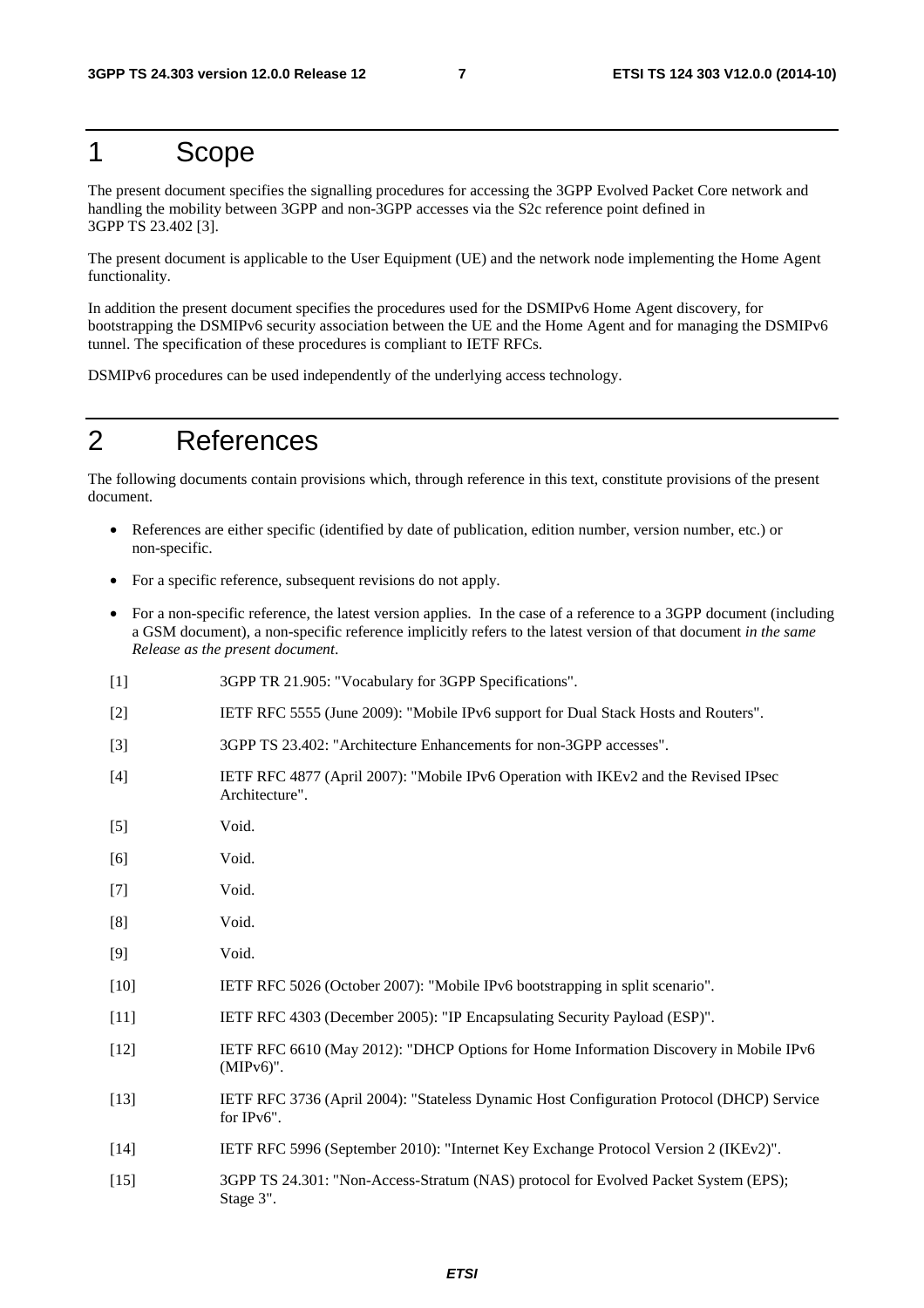| $[16]$ | Void.                                                                                                                                       |
|--------|---------------------------------------------------------------------------------------------------------------------------------------------|
| $[17]$ | 3GPP TS 23.003: "Numbering, addressing and identification".                                                                                 |
| $[18]$ | 3GPP TS 33.402: "3GPP System Architecture Evolution (SAE); Security aspects of non-3GPP<br>accesses".                                       |
| $[19]$ | IETF RFC 5846 (June 2010): "Binding Revocation for IPv6 Mobility".                                                                          |
| $[20]$ | 3GPP TS 29.273: "3GPP EPS AAA interfaces".                                                                                                  |
| $[21]$ | 3GPP TS 24.302: "Access to the Evolved Packet Core (EPC) via non-3GPP access networks;<br>Stage 3".                                         |
| $[22]$ | Void.                                                                                                                                       |
| $[23]$ | IETF RFC 4739 (November 2006): "Multiple Authentication Exchanges in the Internet Key<br>Exchange (IKEv2) Protocol".                        |
| $[24]$ | 3GPP TS 33.234: "Wireless Local Area Network (WLAN) interworking security".                                                                 |
| $[25]$ | Void.                                                                                                                                       |
| $[26]$ | IETF RFC 4039 (March 2005): "Rapid Commit Option for the Dynamic Host Configuration<br>Protocol version 4 (DHCPv4)".                        |
| $[27]$ | IETF RFC 6275 (July 2011): "Mobility Support in IPv6".                                                                                      |
| $[28]$ | IETF RFC 4187 (January 2006): "Extensible Authentication Protocol Method for 3rd Generation<br>Authentication and Key Agreement (EAP AKA)". |
| $[29]$ | IETF RFC 3963 (January 2005): "Network Mobility (NEMO) Basic Support Protocol".                                                             |
| $[30]$ | IETF RFC 5685 (November 2009): "Redirect Mechanism for the Internet Key Exchange Protocol<br>Version 2 (IKEv2)".                            |
| $[31]$ | IETF RFC 5648 (October 2009): "Multiple Care-of Addresses Registration".                                                                    |
| $[32]$ | IETF RFC 6089 (January 2011): "Flow Bindings in Mobile IPv6 and Network Mobility (NEMO)<br>Basic Support".                                  |
| $[33]$ | IETF RFC 6088 (January 2011): "Traffic Selectors for Flow Bindings".                                                                        |
| $[34]$ | 3GPP TS 23.261: "IP flow mobility and seamless Wireless Local Area Network (WLAN) offload;<br>Stage 2".                                     |
| $[35]$ | IETF RFC 6276 (July 2011): "DHCPv6 Prefix Delegation for Network Mobility (NEMO)".                                                          |
| $[36]$ | 3GPP TS 24.312: "Access Network Discovery and Selection Function (ANDSF) Management<br>Object (MO)".                                        |

# 3 Definitions and abbreviations

### 3.1 Definitions

For the purposes of the present document, the terms and definitions given in 3GPP TR 21.905 [1] and the following apply. The following terms used in this Technical Specification are defined in IETF RFC 6275 [27]: Home Address, Care-of Address, binding cache, binding cache entry.

The following terms used in this Technical Specification are defined in IETF RFC 5648 [31], and IETF RFC 6089 [32]: Binding Identification Number, Flow, Flow Binding, Flow Identifier, and Traffic Selector.

The following term used in this Technical Specification is defined in 3GPP TS 23.402 [3]: IFOM capable UE.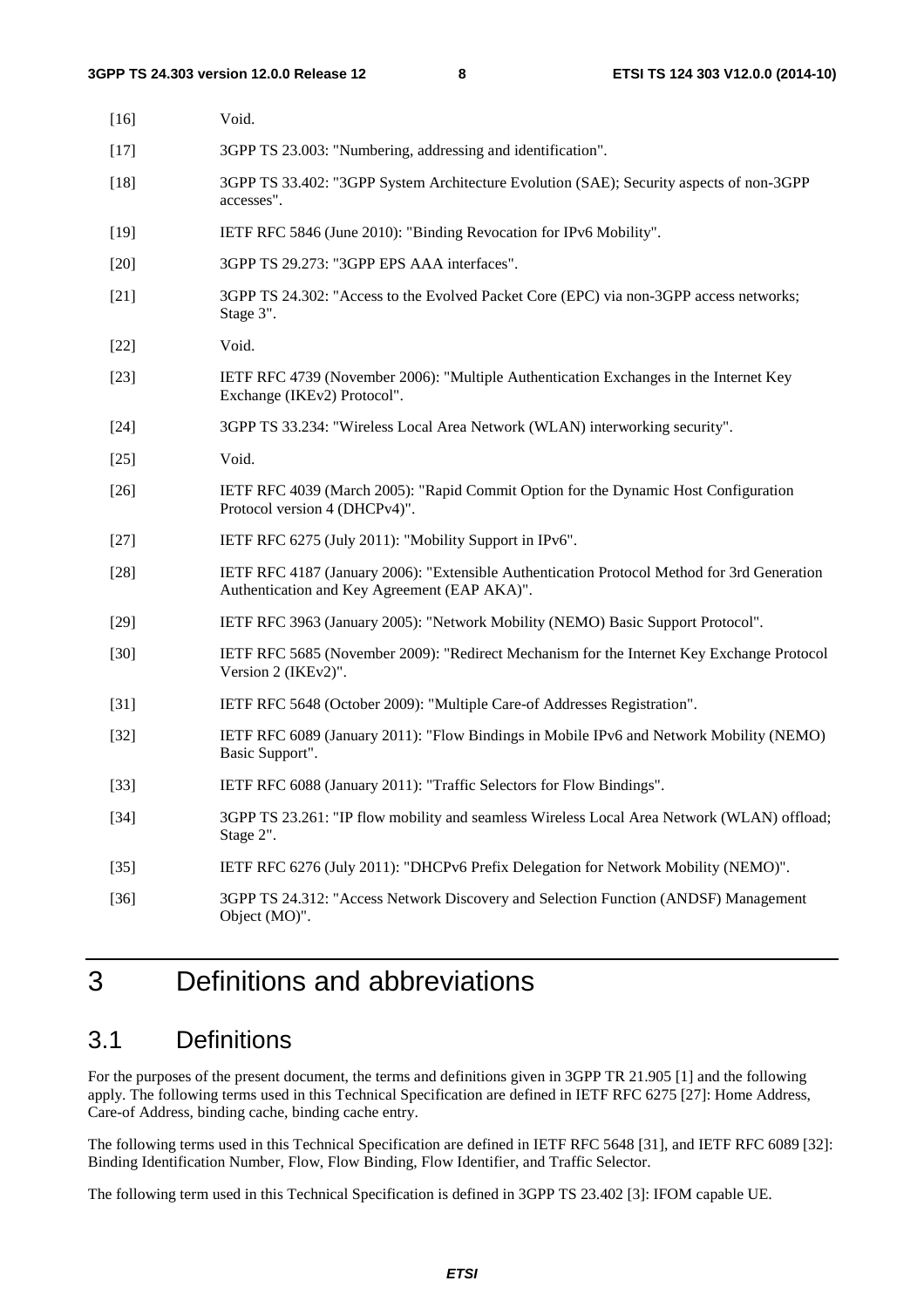The following terms used in this Technical Specification are defined in 3GPP TS 23.261 [34]: routing address, routing filter, routing rule.

**Home network prefix:** An IPv6 prefix allocated by the Home Agent to the UE and used by the UE to configure the Home Address. The Home network prefix is uniquely allocated to a UE.

**Home Agent:** The Home Agent functionality consists in the DSMIPv6 anchor point functionality described in IETF RFC 5555 [2] and IETF RFC 4877 [4]. Based on 3GPP TS 23.402 [3] the HA functionality is implemented in the PDN Gateway.

# 3.2 Abbreviations

For the purposes of the present document, the abbreviations given in 3GPP TR 21.905 [1] and the following apply.

| RID                 | <b>Binding Identification Number</b> |
|---------------------|--------------------------------------|
| DSMIP <sub>v6</sub> | Dual-Stack MIPv6                     |
| <b>EPC</b>          | <b>Evolved Packet Core</b>           |
| ePDG                | <b>Evolved Packet Data Gateway</b>   |
| <b>EPS</b>          | <b>Evolved Packet System</b>         |
| <b>FID</b>          | Flow Identifier                      |
| <b>GW</b>           | Gateway                              |
| <b>HA</b>           | Home Agent                           |
| MIP <sub>v</sub> 6  | Mobile IP version 6                  |
| <b>TSi</b>          | Traffic Selector - Initiator         |
| <b>TSr</b>          | Traffic Selector - Responder         |
| UE                  | User Equipment                       |
|                     |                                      |

# 4 General

### 4.1 Mobility management based on Dual-Stack Mobile IPv6

DSMIPv6 is specified in IETF RFC 6275 [27] and IETF RFC 5555 [2]. The purpose of the DSMIPv6 procedures is to establish, manage and tear down a mobility tunnel between the UE and the HA function. The mobility tunnel establishment is always initiated by the UE, while the mobility tunnel tear down can be initiated either by the UE or the network. Communication between the UE and a correspondent node shall use the bidirectional mode of operation. Route optimization mode of operation is not supported by EPC in this release.

In this specification, the IETF RFC 4877 [4] is used to secure DSMIPv6 signalling. For this purpose, the UE performs an IKEv2 exchange with the HA before establishing the mobility tunnel as described in subclause 5.1.2.2. The details of the security aspects are specified in 3GPP TS 33.402 [18].

The mobility tunnel procedures are performed by the UE for each PDN connection, meaning that if multiple PDNs are accessed by the UE, multiple instances of the procedures are needed. The multiple PDN connections behaviour is specified more in detail in subclause 4.3.

In this specification, the IETF RFC 3963 [29] is used for prefix preservation. For this purpose, the UE uses the implicit mode as stated in IETF RFC 3963 [29] to tell the HA that the home network prefix would be preserved during mobility. The support of this operation is limited to the sending and receiving of IPv6 packets containing IPv6 addresses autoconfigured from the home network prefix, in addition to the IPv6 Home Address.

In this specification, the IETF RFC 5648 [31], IETF RFC 6089 [32] and IETF RFC 6088 [33] are used for IFOM. The general principles of IFOM are listed in 3GPP TS 23.261 [34]. For this purpose, the UE can decide if IFOM is to be applied to a PDN connection. The procedures used by the UE to determine which PDN connection IFOM is to be applied and how the IP flows are distributed are specified in 3GPP TS 24.302 [21].

# 4.2 Identities

The UE shall use Network Access Identifier (NAI) as identification towards the HA in the IKEv2 exchange. During this process, the IPsec security association between the UE and the HA is tied to the user identity, set to the NAI, and to an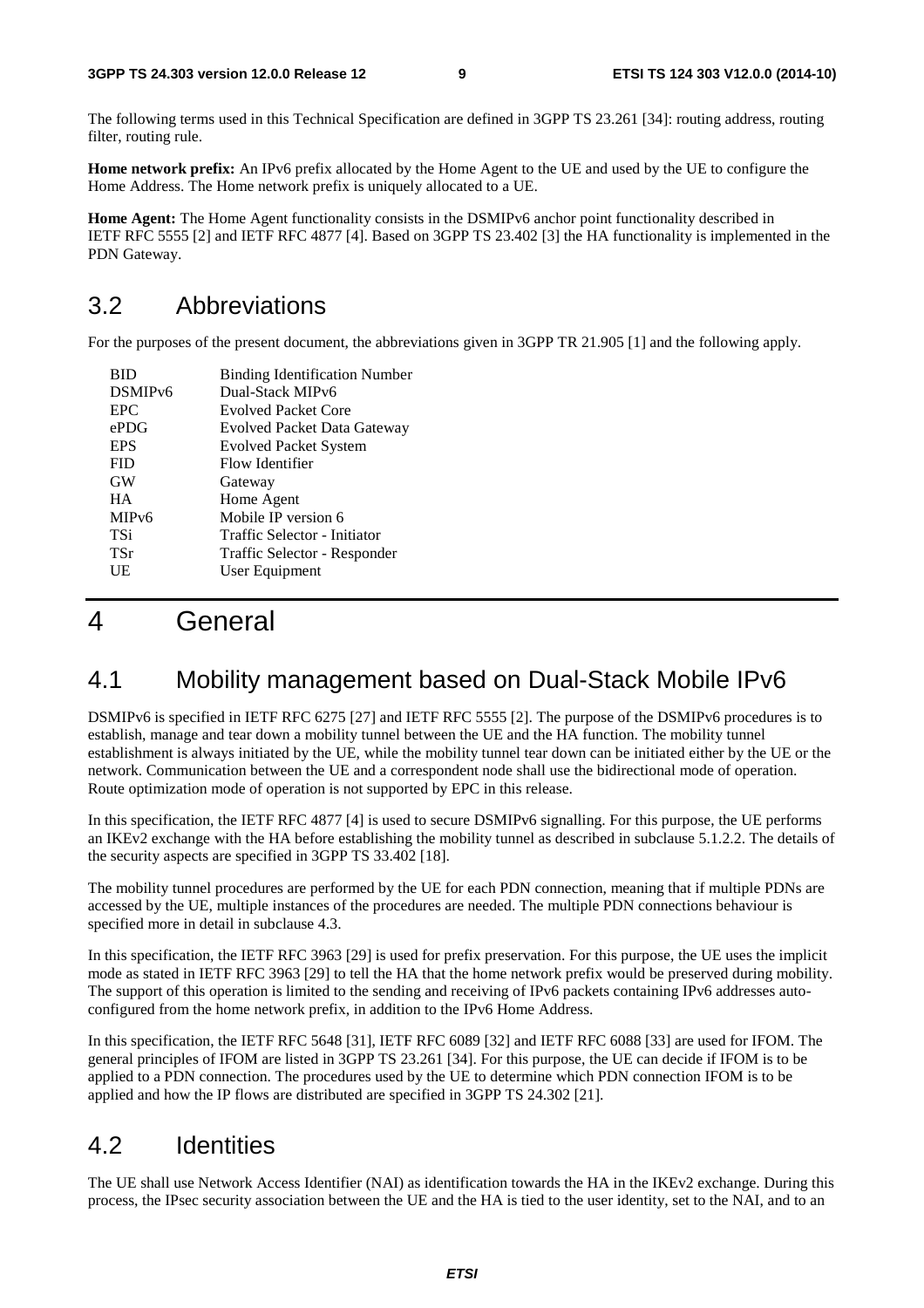SPI uniquely identifying this security association. The NAI is structured according to 3GPP TS 23.003 [17]. The NAI can be either a root NAI, a fast re-authentication NAI or pseudonym identity as specified in 3GPP TS 23.003 [17].

The UE shall use the HA-APN to identify the desired HA in the DNS-based and DHCPv6-based HA discovery procedures. The HA-APN is constructed according to 3GPP TS 23.003 [17].

NOTE: The operator is responsible to configure the DNS system so that the same PDN GW can be discovered via HA-APN and APN. A possible way of configuring the mapping between HA-APN and APN is to create the HA-APN from the respective APN by using the same Network Identifier and by adding the prefix "ha-apn" to the Operator Identifier.

The Binding Update and Binding Acknowledgement shall not explicitly carry an NAI as the IPsec security association is tied to the user identity.

### 4.3 Multiple PDN connectivity

This specification supports multiple PDN connectivity. The UE can setup multiple PDN connections with a given APN or multiple APNs using multiple DSMIPv6 sessions. There is one DSMIPv6 session per each PDN connection.

NOTE: When a UE is associated to multiple PDN connections, it is possible for the UE to create a tunnel loop amongst the HAs by binding home addresses to each other. This results in the possibility of HA being flooded with packets. Packet flooding is not specific to DSMIPv6 and there exist current implementations to deal with the packet flooding issue. As for the formation of tunnel loop, the solution to solve it in this current specification (Release 9) is implementation specific until a standardized solution emerges.

The procedures described in clause 5 shall be interpreted as procedures which are executed for each PDN connection the UE established. This implies that:

- For the initial attachment of a PDN connection, the UE shall perform a Home Agent address discovery (subclause 5.1.2.1), a security association establishment via IKEv2, including the EAP-AKA authentication and the IPv6 Home Network Prefix assignment (subclause 5.1.2.2), and the initial binding registration (subclause 5.1.2.4).
- The handover procedure shall be performed for each PDN connection separately as described in subclause 5.2.2.
- The re-registration procedure shall be performed for each PDN connection separately as described in subclause 5.3.2.
- The detach procedure shall be performed for each PDN connection separately as described in subclause 5.4.2 or in subclause 5.4.3.

In addition to the above procedures, the following procedures described for an IFOM capable UE configured for IFOM shall be interpreted as procedures which are executed for each PDN connection that the UE has decided to apply the IFOM procedures. This implies that:

- The attach to additional access network procedure, as described in subclause 5.6.2, shall be performed by the UE separately for each PDN connection to which the access is to be the added.
- The inter-access flow mobility procedure, as described in subclause 5.7.2, shall be performed by the UE separately for each PDN connection when IP flows are to be moved amongest access networks.
- The removal of an access network procedure, as described in subclause 5.8.2, shall be performed by the UE separately for each PDN connection using the access network to be removed.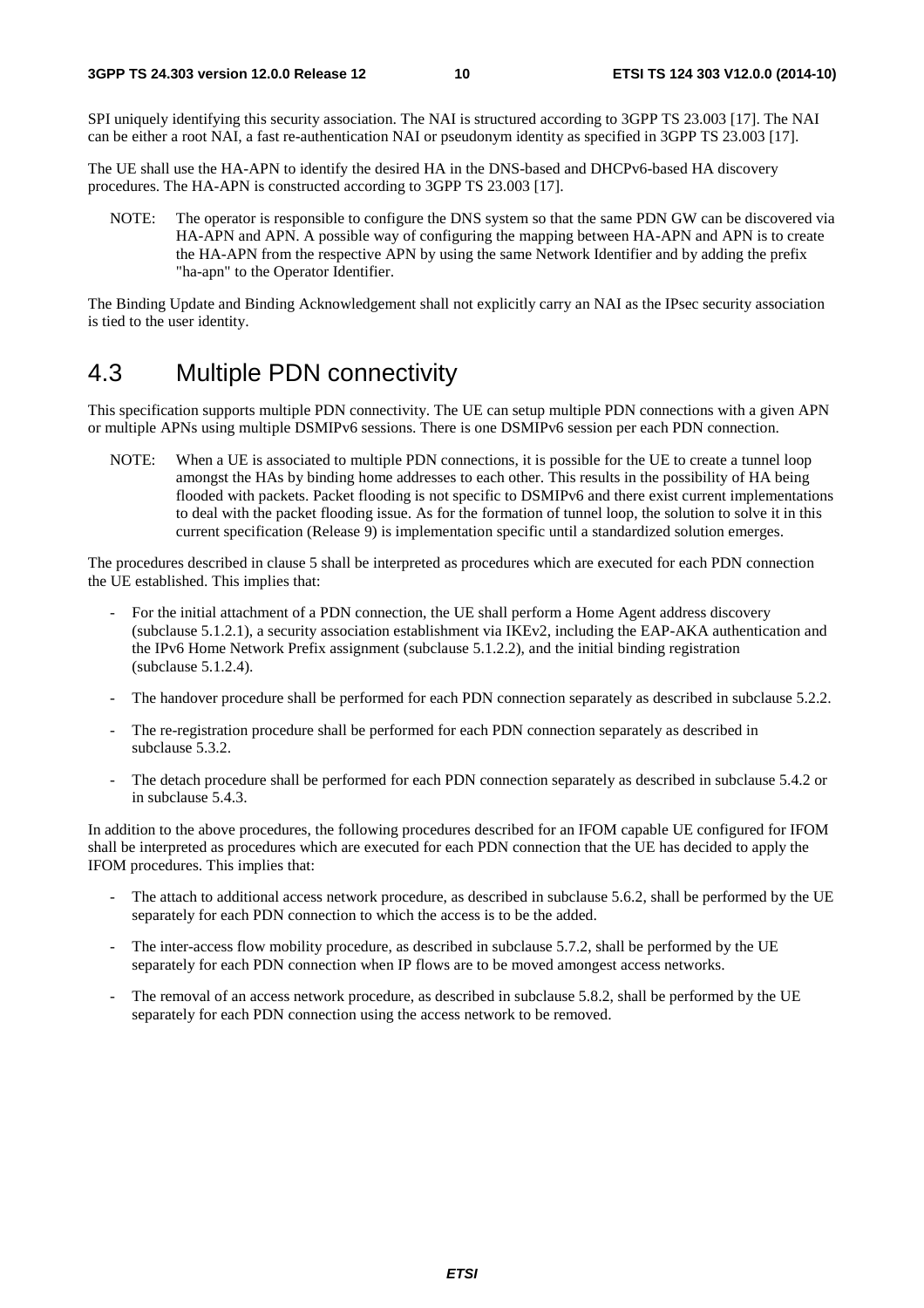# 5 Dual-Stack Mobile IPv6 Procedures

# 5.1 Dual-Stack Mobile IPv6 initial attach

### 5.1.1 General

The DSMIPv6 initial attach is performed by the UE to establish a DSMIPv6 connection with the node acting as HA. This is also known as the bootstrapping procedure as the UE establishes the security association with the HA. The initial attach involves the following tasks:

- **Discovery of the Home Agent address**. The UE needs to discover the IPv6 address as well as the IPv4 address of the HA.
- **Security association establishment**. The UE needs to establish an IPsec security association with the HA in order to secure the DSMIPv6 signalling. IKEv2 (IETF RFC 4877 [4]) is used to establish this security association.
- **IPv6 Home Network Prefix assignment**. The UE needs to be assigned an IPv6 Network Prefix of its home network in order to configure the global unicast Home Address to be used in DSMIPv6. The HA is responsible of assigning the IPv6 Home Network Prefix to the UE.
- **IPv4 Home Address assignment**. Optionally, a dual-stack UE can also request to be assigned an IPv4 Home Address to be used for IPv4-only applications. The HA is responsible of assigning the IPv4 Home Address to the UE.
- **Home link detection**. The UE needs to perform Home Link Detection before initiate registration with the HA. The DSMIPv6 Home Link Detection Function is used by the UE to detect if it is attached to the home link from a DSMIPv6 perspective.
- **Initial binding registration**. Unless the home link detection procedure indicates the UE is at home, the UE sends a Binding Update message to perform its initial registration with the HA.

If the UE is an IFOM capable UE the DSMIPv6 initial attach involves also the IFOM capability discovery.

If the UE requires additional configuration parameters, e.g. Vendor-specific options, stateless DHCPv4 and DHCPv6 as defined in IETF RFC 4039 [26] and IETF RFC 3736 [13] can be run over the DSMIPv6 tunnel.

### 5.1.2 UE procedures

### 5.1.2.1 Discovery of the Home Agent address

#### 5.1.2.1.1 General

The first procedure the UE needs to perform for DSMIPv6 initial attach is the discovery of the node acting as the HA.

The UE can discover the IP addresses of the HA in one of the four following ways:

- via DNS;
- via attach procedure for 3GPP access or trusted non-3GPP access (if supported) based on protocol configuration options;
- via IKEv2 during tunnel setup to ePDG for untrusted non-3GPP accesses;
- via DHCPv6.

If the UE does not obtain the IP addresses of the HA via PCO during the 3GPP or trusted non-3GPP (if supported) attach or via IKEv2 signalling, it shall follow either the procedures described in subclause 5.1.2.1.5 or the procedures described in subclause 5.1.2.1.2. The UE may be configured to perform both procedures in parallel or one of the two procedures only in case the other failed.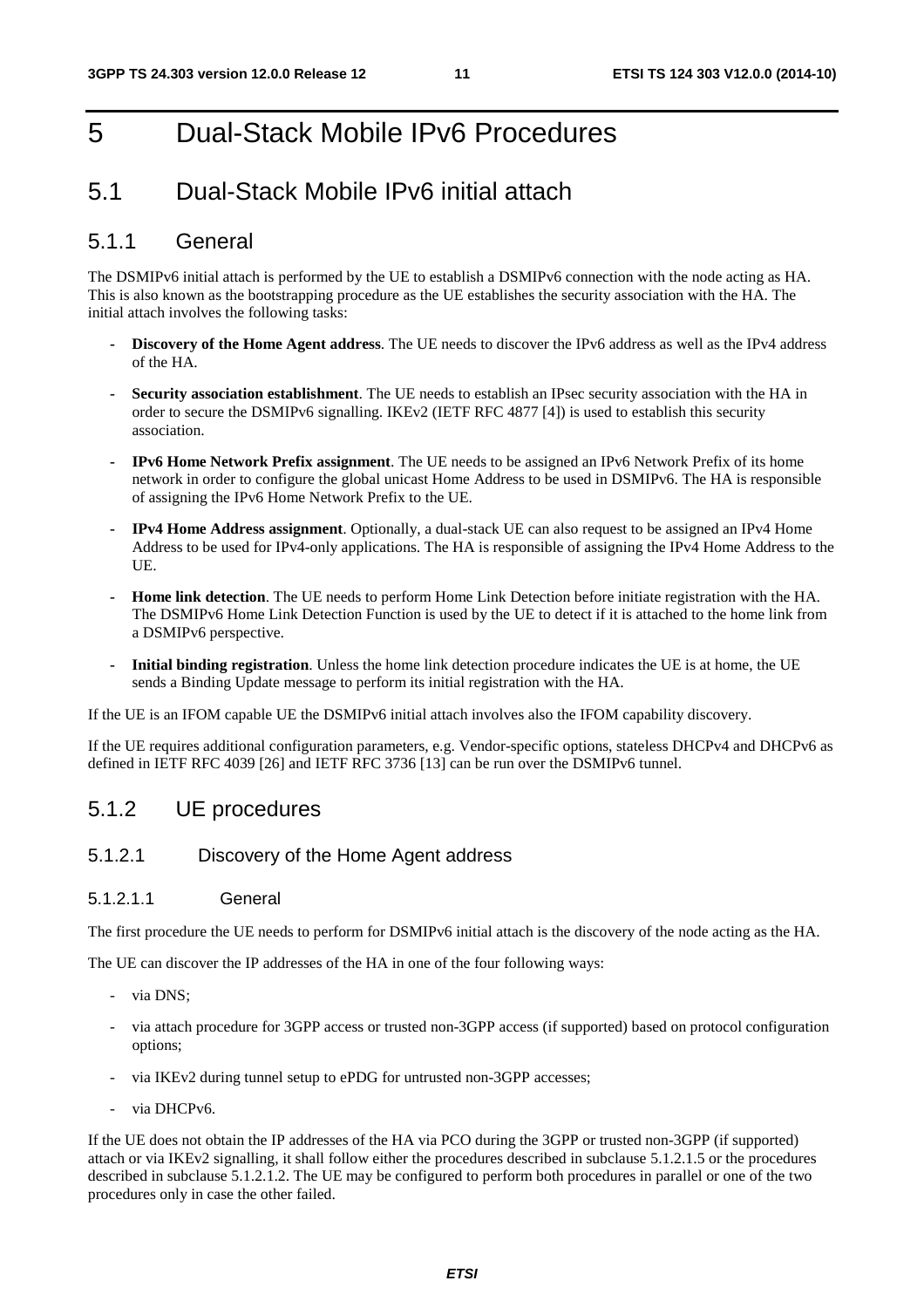#### 5.1.2.1.2 Home agent address discovery based on DNS

A UE performing Home Agent discovery based on DNS shall support the implementation of standard DNS mechanisms.

The UE shall perform DNS Lookup by Home Agent Name as specified in IETF RFC 5026 [10].The QNAME shall be set to the requested HA-APN. The HA-APN shall be constructed as specified in 3GPP TS 23.003 [17]. If a HA has both an IPv4 and an IPv6 address, the corresponding DNS record should be configured with both 'AAAA' and 'A' records. Accordingly the UE should perform one DNS lookup procedure to retrieve both 'AAAA' and 'A' records. The DNS server replies with one 'AAAA' and one 'A' record.

#### 5.1.2.1.3 Home agent address discovery based on protocol configuration options

The UE may request the IPv6 address and optionally the IPv4 address of the dual stack HA using the Protocol configuration options IE during the attach procedure for 3GPP or trusted non-3GPP access or the additional PDN connectivity procedure. The details of this procedure for the case of attach for 3GPP access are described in 3GPP TS 24.301 [15]. The details of this procedure for the case of attach for trusted non-3GPP access are described in 3GPP TS 24.302 [21].

#### 5.1.2.1.4 Home agent address discovery based on IKEv2 signalling

The UE may request the IPv6 and optionally the IPv4 address of the HA during the tunnel establishment procedure with the ePDG. The details of this procedure are described in 3GPP TS 24.302 [21].

#### 5.1.2.1.5 Home agent address discovery based on DHCPv6

The HA address discovery via DHCPv6 is possible in the following cases:

- in 3GPP access, or
- in trusted non-3GPP access, when a DHCPv6 relay exists in the trusted non-3GPP access and the PDN GW is the DHCPv6 server, or
- in trusted non-3GPP access, when the DHCPv6 server is in the trusted non-3GPP access and it has the HA addresse information from static configuration, or received via STa reference point as specified in 3GPP TS 29.273 [20].

A UE performing HA discovery based on DHCPv6 shall support the implementation of stateless DHCPv6 as specified in IETF RFC 3736 [13] and the DHCPv6 options as specified in IETF RFC 6610 [12].

In order to discover the address of the HA the UE shall send an Information-Request message including the "MIP6 Home Network ID FQDN Option" as described in IETF RFC 6610 [12].

In order to connect to a HA for a specific target PDN, the UE shall include the desired HA-APN in the Home Network Identification FQDN field contained in the "MIP6 Home Network ID FQDN Option" as described in IETF RFC 6610 [12].

NOTE: The new options described in IETF RFC 6610 [12] are applicable to DSMIPv6.

The HA information is provided to the UE as described in IETF RFC 6610 [12] in the sub-option contained in the "MIP6 Identified Home Network Information Option". The sub-option can be:

- a "MIP6 Home Agent Address Network Information Option" (the IPv6 address and if available, the IPv4 address of the HA); or
- a "MIP6 Home Agent FQDN Network Information Option" (the HA FQDN) as described in IETF RFC 6610 [12].

In the latter case the UE shall perform a DNS Lookup by Home Agent Name as specified in IETF RFC 5026 [10]. The QNAME shall be set to the received HA FQDN.

If a HA has both an IPv4 and an IPv6 address, the corresponding DNS record should be configured with both 'AAAA' and 'A' records. Accordingly the UE should perform one DNS lookup procedure to retrieve both 'AAAA' and 'A' records. The DNS server replies with one 'AAAA' and one 'A' record.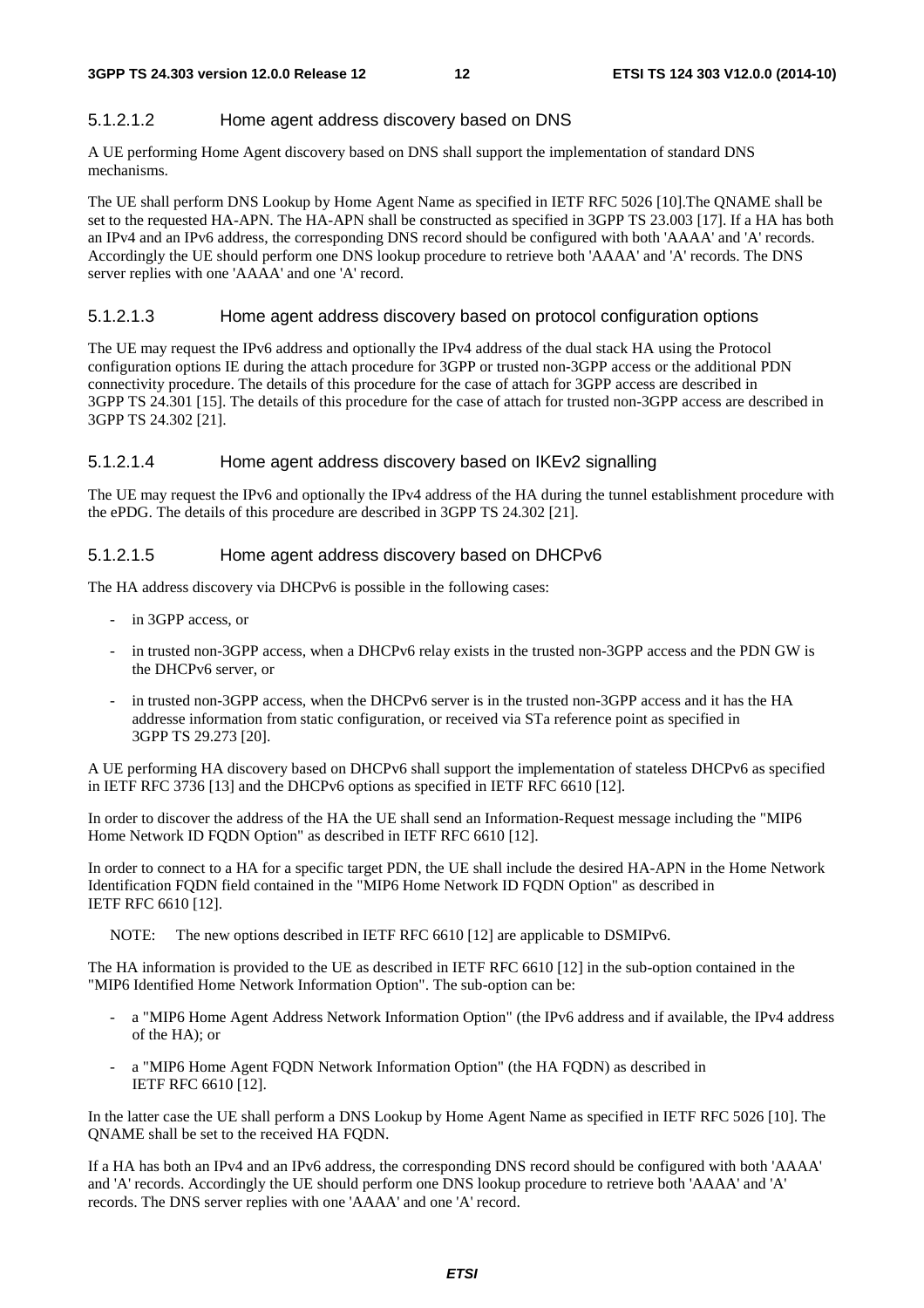#### 5.1.2.1a IFOM capability discovery

An IFOM capable UE shall perform HA IFOM capability discovery, i.e. an IFOM capable UE shall discover whether the HA supports IFOM or not. The HA IFOM capability can be performed using the following methods:

- as part of attach procedure for 3GPP access based on protocol configuration options;
- as part of a IKEv2 tunnel setup procedure with the HA; or
- using the information received from ANDSF.

The IFOM capable UE shall support HA IFOM capability discovery performed through IKEv2 tunnel setup procedure. The HA IFOM capability discovery performed within IKEv2 tunnel setup procedure with the HA is described in subclause 5.1.2.2.

If the IFOM capable UE supports IPv6 Home Network Prefix assignment via PCO, the IFOM capable UE shall support HA IFOM capability discovery via PCO.

The IFOM capable UE may use inter system routing policies (see 3GPP TS 24.302 [21] and 3GPP TS 24.312 [36]) to perform the HA IFOM capability discovery for a specific APN. If the IFOM capable UE uses inter system routing policies to perform HA IFOM capability discovery, the UE may skip performing the HA IFOM capability discovery via PCO or the HA IFOM capability discovery via IKEv2.

#### 5.1.2.2 Security association establishment and IPv6 Home Network Prefix assignment

The UE shall support the IKEv2 protocol (see IETF RFC 5996 [14]) for negotiating the IPsec security association to secure DSMIPv6 signalling and shall support EAP over IKEv2 as described in IETF RFC 5996 [14] to perform authentication with an AAA server. In a case an additional authentication and authorization of the IPSec security association is needed with an external AAA server, then the additional authentication steps during the IKEv2 exchange shall be supported as specified in IETF RFC 4739 [23] and the UE shall follow the WLAN UE procedure described in 3GPP TS 33.234 [24].

The UE shall support IPsec ESP (see IETF RFC 4303 [11]) in order to provide authentication of Binding Update and Binding Acknowledgement messages as specified in IETF RFC 4877 [4]. The UE shall support multiple authentication exchanges in the IKEv2 protocol as specified in IETF RFC 4739 [23] in order to support authentication with an external AAA server. The UE shall support the redirect mechanism as defined in IETF RFC 5685 [30].

The UE shall initiate the security association establishment procedure by sending the IKE\_SA\_INIT request message defined in IETF RFC 5996 [14] to the HA. The UE shall indicate support for the HA reallocation by including a REDIRECT\_SUPPORTED payload in the IKE\_SA\_INIT request as specified in IETF RFC 5685[30]. On receipt of an IKE\_SA\_INIT response, the UE shall send an IKE\_AUTH request message including the MN-NAI in the IDi payload and the Access Point Name (APN) of the target PDN the UE wants to connect to in the IDr payload. The APN shall be formatted as defined in 3GPP TS 23.003 [17]. The username part of the MN-NAI included in "IDi" payload may be an IMSI, pseudonym or re-authentication ID. The UE shall include in the IDi payload the same MN-NAI it includes in the EAP-Response/Identity within the EAP-AKA exchange.

In the very first EAP-Response/Identity within the IKEv2 exchange the UE shall include a NAI whose username is derived from IMSI. In subsequent exchanges the UE should use pseudonyms and re-authentication identities provided by the 3GPP AAA server as specified in IETF RFC 4187 [28].

NOTE: Fast re-authentication mechanism is optional, and therefore is an implementation option in the UE and operator configuration issue (i.e. it also depends on whether the AAA server sent a re-authentication ID during previous EAP authentication) whether to use it during security association establishment.

EAP-AKA over IKEv2 shall be used to authenticate UE in the IKE\_AUTH exchange, while public key signature based authentication with certificates shall be used to authenticate the HA.

During the IKEv2 exchange, the HA may trigger the UE to perform the HA reallocation procedure. If the UE receives as part of the IKE\_AUTH response message a REDIRECT payload containing the IP address of a target HA as specified in subclause 5.1.3.1, the UE shall initiate a new IKEv2 security association with the target HA. The UE shall terminate the IKEv2 security association with the initial HA by sending an IKEv2 Informational message with a DELETE payload as specified in IETF RFC 5996 [14].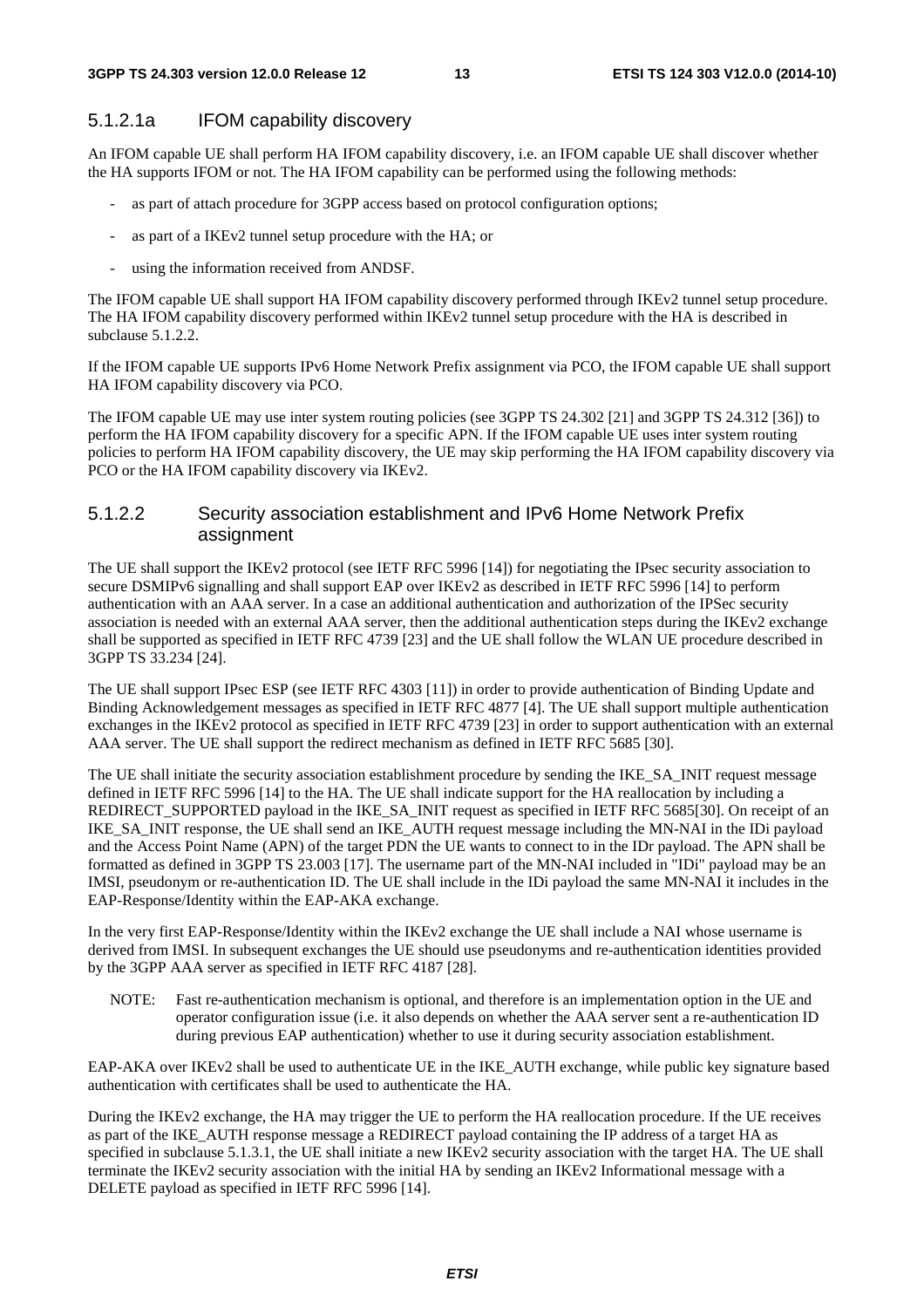During the IKEv2 exchange, the UE shall request the allocation of an IPv6 home prefix through the Configuration Payload in the IKE\_AUTH request message. Since in EPS a unique IPv6 prefix is assigned to the UE, the UE shall include a MIP6\_HOME\_PREFIX attribute in the CFG\_REQUEST payload of the IKE\_AUTH request message as described in IETF RFC 5026 [10]. In addition the UE may include the INTERNAL\_IP6\_DNS attribute in the CFG\_REQUEST as described in IETF RFC 5996 [14] to request the DNS server IPv6 address of the PLMN it is connecting to via DSMIPv6. In the same way the UE may include the INTERNAL\_IP4\_DNS attribute in the CFG\_REQUEST payload to request the IPv4 address of the DNS server.

During the IKEv2 exchange, if the UE receives an IKE\_AUTH response message containing a Notify Payload with a Private Notify Message Type MAX\_CONNECTION\_REACHED as specified in 3GPP TS 24.302 [21], the UE shall close the related IKEv2 security association states. As long as none of existing IKEv2 security association is released, the UE shall not attempt to establish any additional IKEv2 security association.

The UE shall then auto-configure a Home Address from the IPv6 prefix received from the HA and shall run a CREATE\_CHILD\_SA exchange to create the security association for the new Home Address. In the CREATE\_CHILD\_SA exchange the UE shall include the Home Address and the appropriate selectors in the TSi (Traffic Selector-initiator) payload to negotiate the IPsec security association for protecting the Binding Update and Binding Acknowledgement messages as specified in IETF RFC 4877 [4].

If the UE knows the IPv6 Home Network Prefix of a PDN connection for which the security association is to be setup, the UE shall insert a PDN Identifier notify payload, as defined in annex B, in the IKE\_AUTH request message. The PDN Identifier notify payload shall contain the IPv6 Home Network Prefix of the PDN connection for which the security association is being set up. If the UE does not know the IPv6 Home Network Prefix of the PDN connection for which the security association is to be set up, the UE shall not include the PDN Identifier notify payload in the IKE\_AUTH request message.

If an IFOM capable UE performs HA IFOM capability discovery via IKEv2 procedure, the IFOM capable UE shall include the IFOM Capability notify payload (as specified in the Annex B.2) in the IKE\_SA\_INIT request message to perform HA IFOM capability discovery. If the IFOM capable UE receives in the IKE\_SA\_INIT response message the IFOM Capability notify payload, the IFOM capable UE shall behave as an IFOM capable UE configured for IFOM as the received payload indicates that the HA supports IFOM. If the IFOM capable UE does not receive in the IKE\_SA\_INIT response message the IFOM Capability notify payload, the IFOM capable UE shall behave as a UE which is not IFOM capable as the received payload indicates that the HA does not support IFOM.

#### 5.1.2.3 Home Link Detection

The DSMIPv6 Home Link Detection Function is used by the UE to detect if an access interface is on the home link for a PDN connection from a DSMIPv6 perspective. The Home Link Detection function shall be performed before sending DSMIPv6 Binding Update via the same access interface.

To perform the Home Link Detection procedure, the UE shall compare the assigned Home Network Prefix for a PDN connection with the IPv6 prefix or prefixes included in the Prefix Information Option in the Router Advertisements received on the local link. The Home Network Prefix can be assigned in a 3GPP access via PCO, as specified in 3GPP TS 24.301 [15], or via IKEv2 as specified in subclause 5.1.2.2. If there is a match between the Home Network Prefix and one of the local prefixes, the UE is attached on the home link over the respective access interface and shall not send a Binding Update to the HA unless the UE currently has a valid DSMIPv6 Binding Update list entry. If the UE has a valid DSMIPv6 Binding Update list entry, the UE shall proceed to perform the action specified in subclause 5.2.2.4. If there is not any match, the UE shall proceed as specified in subclause 5.1.2.4.

NOTE: The UE does not need to run IKEv2 for home link detection if the Home Network prefix is dynamically received in a PCO Information Element.

If the IFOM capable UE performs the Home Network Prefix assignment via Protocol Configuration Option, the IFOM capable UE shall perform in the PDN CONNECTIVITY REQUEST message both Home Network Prefix assignment and the IFOM capability discovery.

#### 5.1.2.4 Initial binding registration and IPv4 Home Address assignment

After establishing the security association and obtaining the IPv6 Home Address, the UE shall send a Binding Update message as specified in IETF RFC 6275 [27] and IETF RFC 5555 [2] in order to register its Home Address and Care-of Address at the HA, if it detects it is in the foreign network.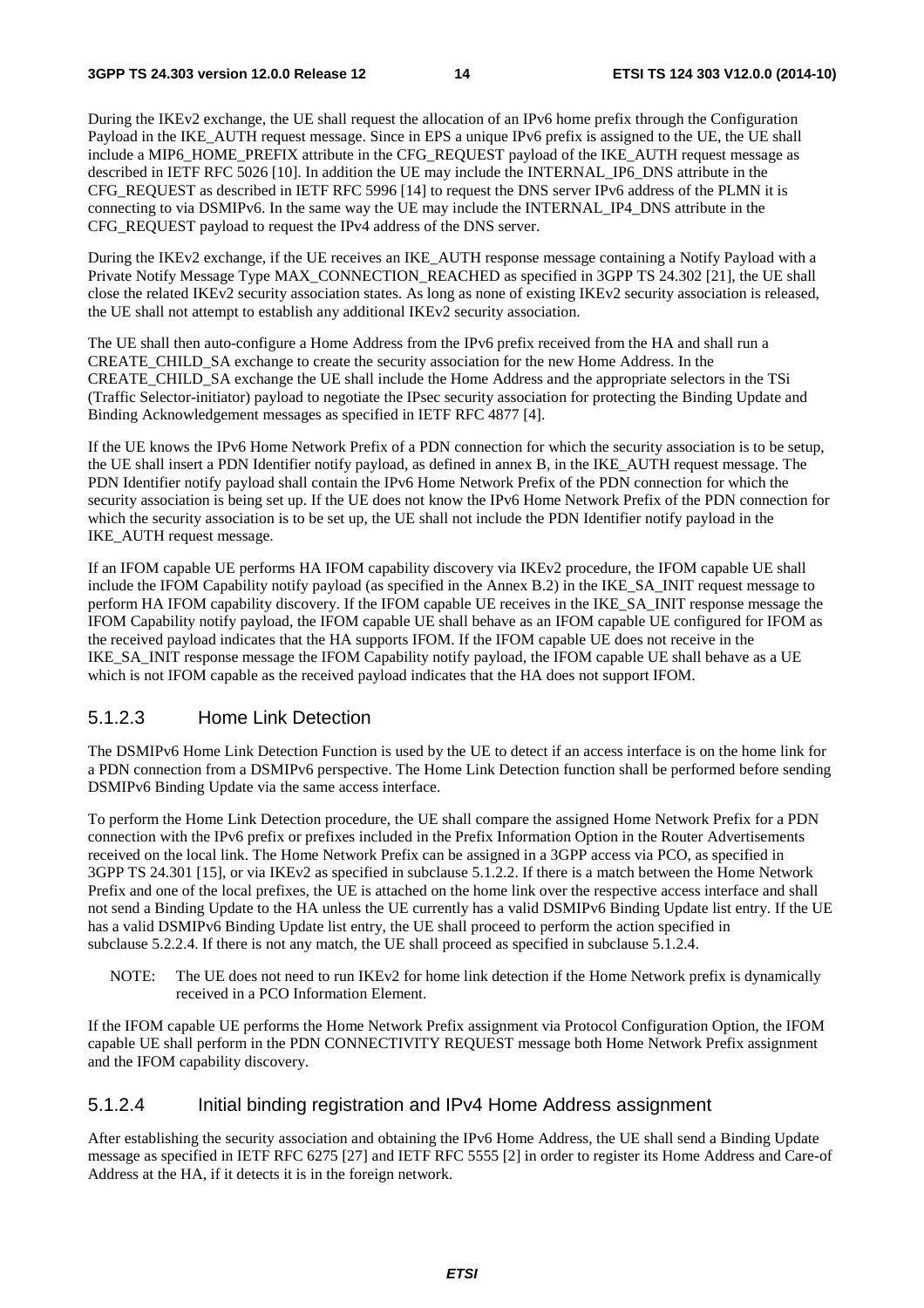If both IPv4 and IPv6 Care-of Address are received at the foreign network, the UE shall first attempt to use the IPv6 Care-of Address for its binding registration.

If IPv6 Care-of Address is used for initial binding registration, the UE shall send the Binding Update message to the IPv6 address of the HA. In this Binding Update message the H (home registration) and A (acknowledge) bits shall be set. If the UE needs an IPv4 Home Address, the UE shall include the 0.0.0.0 address in the IPv4 Home Address option to request a dynamic IPv4 Home Address.

When IPv6 Care-of Address is used for initial binding registration, the Alternate Care-of Address option shall be used by the UE to carry the Care-of Address inside a Mobility Header which is protected by ESP. If this option is present, the address included in this option is the same address present in the source address of the IPv6 packet. The Alternate Careof Address option shall not be included if a BID mobility option is added in the same Binding Update message.

If IPv4 Care-of Address is used for initial binding registration, the UE shall send the Binding Update as follows (see IETF RFC 5555 [2]):

- The IPv6 packet, with the IPv6 Home Address as the Source Address field of the IPv6 header, shall be encapsulated in UDP.
- The UE shall include the IPv4 Care-of Address as the Source Address field of the IPv4 header and the HA IPv4 address as the Destination Address field of the IPv4 header.
- The UE shall include the IPv4 Care-of Address option containing the IPv4 Care-of Address. The IPv4 Care-of Address option shall not be included if a BID mobility option is added in the same Binding Update message.
- The UE shall set the H (home registration) and A (acknowledge) flags.
- The UE shall set the F (UDP encapsulation required) flag to 0.
- The UE shall set the R (Mobile Router Flag) flag to 1.
- If the UE needs an IPv4 Home Address, the UE shall include an IPv4 Home Address option with the 0.0.0.0 address in the Binding Update message, as defined in IETF RFC 5555 [2].

If the UE is an IFOM capable UE configured for IFOM, the UE extends the Binding Update with the following options:

- a) The UE shall set the O (Overwrite) flag to "1";
- b) The UE shall include a BID identifier mobility option in the Binding Update as specified in IETF RFC 5648 [31];
	- The UE shall set the BID-PRI field to assign the priority to the BID as indicated in IETF RFC 6089 [32]; and
- c) The UE may create one or more routing rules with the HA. For each routing rule that the UE wants to register with the HA, the UE shall include a FID mobility option containing one traffic selector as specified in IETF RFC 6089 [32].
	- The FID field shall be set to an arbitrary value;
	- The FID-PRI field shall be set to the assigned priority of the FID as indicated in IETF RFC 6089 [32];
	- A Binding Reference suboption shall be included as defined in IETF RFC 6089 [32]. As indicated in IETF RFC 6089 [32] the value assigned to the BID is the same included in the BID mobility option included in the Binding Update; and
	- Traffic selector suboption shall be set as specified in IETF RFC 6089 [32] and IETF RFC 6088 [33]. The parameters described in the traffic selector suboption represent the routing filter that corresponds to the routing rule that the UE wants to register with the HA.

According to IETF RFC 6089 [32], traffic selector suboption contains parameters identifying downlink traffic, hence routing rules registered with the HA bind either a Care-of Address or a Home Address to the downlink traffic. The same bound IP address shall be used by the IFOM capable UE configured for IFOM to route the corresponding uplink traffic (i.e. asymmetrical routing is not allowed in this version of the specification).

When the UE receives the Binding Acknowledgement from the HA, it shall validate it based on the rules described in IETF RFC 6275 [27] and IETF RFC 5555 [2]. If the Binding Acknowledgement contains the successful status code 0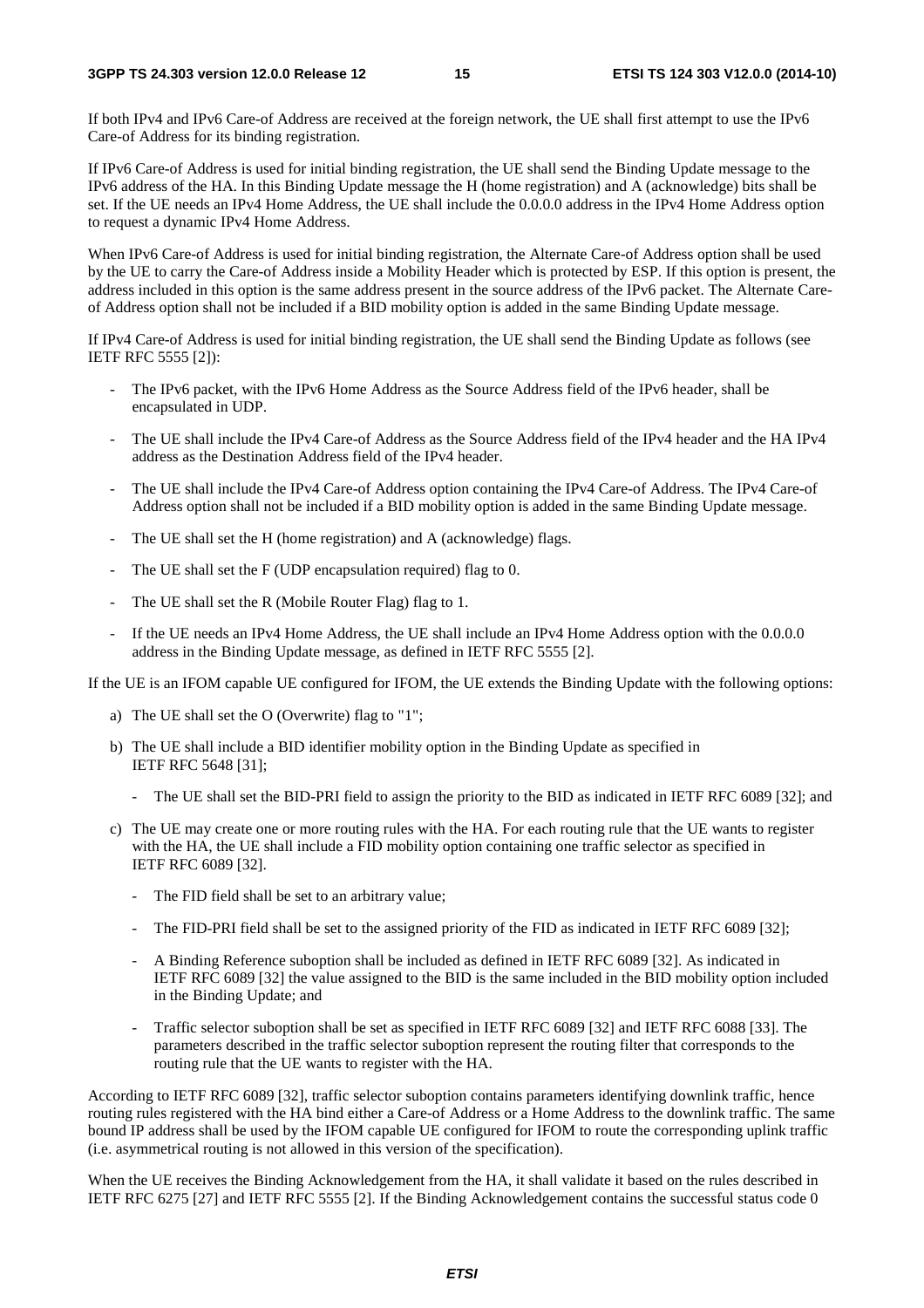("Binding Update Accepted"), the UE shall create an entry for the registered Home Address in its Binding Update List and may start sending packets containing its IPv6 Home Address or other IPv6 addresses auto-configured from the assigned home network prefix.

If the Binding Acknowledgement contains a value of 128, the UE may re-send the BU as specified in IETF RFC 6275 [27]. If the Binding Acknowledgement contains a value from 129 to 133 as specified in IETF RFC 6275 [27] or a value from 140 to 143 as specified in IETF RFC 3963 [29], the UE shall not send the BU to the HA and should discover another HA.

If the Binding Acknowledgment contains an IPv4 Address Acknowledgement option with status code value from 0 to 127 (indicating success), the UE shall create two entries in its Binding Update List, one for the IPv6 Home Address and another for the IPv4 Home Address. If the Binding Acknowledgement contains an IPv4 Address Acknowledgment option with status code indicating error (i.e. 128 or higher), the UE shall create an entry only for the IPv6 HoA in its binding update list. Moreover, if the status code is 129 ("Administratively prohibited") or 132 ("Dynamic IPv4 home address assignment not available"), the UE shall not re-send the Binding Update and it shall use only the IPv6 HoA. If the Binding Acknowledgement contains an IPv4 Address Acknowledgement option with status 128 ("Failure, reason unspecified"), 130 ("Incorrect IPv4 home address"), 131 ("Invalid IPv4 address") or 133 ("Prefix allocation unauthorized") it shall re-send the Binding Update including the 0.0.0.0 address in the IPv4 Home Address option. If the Binding Acknowledgement does not contain an IPv4 Address Acknowledgment option, the UE shall create an entry only for the IPv6 HoA in its binding update list.

NOTE 1: The value to be used to identify the IPv4 address acknowledgement option in the mobility header is 30;

If the Binding Acknowledgment contains a BID mobility option, the UE shall process it as specified in IETF RFC 5648 [31]. If the Binding Acknowledgment contains one or more flow mobility options, the UE shall process it as specified in IETF RFC 6089 [32].

If the status field of the BID mobility option is set to zero, the IFOM capable UE configured for IFOM applies to every examined BID option the status code contained in the status field of the Binding Acknowledgement message as indicated in IETF RFC 5648 [31]. If the value of the status field assigned to a BID mobility option is equal to 4 ("MCOA NOTCOMPLETE"), 164 ("MCOA MALFORMED"), 165 ("MCOA NON-MCOA") or 167 ("MCOA UNKOWN COA"), the IFOM capable UE configured for IFOM performs the operations described in IETF RFC 5648 [31].

NOTE 2: the above error cases, e.g. 165 ("MCOA NON-MCOA BINDING EXISTS"), that do not apply to the case of initial attach can apply to other use cases (e.g. attach to additional access).

When processing a FID mobility option, if the value of the status field of the FID mobility option is 129 ("Flow binding rejected"), 130 ("Flow identification mobility option malformed"), 131 ("BID not found") or 132 ("FID not found"), the IFOM capable UE configured for IFOM performs the operations described in IETF RFC 6089 [32].

The UE may then send data traffic either with the IPv6 Home Address or with the IPv4 Home Address. If the UE is located on an IP6-enabled link, it shall send IPv6 packets as described in IETF RFC 6275 [27]; IPv4 traffic shall be encapsulated in IPv6 packets as described in IETF RFC 5555 [2]. If the UE is located on an IPv4-only link and the Binding Acknowledgement contains the NAT detection option with the F flag set, the UE shall send IPv6 and IPv4 packets following the vanilla UDP encapsulation rules specified in IETF RFC 5555 [2]. Otherwise the UE shall send IPv6 and IPv4 packets encapsulated in IPv4 as specified in IETF RFC 5555 [2].

Once the DSMIPv6 tunnel is established, the UE may build a DHCPv4 or DHCPv6 message as described in IETF RFC 4039 [26] or IETF RFC 3736 [13] respectively and send it via the DSMIPv6 tunnel as described in IETF RFC 6275 [27] in order to retrieve additional parameters, e.g. Vendor-specific options. The UE may also request additional IPv6 prefix(es) with length of /64 or shorter by using DHCPv6 Prefix Delegation as defined in IETF RFC 6276 [35].

### 5.1.3 HA procedures

#### 5.1.3.1 Security association establishment and IPv6 Home Network Prefix assignment

The HA shall support the IKEv2 protocol (see IETF RFC 5996 [14]) for negotiating the IPsec security association to secure DSMIPv6 signalling and shall support EAP over IKEv2 as described in IETF RFC 5996 [14] to perform UE authentication with an AAA server. If an additional authentication and authorization of the IPSec security association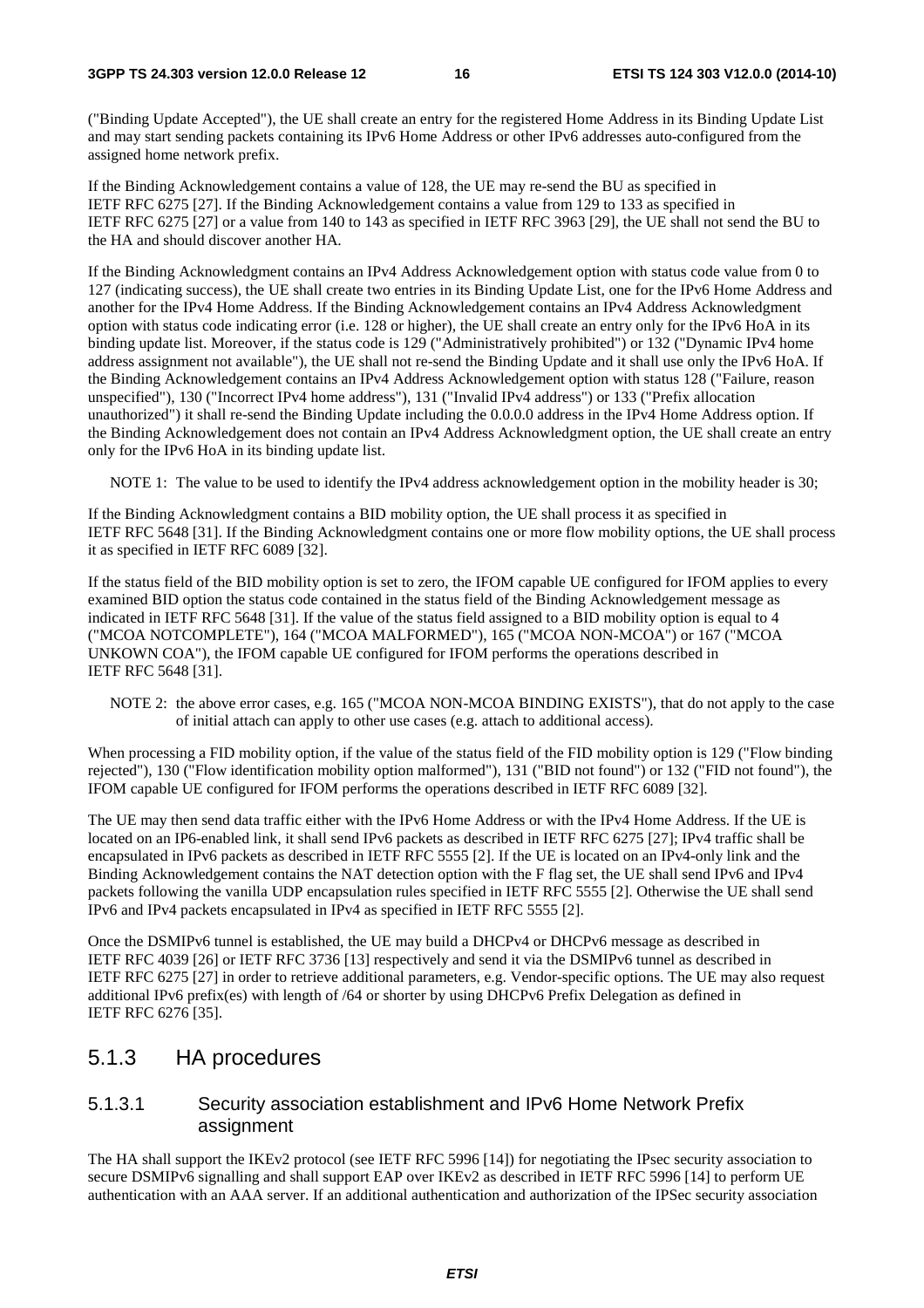were needed with an external AAA server, then the additional authentication steps during the IKEv2 exchange shall be supported as specified in IETF RFC 4739 [23] and the HA shall follow the PDG procedure defined in 3GPP TS 33.234 [24].

The HA shall support IPsec ESP (see IETF RFC 4303 [11]) in order to provide authentication of Binding Update and Binding Acknowledgement messages as specified in IETF RFC 4877 [4]. The HA shall support multiple authentication exchanges in the IKEv2 protocol as specified in IETF RFC 4739 [23] in order to support authentication with an external AAA server.

The HA shall complete the IKE\_SA\_INIT exchange as specified in IETF RFC 5996 [14]. The HA shall include in the IDr the same value included by the UE in the IDr payload of the request.

Upon successful authorization and authentication, the HA shall accept the security association establishment request by sending the IKE\_AUTH response message with the CFG\_REPLY payload including the IPv6 Home Network Prefix allocated to the UE in the MIP6\_HOME\_PREFIX attribute. This prefix information shall include the prefix length as specified in IETF RFC 5026 [10]. If the UE included the INTERNAL IP6 DNS or the INTERNAL IP4 DNS in the CFG\_REQUEST payload, the HA shall include the same attribute in the CFG\_REPLY payload including zero or more DNS server addresses as specified in IETF RFC 5996 [14].

If the HA needs to reject a IKEv2 security association establishment due to the network policies or capabilities to indicate that no more IKEv2 security association establishment request with any APN can be accepted for the UE, the HA shall include in the IKE\_AUTH response message containing the IDr payload a Notify Payload with a Private Notify Message Type MAX\_CONNECTION\_REACHED as specified in 3GPP TS 24.302 [21].

If the UE included a PDN Identifier notify payload within the IKE\_AUTH request message, the HA may apply the following procedure:

- 1) Process the PDN Identifier notify payload according to IETF RFC 5996 [14]; and
- 2) Use the IPv6 prefix contained in the payload to identify the PDN connection for which the security association is being set up and
	- if the HA is able to identify the PDN connection for which the security association is being set up, the HA shall insert the previously assigned IPv6 Home Network Prefix in the MIP6\_HOME\_PREFIX attribute in the CFG\_REPLY payload; or
	- if the HA is not able to identify the PDN connection for which the security association is being set up, the HA shall ignore the content of the received PDN Identifier notify payload and allocate an IPv6 Home Network Prefix as described below.

When allocating an IPv6 Home Network Prefix, the HA shall apply one of the following procedures:

- If the IKEv2 message is received over an existing PDN connection, the assigned IPv6 network prefix of the PDN connection shall be sent to the UE as IPv6 Home Network Prefix in the MIP6\_HOME\_PREFIX attribute; or,
- If the IKEv2 message is not received over an existing PDN connection, and the UE has an existing PDN connection which has no IPSec security association established, the assigned IPv6 network prefix of the PDN connection shall be sent to the UE as IPv6 Home Network Prefix in the MIP6\_HOME\_PREFIX attribute; or,
- If the IKEv2 message is not received over an existing PDN connection, and the UE does not have an existing PDN connection which has no IPSec security association established, a new IPv6 network prefix shall be allocated and sent to the UE as IPv6 Home Network Prefix in the MIP6\_HOME\_PREFIX attribute.

An IFOM capable Home Agent shall implement the IFOM Capability notify payload. If the UE included the IFOM Capability notify payload within the IKE\_SA\_INIT request message, the HA shall perform the following procedures:

- process the IFOM Capability notify payload according to IETF RFC 5996 [14];
- if the HA is IFOM capable, the HA includes the IFOM Capability notify payload in the IKE\_SA\_INIT response message; and
- if the HA is not IFOM capable, the HA ignores the IFOM Capability notify payload received from the UE and in the IKE\_SA\_INIT response message will not include the IFOM Capability notify payload.

If the 3GPP AAA server triggers the HA to perform a HA reallocation procedure as specified in 3GPP TS 33.402 [18], the HA learns the IP address of the target HA as specified in 3GPP TS 29.273 [20]. The HA shall provide to the UE the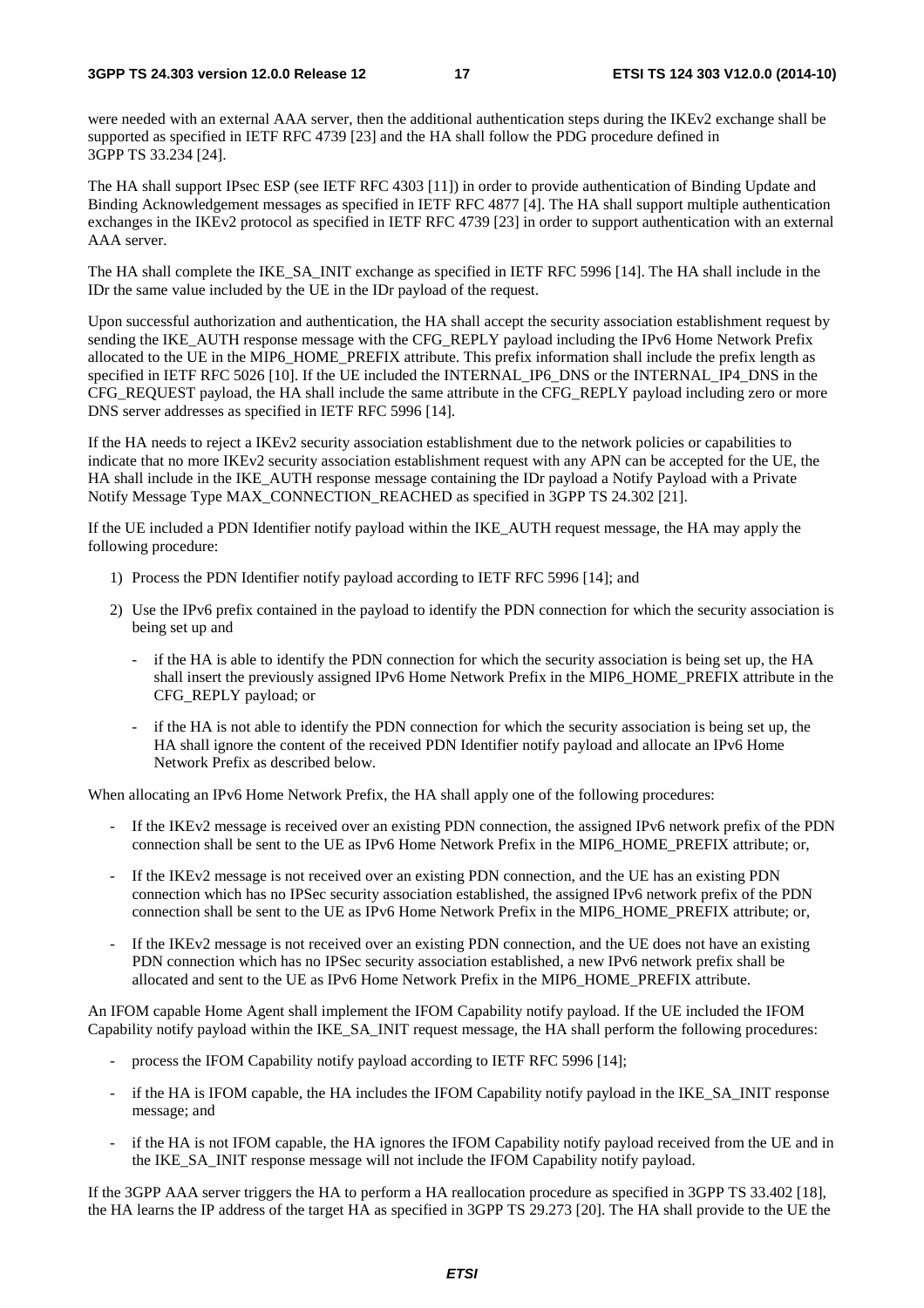target HA IP address in the REDIRECT payload during IKE\_AUTH exchange as specified in 3GPP TS 33.402 [18]. The encoding of the REDIRECT payload in the IKE\_AUTH response message is specified in IETF RFC 5685 [30]. The HA shall not assign an IPv6 prefix to the UE in the IKE\_AUTH exchange. The HA shall remove the states of the IKEv2 security association with the UE after receiving an IKEv2 Informational message with a DELETE payload from the UE.

#### 5.1.3.2 Initial binding registration and IPv4 Home Address assignment

When the HA receives a Binding Update message from the UE, it shall validate it as described in IETF RFC 6275 [27] and in IETF RFC 5555 [2]. If the Alternate Care-of Address option is present, the HA shall verify the correctness of the Alternate Care-of Address option. If the Care-of Address specified in the Alternate Care-of Address option and in the Source Address field of the IPv6 header of the Binding Update packet are different, the HA shall reject the request by returning a Binding Acknowledgement with status code 128. If the HA accepts the Binding Update message, it shall create a new entry in its binding cache for UE, marking it as a home registration. The lifetime of this binding cache entry is set based on operator's policies. The HA shall not perform a Duplicate Address Detection on the IPv6 Home Address of the UE because of the uniqueness of the IPv6 prefix assigned by the HA to the UE. Then the HA shall send a Binding Acknowledgement with R bit set to "1" as specified in IETF RFC 6275 [27] and IETF RFC 3963 [29]. The HA may include the Binding Refresh Advice mobility option following rules defined in IETF RFC 6275 [27] to indicate the remaining time until the UE should send a new home binding update.

If the Binding Update contains an IPv4 Home Address option with the 0.0.0.0 IPv4 address, the HA shall assign an IPv4 Home Address to the UE, including an IPv4 Address Acknowledgement option in the Binding Acknowledgement message, as specified in IETF RFC 5555 [2]. If no IPv4 addresses are available at the HA, the HA shall send a Binding Acknowledgement with status code 132 in the IPv4 address acknowledgement option.

If in the received Binding Update the IPv4 Care-of Address in the IPv4 Care-of Address option is not the same as the IPv4 address in the Source Address in the outer IPv4 header then a NAT was in the path. This information shall be included in the Binding Acknowledgement within a NAT Detection option with the F flag set and the Binding Acknowledgement shall be encapsulated based on the vanilla UDP encapsulation specified in IETF RFC 5555 [2].

If a NAT was not detected, the HA shall send the Binding Acknowledgement without any UDP encapsulation; the message shall be encapsulated in an IPv4 header if the Care-of Address is IPv4 or in an IPv6 header if the Care-of Address is IPv6 as specified in IETF RFC 5555 [2].

If the Binding Update contains a BID mobility option, the HA shall process it as specified in IETF RFC 5648 [31]. If one or more FID mobility options are included in the received Binding Update, the HA shall process it as specified in IETF RFC 6089 [32] and IETF RFC 6088 [33]. If binding update is accepted and IP flow mobility is supported, the HA shall insert the BID mobility option into the Binding Acknowledgement message as specified in IETF RFC 5648 [31]. In addition, if the received Binding Update contains FID mobility option, the HA shall create the flow bindings accordingly and insert the FID mobility option into the Binding Acknowledgement message as specified in IETF RFC 6089 [32].

If the binding update is accepted for both IPv4 and IPv6 home addresses, the HA creates two bindings, one for each home address as specified in IETF RFC 5555 [2]. The HA shall link the IPv4 home address binding to the IPv6 home address binding.

NOTE: How the linkage between the two bindings (e.g. separate or single binding cache entry) is performed is implementation specific.

When the binding cache entry is created for the UE, the HA shall tunnel all packets destined to the IPv6 Home Address, the home network prefix and all packets destined to the IPv4 Home Address (if present) to the UE's Care-of Address. If a NAT was detected, packets shall be encapsulated in UDP and IPv4 based on vanilla UDP encapsulation specified in IETF RFC 5555 [2]. If the Care-of Address is an IPv6 address, IPv4 and IPv6 packets shall be encapsulated in an IPv6 header as specified in IETF RFC 6275 [27] and in IETF RFC 5555 [2]; otherwise, if the Care-of Address is an IPv4 address, IPv4 and IPv6 packets shall be encapsulated in an IPv4 header as specified in IETF RFC 6275 [27] and in IETF RFC 5555 [2]. If the HA has multiple binding cache entries with flow bindings (see 3GPP TS 23.261 [34]), the HA shall route all packets destined to the IPv6 Home Address, the home network prefix, the IPv6 prefix(es) assigned through DHCP prefix delegation (if present) and all packets destined to the IPv4 Home Address (if present) as described in IETF RFC 6089 [32].

After the DSMIPv6 tunnel is established, if DHCPv6 Prefix Delegation request is received, the HA may assign additional IPv6 prefix(es) with length of /64 or shorter to the UE as defined in IETF RFC 6276 [35]. Once the DHCPv6 Prefix Delegation procedure has been completed, the HA shall add the assigned delegated prefix(es) into the binding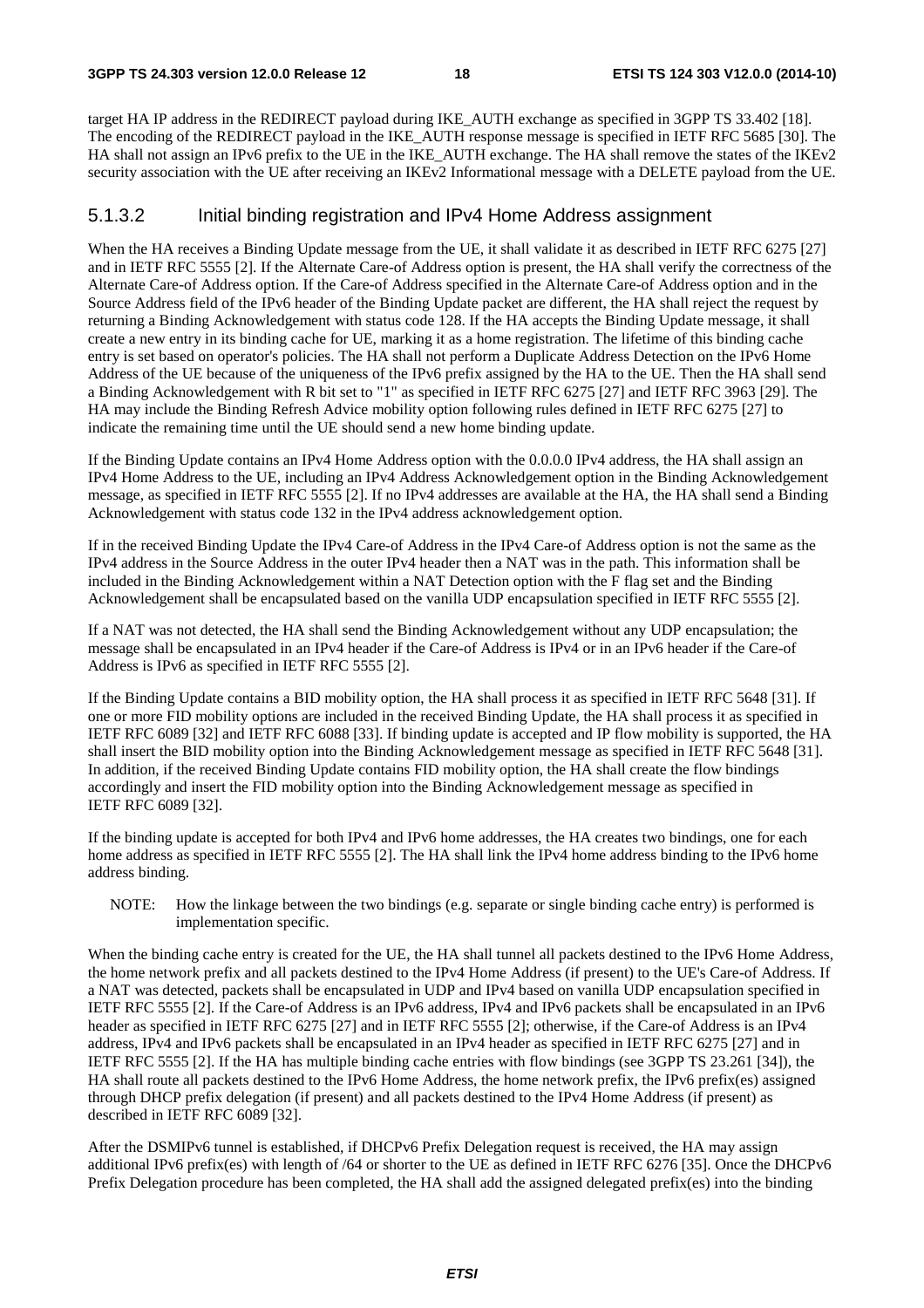cache entry as defined in IETF RFC 6276 [35]. When the delegated prefix(es) is included in the binding cache entry for UE, the HA shall tunnel all the packets destined to the delegated prefix(es) to the UE's Care-of Address.

### 5.1.3.3 Binding Error message

When the HA receives a Binding Update and detects an unrecognized Mobility Header, the HA shall send a Binding Error message with status value 2 "Unrecognized MH Type value" as specified in IETF RFC 6275 [27]. The HA shall include the Home address that was contained in the Home Address destination option.

If NAT was not detected, the HA shall send the Binding Error without any UDP encapsulation; the message shall be encapsulated in an IPv4 header if the Care-of Address is IPv4 or in an IPv6 header if the Care-of Address is IPv6 in the same manner as the Binding Acknowledgement encapsulation specified in IETF RFC 5555 [2].

If NAT was detected, the HA shall send the Binding Error encapsulated in UDP and IPv4 based on vanilla UDP encapsulation specified in IETF RFC 5555 [2].

### 5.2 Dual-Stack Mobile IPv6 handover

### 5.2.1 General

The DSMIPv6 handover procedure is performed by the UE to update its Care-of Address at the HA after a movement between two different accesses (e.g. a movement from a 3GPP to a non-3GPP access). The procedure is also used when the Care-of Address is changed for other reasons (e.g. re-allocation of a local IP address or equivalent). When this procedure takes place, the UE has already a valid registration at the HA, which implies that the HA has an entry in its binding cache for that UE and a security association to secure DSMIPv6 signalling is in place between the UE and the HA.

The procedure involves performing the Home Link Detection, setup a security association with the HA if there is no security association existing, and the exchange of a Binding Update and a Binding Acknowledgement between the UE and the HA. For the handover procedure, at the previous access the UE shall already perform discovery of the HA address, and may set up a security association with it, as these steps are part of the initial attach procedure described in subclause 5.1.2.

There are different handover scenarios:

- handover from home link to a foreign link;
- handover from a foreign link to another foreign link; and
- handover from a foreign link to a home link.

### 5.2.2 UE procedures

#### 5.2.2.1 General

Following a change of access, the UE configures an IP address on the target access system. The details of IP address configuration can be access specific. The handling of the received Binding Acknowledgement is the same as specified in subclause 5.1.2.4.

### 5.2.2.2 Handover from home link to a foreign link

If the access network supports IPv6, as soon as the UE has received via a Router Advertisement at least an IPv6 prefix which is not present in its Prefix List, the UE shall perform the Home Link detection as specified in subclause 5.1.2.3.

If the UE detects that it is moving from home link to foreign link, and if there is no security association existing with the HA, the UE shall perform the Security association establishment and Home Address assignment procedure with the HA as specified in subclause 5.1.2.2.

Then the UE shall perform the initial binding registration and IPv4 Home Address assignment as specified in subclause 5.1.2.4. In order to maintain IP address preservation for the IPv4 address used in the home link, the UE shall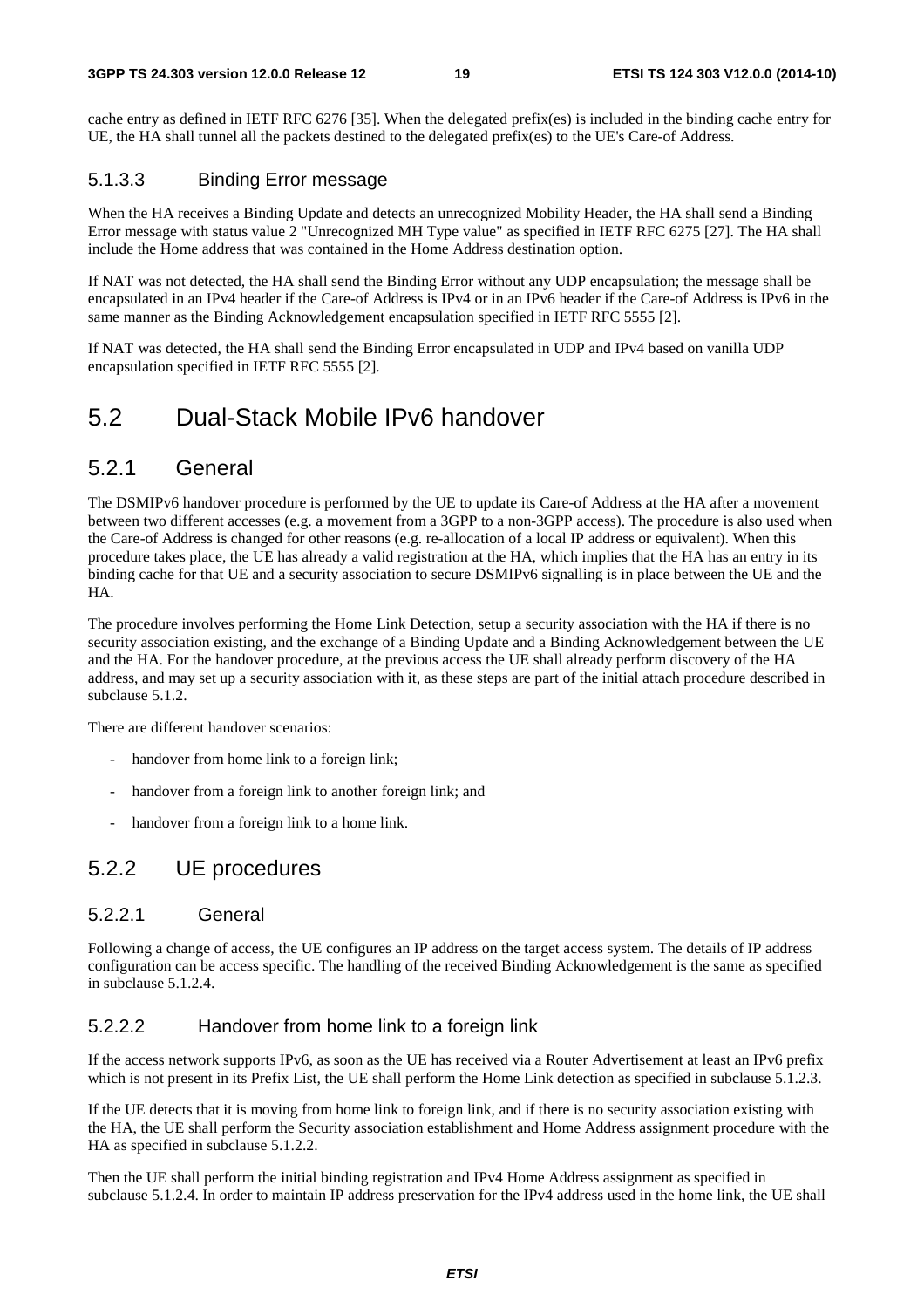include the IPv4 address used on the home link in an IPv4 Home Address option in the same Binding Update message. The IFOM capable UE configured for IFOM shall extend the Binding Update message as described in subclause 5.1.2.4.

If the UE does not have an IPv4 Home Address but wants to configure one, the UE shall include the IPv4 Home Address option with the 0.0.0.0 address as specified in subclause 5.1.2.4.

If the access network supports only IPv4, as soon as the UE has configured an IPv4 Care-of Address, the UE shall send a Binding Update tunnelled in UDP as specified in IETF RFC 5555 [2]. The UE shall set the F flag to "0". The UE shall set the R flag to "1".

Independent of an IPv6 or IPv4 access network the UE shall set the Key Management Capability (K) bit in the Binding Update message.

If the UE receives, as response to an outstanding binding registration, a binding acknowledgment having a status code equal to 135 ("Sequence number out of window") and a sequence number different from the one used in the outstanding binding registration, the UE shall accept the binding acknowledgment and process it as specified in IETF RFC 6275 [27].

#### 5.2.2.3 Handover from a foreign link to another foreign link

If the access network supports IPv6, as soon as the UE has received via a Router Advertisement at least an IPv6 prefix which is not present in its Prefix List, the UE shall perform the Home Link detection as specified in subclause 5.1.2.3.

If the UE detects it is not attached to the home link, the UE shall send a Binding Update to the HA including the newly configured IP address as the Care-of Address in the Source IP address of the packet and optionally in the Alternate Care-of Address Option IETF RFC 6275 [27]. The UE build the Binding Update message as specified in IETF RFC 6275 [27].

If the UE has been assigned also an IPv4 Home Address and wants to update also the binding for it, the UE shall include the IPv4 Home Address option including the assigned IPv4 Home Address in the same Binding Update message.

If the UE has been assigned also an IPv4 Home Address and wants to release it, the UE shall not include any IPv4 Home Address option in the same Binding Update.

If the UE does not have an IPv4 Home Address but wants to configure one, the UE shall include the IPv4 Home Address option with the 0.0.0.0 address as specified in subclause 5.1.2.4.

If the access network supports only IPv4, as soon as the UE has configured an IPv4 Care-of Address which is different from the previous Care-of Address, the UE shall send a Binding Update tunnelled in UDP as specified in IETF RFC 5555 [2]. The UE shall set the F flag to "0". The UE shall set the R flag to "1".

Independent of an IPv6 or IPv4 access network the UE shall set the Key Management Capability (K) bit in the Binding Update message.

If the UE is an IFOM capable UE configured for IFOM, the UE extends the Binding Update with the following options:

- a) the UE shall set the O (Overwrite) flag to "0";
- b) the UE shall include a BID identifier mobility option in the Binding Update as specified in IETF RFC 5648 [31];
	- the UE shall set the BID field to the value registered with the Home Agent;
	- the UE shall set the BID-PRI field to assign the priority to the BID as indicated in IETF RFC 6089 [32];
	- if the newly configured IP address used as Care-of Address is an IPv6 address, the UE shall not insert any Alternate Care-of Address option in the Binding Update message;
	- if the newly configured IP address used as Care-of Address is an IPv4 address, the UE shall not insert any IPv4 Care-of Address option in the Binding Update message; and
	- the UE shall insert the newly configured IP address used as Care-of Address in the Care-of Address field of the BID identifier mobility option insertd in the Binding Update message;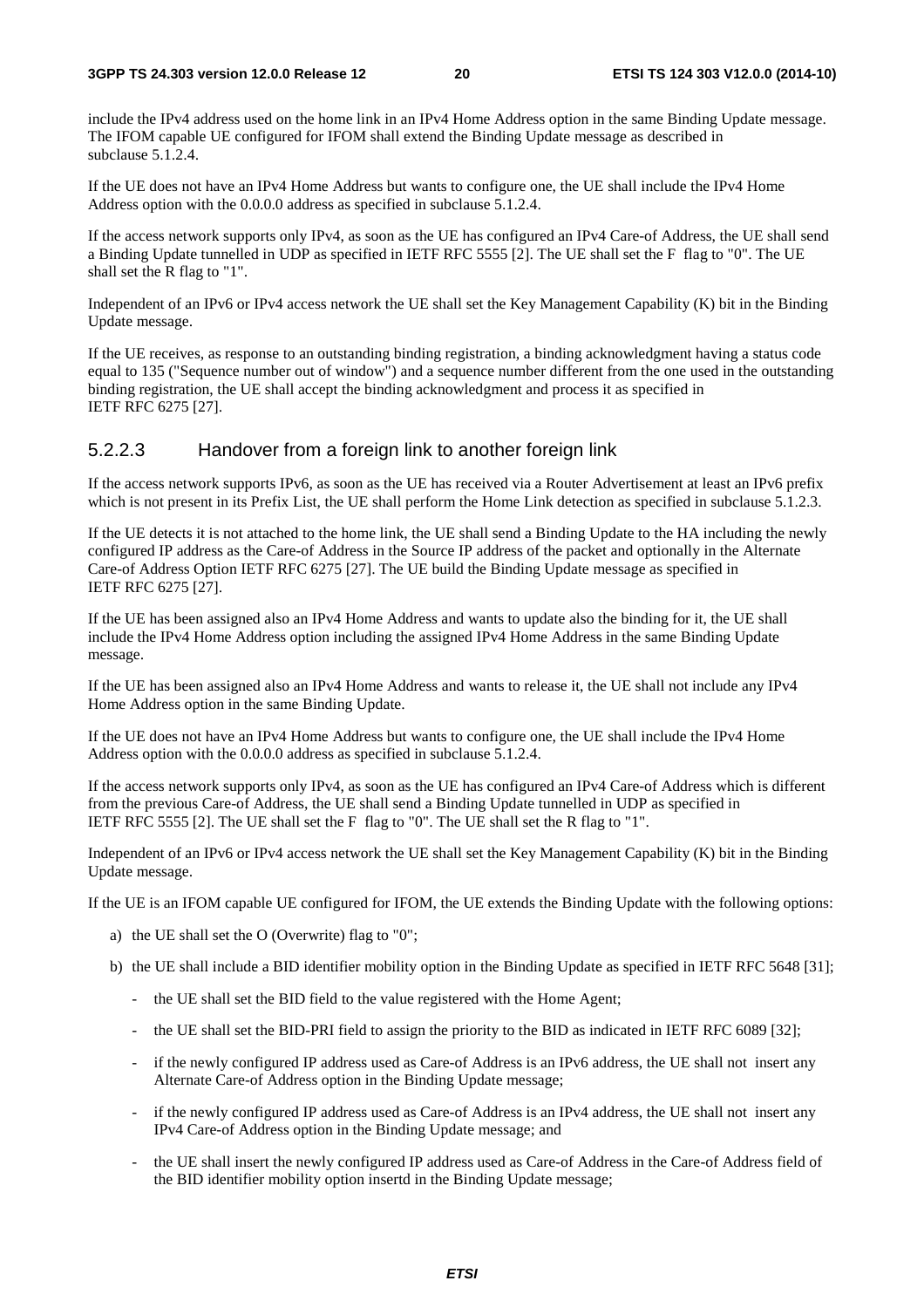- c) the UE may create one or more routing rules. For each routing rule that the UE wants to register with the HA, the UE shall include a FID mobility option containing one traffic selector as specified in IETF RFC 6089 [32]. Traffic selectors are defined in IETF RFC 6088 [33]:
	- the UE shall set the FID field to an arbitrary value;
	- the UE shall set the FID-PRI field to assign the priority to the routing filter as indicated in IETF RFC 6089 [32];
	- the UE shall include a Binding Reference suboption as indicated in IETF RFC 6089 [32]. The value assigned to the BID identifies the routing address that the UE wants to use to exchange the packets matching the routing filters; and
	- traffic selector suboption shall be set as specified in IETF RFC 6089 [32] and IETF RFC 6088 [33]. The parameters described in the traffic selector suboption represent the routing filter that corresponds to the routing rule that the UE wants to register with the HA;
- d) The UE may insert a flow summary mobility option (as described in IETF RFC 6089 [32]).
	- If the UE wants to keep some routing rules previously registered unmodified, i.e. no flow handover, the UE lists the values of the FIDs identifying the routing rules that the UE wants to keep unmodified in the flow summary mobility option; and
	- If the UE wants to remove one or more previously registered routing rules, the UE does not include in the flow summary mobility option the FIDs identifying the routing rules that the UE wants to remove; and
- e) the UE may modify one or more routing rules with the HA. For each routing rule that the UE wants to modify, the UE shall include a FID mobility option as specified in IETF RFC 6089 [32].
	- the UE shall set the FID field to the value identifying the routing filter the UE wants to handover;
	- the UE shall set the FID-PRI field to assign the priority to the BID as indicated in IETF RFC 6089 [32]; and
	- the UE shall include a Binding Reference suboption as indicated in IETF RFC 6089 [32]. The value assigned to the BID identifies the routing address that the UE wants to use to exchange the packets matching the routing filters.

The UE shall process the binding acknowledge message as described in subclause 5.1.2.4.

#### 5.2.2.4 Handover from a foreign link to a home link

If the access network supports IPv6, as soon as the UE has received via a Router Advertisement message at least an IPv6 prefix which is not present in its Prefix List, the UE shall perform the Home Link detection as specified in subclause 5.1.2.3 to detect if the UE is attaching to the home link. If the UE detects it is attached to the home link and there is a valid DSMIPv6 Binding Update list entry at the UE, the UE shall send a Binding Update with the Lifetime field set to "0" in order to remove the binding at the HA, as specified in IETF RFC 6275 [27]. If an IPv4 home address was assigned to the UE, as an optimization the UE may not include the IPv4 home address option as the binding for the IPv4 home address will be removed by the HA. Independent of an IPv6 or IPv4 access network the UE shall set the Key Management Capability (K) bit in the de-registration Binding Update message. The UE may preserve the IKEv2 session in order to avoid re-establishing the session when the next handover occurs. If there is not a safe assumption that the UE will remain in the home link (e.g. switching off the non-3GPP radio interface in case of a dual radio terminal), the UE should preserve the IKEv2 session.

If the UE receives a Binding Revocation Indication message from the HA while there is an outstanding unacknowledged Binding Update with Lifetime field set to "0" message, the UE need not send a Binding Revocation Acknowledgement as specified in subclause 5.4.2.1.

### 5.2.3 HA procedures

#### 5.2.3.1 Handover from home link to a foreign link

In case of UE handover from home link to foreign link, the HA shall support the initial registrstion procedure as specified in subclause 5.1.3.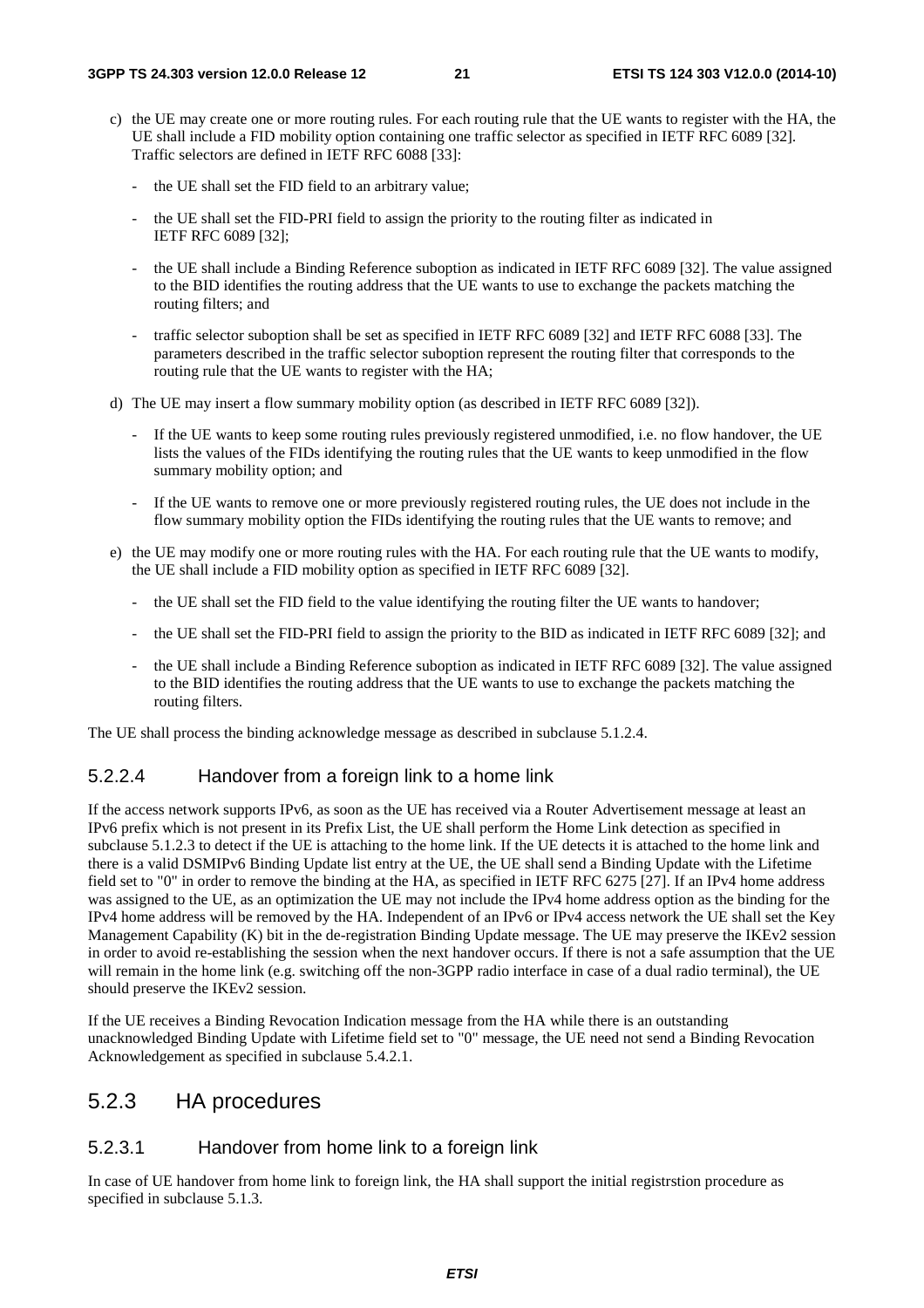The error codes used in the Binding Acknowledgement are the same as specified in subclause 5.1.3.2.

#### 5.2.3.2 Handover from a foreign link to another foreign link

When the HA receives a Binding Update from the UE, the HA shall validate it as described in IETF RFC 6275 [27] and in IETF RFC 5555 [2]. If the validation is successful, the HA shall update the binding cache entry related to the Home Address included in the Binding Update.

If the Binding Update is an IPv6 packet, with the Alternate Care-of Address option present, the HA shall verify the correctness of the Alternate Care-of Address option. If the Care-of Address specified in the Alternate Care-of Address option and in the Source Address field of the IPv6 header of the Binding Update packet are different, the HA shall reject the request by returning a Binding Acknowledgement with status code 128. If the option is valid, the HA shall update the binding cache entry with the Care-of Address in the Source Address of the IPv6 header.

If the Binding Update outer header is an IPv4 header and the IPv4 Care-of Address in the IPv4 Care-of Address option is the same as the IPv4 address in the Source Address in the outer IPv4 header, the HA shall update the binding cache entry with the Care-of Address in the IPv4 Care-of Address option and shall send a Binding Acknowledgment encapsulated in IPv4 as specified in IETF RFC 5555 [2].

If in the received Binding Update the IPv4 Care-of Address in the IPv4 Care-of Address option is not the same as the IPv4 address in the Source Address in the outer IPv4 header then a NAT was in the path. This information shall be included in the Binding Acknowledgement within a NAT Detection option with the F bit set. The Binding Acknowledgment shall be encapsulated in UDP and the binding cache updated as specified in IETF RFC 5555 [2].

If the Binding Update contains an IPv4 Home Address option with an IPv4 Home Address previously assigned, the HA shall update also the binding cache entry related to the IPv4 Home Address to the UE. If the Binding Update contains no IPv4 Home Address option, the HA shall remove the binding cache entry related to the IPv4 Home Address of the UE if present.

If the Binding Update contains an IPv4 Home Address option with the 0.0.0.0 IPv4 address, the HA shall assign an IPv4 Home Address to the UE, including an IPv4 Address Acknowledgement option in the Binding Acknowledgement message.

The error codes used in the Binding Acknowledgement are the same as specified in subclause 5.1.3.2.

If the Binding Update contains a BID mobility option and (optionally) a Flow summary mobility option, the HA shall process the received Binding Update message and send a Binding Acknowledgement message as described in subclause 5.1.3.2.

If the Key Management Mobility Capability (K) bit is set in the Binding Update and the HA supports the feature, the HA updates its IKEv2 security associations to include the UE"s Care-of Address as the peer address and the Binding Acknowledgement is returned with the K bit set.

The HA shall set the R bit to "1" in the Binding Acknowledgement.

#### 5.2.3.3 Handover from a foreign link to a home link

When a UE hands over from a foreign link to its home link, a network based mobility protocol (PMIPv6 or GTP) in the home link creates a binding cache entry for the UE. The DSMIPv6 binding cache entry that was created by the UE on the foreign link shall not be overwritten. The downlink UE packets shall be processed by the HA based on the DSMIPv6 binding cache entry before the DSMIPv6 binding cache entry is removed.

The DSMIPv6 binding cache entry shall be removed when a Binding Update with lifetime field set to "0" is received by the HA from the UE. The HA shall process the message as per IETF RFC 5555 [2] and IETF RFC 6275 [27], removing the associated binding cache entry and sending the Binding Acknowledge message with the Status field set to "0" (Binding Update accepted). If an IPv4 home address was assigned to the UE, the HA shall also remove the binding for the IPv4 home address tied to the IPv6 home address included in the Binding Update.

If the HA decides to remove the DSMIPv6 binding cache entry of the UE, prior to receiving a binding update with lifetime set to "0" from the UE , the HA shall send a Binding Revocation Indication message as specified in subclause 5.4.3.1.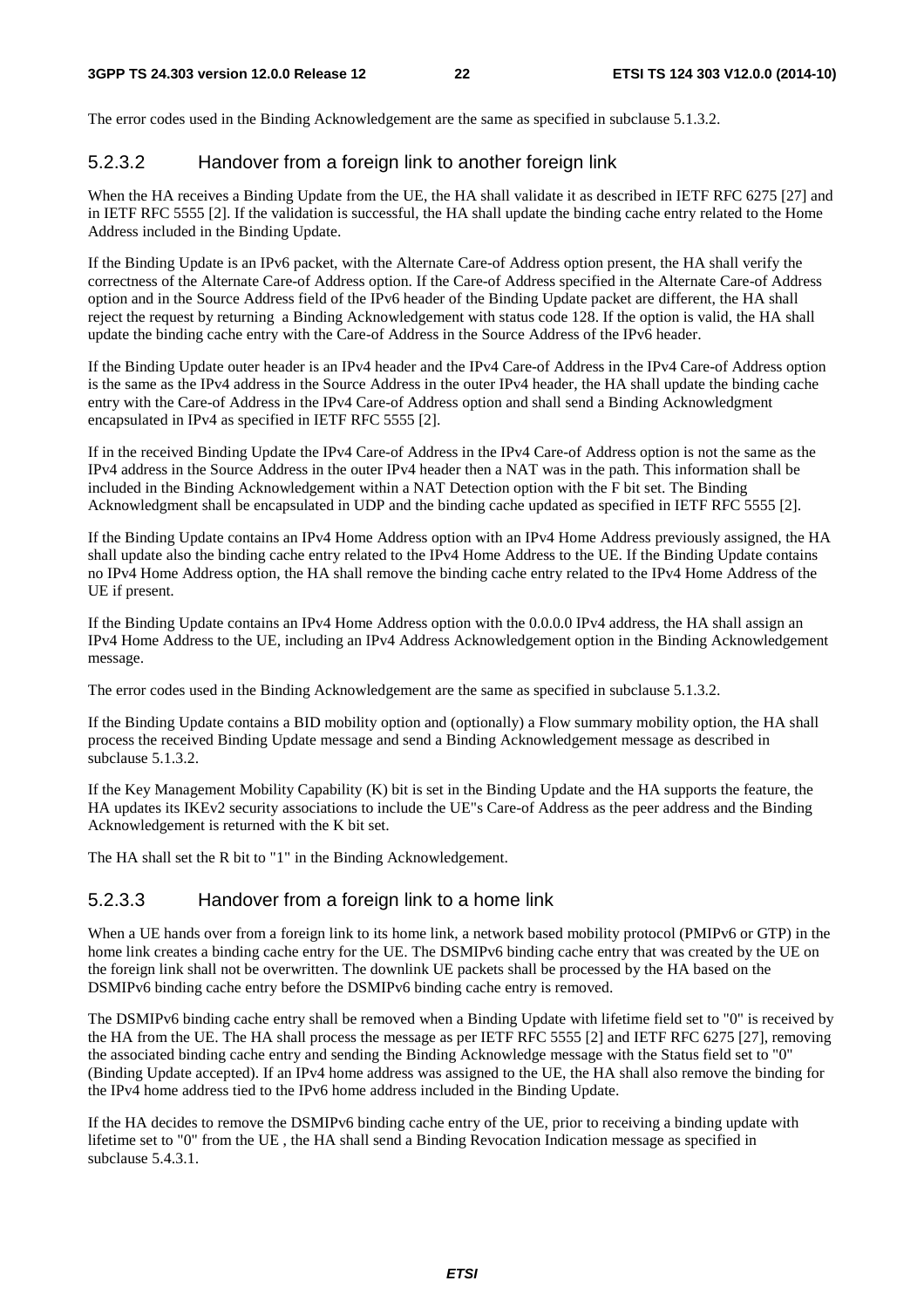NOTE: As described above, if the HA receives a Binding Update with Lifetime field set to "0", the HA removes the associated binding cache entry, but additionally the HA can store some data of the binding cache entry for a certain time in order to allow the HA to identify a delayed Binding Update registration message arriving at the HA after the Binding Update de-registration.

### 5.3 Dual Stack Mobile IPv6 Re-Registration

### 5.3.1 General

The DSMIPv6 Re-Registration procedure can occur at any time when the UE is already registered at the HA. The procedure is initiated by the UE when it wishes to extend the lifetime of an existing registration, e.g. in case the lifetime is expiring. The procedure can also be initiated by the UE when it wishes to request an IPv4 home address or to release the IPv4 binding while maintaining the IPv6 binding. The procedure may also be initiated by the UE as a mechanism to refresh the NAT bindings in order to be reachable from the HA.

NOTE: The usage of BU messages for keepalive purposes can have impacts to the battery life of the UE. The UE can be configured to rate limiting or avoid NAT keepalive as specified in IETF RFC 5555 [2].

### 5.3.2 UE procedures

As specified in IETF RFC 6275 [27], if the UE wants to extend the validity of an existing binding at the HA, the UE shall send a new Binding Update to the HA before the expiration of the lifetime indicated in the received Binding Acknowledgement, even if it is not changing its primary Care-of Address. This Binding Update is usually referred as periodic Binding Update.

The UE shall follow the rules described in IETF RFC 6275 [27], IETF RFC 5555 [2] and in subclause 5.1.2.4 to send a periodic Binding Update and handle the associated Binding Acknowledgement. As the UE has not performed any handover, the UE shall confirm the already registered Care of Address and shall indicate the desired lifetime value. In a periodic Binding Update the UE may request an IPv4 Home Address.

If a NAT was detected and the UE is not exchanging data traffic, the UE may send a re-registration Binding Update in order to refresh the NAT binding. The Binding Update shall be sent with the interval contained in the Refresh Time field of the NAT detection option received when the NAT was detected. If the Refresh Time field was set to all 1s, the UE shall use the Binding Acknowledge lifetime as reference interval to send NAT keepalives Binding Updates.

The UE may also send a re-registration Binding Update with the purpose of requesting an IPv4 Home Address.

The UE may also send a re-registration Binding Update for the purpose of releasing the IPv4 Home Address previoulsy assigned. For this purpose, the UE shall follow the rules described in IETF RFC 5555 [2] sending a re-registration Binding Update containing no IPv4 Home Address option.

If the UE is an IFOM capable UE configured for IFOM, the UE extends the Binding Update with the following options:

- a) the UE shall set the O (Overwrite) flag to "0";
- b) the UE shall include a BID identifier mobility option in the Binding Update as specified in IETF RFC 5648 [31];
	- the UE shall set the BID field to the value identifying the Binding it wants to re-register;
	- the UE shall set the BID-PRI field to assign the priority to the BID as indicated in IETF RFC 6089 [32]; and
- c) if the UE previously registered in the HA one or more routing filters, the UE shall include a flow summary mobility option as specified in IETF RFC 6089 [32] listing the values of the FIDs identifying the registered routing filter.

### 5.3.3 HA procedures

When the HA receives a periodic Binding Update message from the UE, it shall validate it as described in subclause 5.1.3.2, in IETF RFC 6275 [27], IETF RFC 5555 [2] and IETF RFC 5648[31].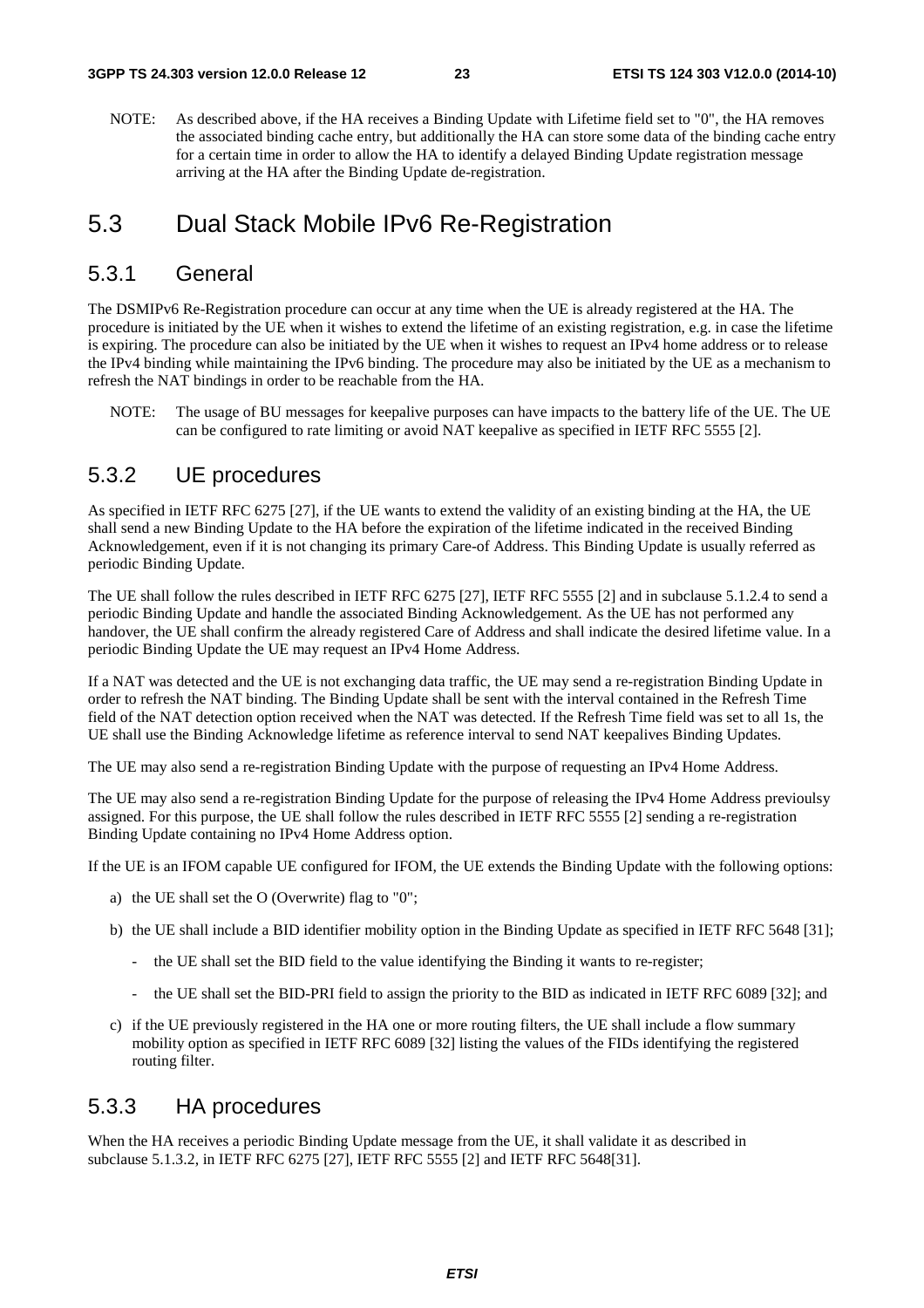In processing a periodic Binding Update the HA shall follow the rules described in subclause 5.1.3.2. In addition if the Binding Update does not include the IPv4 home address option the HA shall remove any associated IPv4 binding cache entry and continue to maintain the IPv6 binding.

If the HA accepts the Binding Update message, it shall update the lifetime and sequence number of the existing entry in its binding cache for the Home Address. If the Binding Update contains a BID mobility option, the HA shall process it as specified in IETF RFC 5648 [31] and IETF RFC 6089 [32]. If binding update is accepted, the HA shall insert the BID mobility option into the Binding Acknowledgement message as specified in IETF RFC 5648 [31]. The Care-of Address is not updated as the periodic Binding Update is not used to update the Care-of Address.

### 5.4 Dual-Stack Mobile IPv6 detach

### 5.4.1 General

The DSMIPv6 detach is performed by the UE to close the DSMIPv6 session and the respective IKEv2 session or by the network to inform the UE that it does not have access to a specific PDN through DSMIPv6 any longer. After the DSMIPv6 detach procedure, the UE still has IP connectivity provided by the access network.

There are two explicit detach procedures:

- UE-initiated detach procedure: in this case the UE performs a DSMIPv6 de-registration with the HA and closes the IKEv2 session.
- HA-initiated detach procedure: in this case the HA informs the UE that the DSMIPv6 binding is no more valid. The UE shall then perform the network-initiated detach procedure.

### 5.4.2 UE procedures

#### 5.4.2.1 Network-initiated detach

Upon receiving a Binding Revocation Indication (BRI) message according to IETF RFC 5846 [19] from the HA, the UE first shall perform the required validity checks on the BRI according to IETF RFC 5846 [19].

The UE shall send a Binding Revocation Acknowledgement (BRA) as specified in IETF RFC 5846 [19]. In this message the UE shall set the status field to "Success" to reflect that it has received the BRI message. The BRA message may be tunnelled in UDP or IPv4 as specified in subclause 5.1.2.4 for Binding Update messages.

The UE then shall remove the entry identified in the BRI as deregistered from its binding update list and shall use the procedures defined in IETF RFC 5996 [14] to remove the IPsec security associations associated with the DSMIPv6 registration as described in subclause 5.4.2.2.

#### 5.4.2.2 UE-initiated detach

To detach from a specific PDN to which it is connected through a DSMIPv6 session, the UE shall send a Binding Update with the Lifetime field set to 0 as specified in IETF RFC 6275 [27].

The UE shall use the procedures defined in the IKEv2 protocol in IETF RFC 5996 [14] to remove the IPsec security associations associated with the DSMIPv6 registration. The UE shall close the security associations associated with the DSMIPv6 registration and instruct the HA to do the same by sending the INFORMATIONAL request message including a DELETE payload. The Protocol ID in the DELETE payload shall be set to "1" (IKE) to indicate that all IPsec ESP security associations that were negotiated within the IKEv2 exchange shall be deleted.

### 5.4.3 HA procedures

#### 5.4.3.1 Network-initiated detach

As soon as it receives a trigger for network-initiated detach procedure (see 3GPP TS 29.273 [20]) the HA shall send a Binding Revocation Indication (BRI) message according to IETF RFC 5846 [19] to the UE. The message shall contain the Home Address, corresponding to the PDN connection which shall be removed. The HA shall set the P (Proxy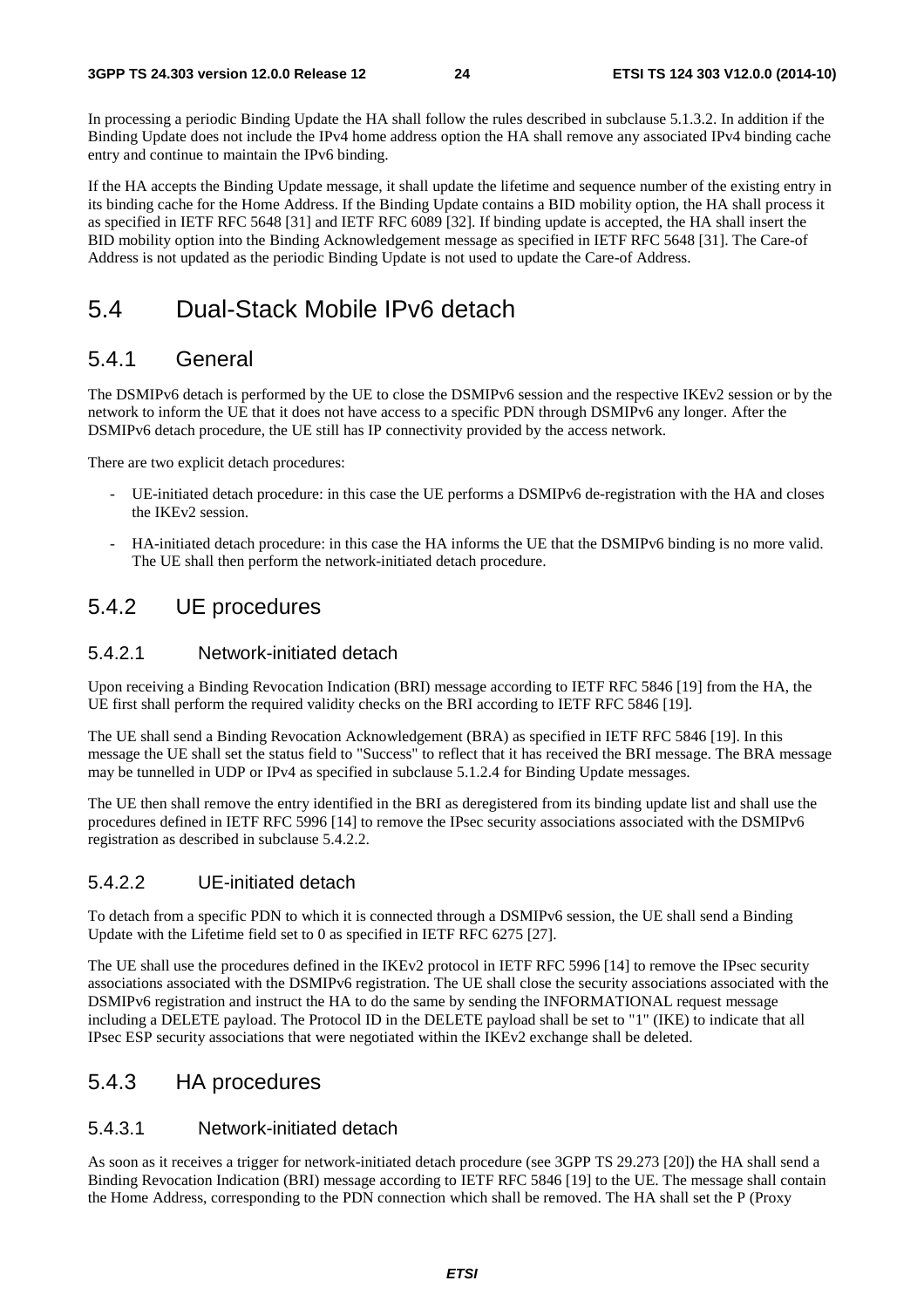Binding) bit to 0 (Not Proxy MIPv6 binding), G bit (Global) to 0 (only the PDN Connection specified by the HoA is removed) and V bit (IPv4 HoA Binding Only) to 0 (Not to terminate the IPv4 Home Address binding only). The revocation trigger value shall be set to 1 (Unspecified). The HA shall include the UE home address in the Type 2 routing header as per IETF RFC 5846 [19] and shall not include any mobility option. The HA shall not include a BID option in the BRI message. The BRI message may be tunnelled in UDP or IPv4 as specified in subclause 5.1.3.2 for Binding Acknowledgement messages.

The HA shall follow procedures according to IETF RFC 5846 [19] to await the receipt of a Binding Revocation Acknowledgment (BRA) message from the UE. These procedures are based on the timer MINDelayBRIs defined in IETF RFC 5846 [19]. The HA shall not remove the entry from its binding cache before receiving the BRA.

If the HA receives a Binding Update with Lifetime set to 0 after initiating the network-initiated detach procedure, the HA should treat the BU as acknowledgement to the BRI for the purposes of completing the revocation procedures that are defined in IETF RFC 5846 [19]; in this case, the HA shall remove the respective entry in its binding cache, deleting the timer MINDelayBRIs and respond with a Binding Acknowledgement according to IETF RFC 5555 [2] and IETF RFC 6275 [27].

#### 5.4.3.2 UE-initiated detach

When the HA receives a Binding Update with the Lifetime field set to 0, it shall delete any existing entry for the Home Address included in the Binding Update. Then the HA shall send a Binding Acknowledgement as specified in IETF RFC 5555 [2] and IETF RFC 6275 [27].

On receipt of the INFORMATIONAL request message including a DELETE payload indicating that the UE is deleting the IPsec security associations associated with the DSMIPv6 registration, the HA shall close the IKE security association, and all IPsec ESP security associations that were negotiated within it towards the UE.

### 5.5 Void

### 5.5A Protection of data traffic

### 5.5A.1 General

UE and HA can use the IKEv2 CREATE\_CHILD\_SA exchange procedure to create a child security association to be used to provide integrity protection, confidentiality protection or both, to all data traffic exchanged within the DSMIPv6 tunnel. The procedure can be initiated by the HA or by the UE at any time after the security association between UE and HA has been set up. If both UE and HA independently decide to initiate the child security association establishment, the procedure described in IETF RFC 5996 [14] applies. The profiles for tunnel mode IPsec ESP are defined in 3GPP TS 33.402 [18].

### 5.5A.2 UE procedures

After establishing the IPsec security association with the HA as described in subclause 5.1.2.2, the UE may initiate the creation of child security association pair to provide integrity protection, confidentiality protection or both. If the UE determines that the trust relationship of the non-3GPP access network is "untrusted" (see 3GPP TS 24.302 [21]), the UE shall not initiate the creation of child security association. If the UE initiates the creation of child security association pair, the UE shall send to the HA a CREATE\_CHILD\_SA request as described in IETF RFC 4877 [4] and IETF RFC 5996 [14] with the following additions:

- a) the content of the Security Association payload is set accordingly for integrity protection, confidentiality protection or both as indicated in IETF RFC 5996 [14] using the IPsec profiles defined in 3GPP TS 33.402 [18]; and
- b) the TSi shall contain all the Home Network Prefix assigned to the UE. If prefix delegation is used, the TSi shall also contain all the prefix(es) provided to the UE. If the UE received an IPv4 Home Address, the TSi shall also contain the IPv4 Home Address.

When the UE receives a CREATE\_CHILD\_SA request from the HA with selectors indicating the DSMIPv6 tunnel traffic, if the UE supports integrity protection, confidentiality protection or both, the UE shall reply with a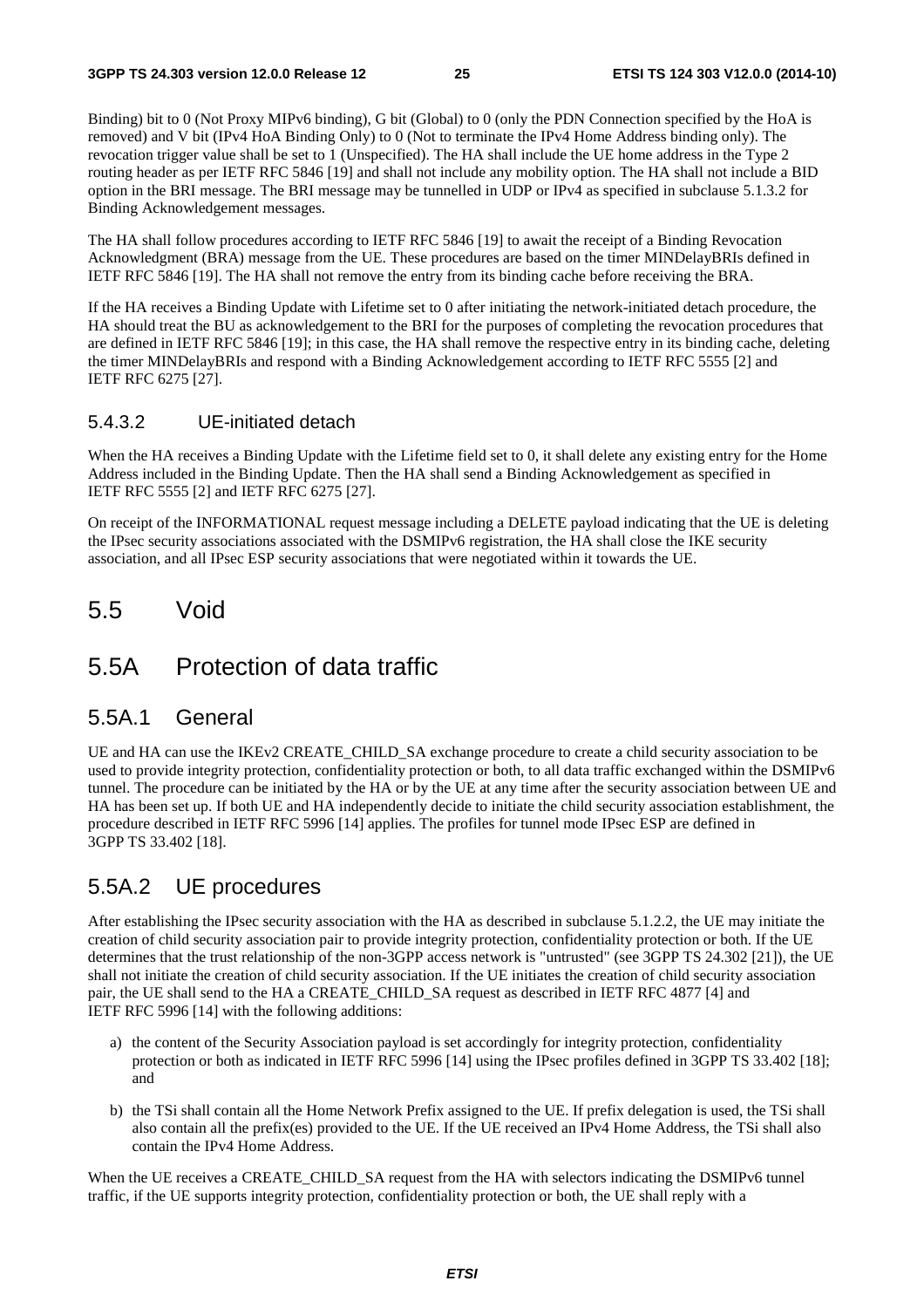CREATE\_CHILD\_SA response selecting the preferred transform proposed by the HA as specified in IETF RFC 5996 [14].

If the child SA is created successfully, the UE shall start encapsulating all the uplink packets in the DSMIPv6 tunnel in an IPsec ESP tunnel as negotiated with the HA during the CREATE\_CHILD\_SA procedure.

The UE can stop using integrity protection, confidentiality protection or both, for the DSMIPv6 tunnel traffic. In order to do that, the UE shall delete the respective child security association by sending an INFORMATIONAL request message including the DELETE payload as specified in IETF RFC 5996 [14].

### 5.5A.3 HA procedures

After establishing the IPsec security association with the UE as described in subclause 5.1.3.1, the HA may initiate the creation of child security association pair to provide integrity protection, confidentiality protection or both. If the HA receives the trust relationship indication as "untrusted" from the 3GPP AAA server during the authentication and authorization procedure or the authorization procedure (see 3GPP TS 29.273 [20]), the HA shall not initiate the creation of child security association procedure. If the trust relationship indication is not received, the initiation of the creation of the child security association is implementation dependent (e.g. based on configuration). If the HA initiates the creation of child security association pair, the HA shall send to the UE a CREATE\_CHILD\_SA request as described in IETF RFC 4877 [4] and IETF RFC 5996 [14] with the following additions:

- a) the content of the Security Association payload is set accordingly for integrity protection, confidentiality protection or both as indicated in IETF RFC 5996 [14] using the IPsec profiles defined in 3GPP TS 33.402 [18]; and
- b) the TSi shall contain all the Home Network Prefix assigned to the UE. If prefix delegation is used, the TSi shall also contain all the prefix(es) provided to the UE. If the UE received an IPv4 Home Address, the TSi shall also contain the IPv4 Home Address.

When the HA receives a CREATE\_CHILD\_SA request from the UE with selectors indicating the DSMIPv6 tunnel traffic, if the HA supports integrity protection, confidentiality protection or both, the HA shall check whether the child security association establishment can be accepted or not. If the HA receives the trust relationship indication set to "untrusted" indication from the 3GPP AAA server (see 3GPP TS 29.273 [20]), the HA shall reject the child security association establishment by using the NOTIFY payload of type "NO\_ADDITIONAL\_SAS" in the CREATE\_CHILD\_SA response. If HA does not receive the trust relationship indication, whether to accept or reject the child security association is implementation dependent. Otherwise, the HA shall reply with a CREATE\_CHILD\_SA response selecting the preferred transform proposed by the HA as specified in IETF RFC 5996 [14].

If the child SA is created successfully, the HA shall start encapsulating, all the uplink packets in the DSMIPv6 tunnel in an IPsec ESP tunnel as negotiated with the UE during the CREATE\_CHILD\_SA procedure.

The HA can stop using integrity protection, confidentiality protection or both, for the DSMIPv6 tunnel traffic. In order to do that, the HA shall delete the respective child security association by sending an INFORMATIONAL request message including the DELETE payload as specified in IETF RFC 5996 [14].

### 5.6 Attach to additional access network

### 5.6.1 General

The operations defined within subclause 5.6 apply to an IFOM capable UE configured for IFOMand a HA supporting IFOM.

The attach to additional access network procedure is performed by a UE supporting IFOM that has already established a PDN connection through an access network and decides to extend the PDN connection to another access network.

There can be two possible scenarios:

- the existing access network is a home link and the added access network is a foreign link; or
- the existing access network is a foreign link and the added access network is a home link.

The attach to additional access network procedure involves performing the following: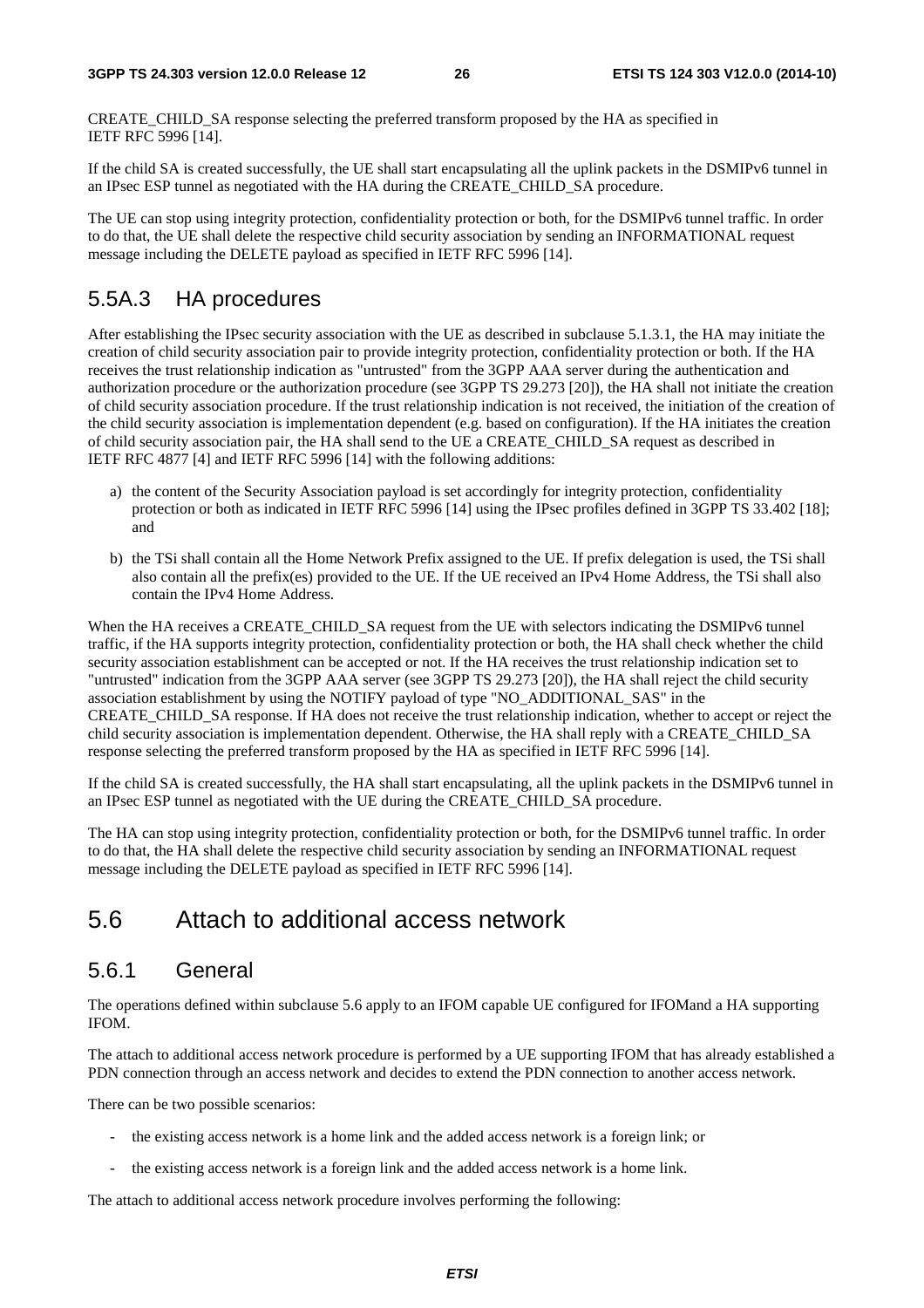- access specific procedure to connect and configure an IP address for the added access network;
- discovery of a HA IP address if the UE has not obtained the IP address of the HA;
- home link detection:
- setting up a security association if there is no security existing association between the UE and HA; and
- exchange of Binding Update and Binding Acknowledgement with the BID mobility option and FID mobility option between the UE and HA.

### 5.6.2 UE procedures

#### 5.6.2.1 General

For the attach to additional access network procedure, the UE is already attached to either a home link or foreign link and discovers a new link. The UE applies the DSMIPv6 Home Link Detection Function as specified in subclause 5.1.2.3 to determine if the new link will be a home link or a foreign link. If the new link is a home link, the UE follows the procedure as specified in subclause 5.6.2.2. If the new link is a foreign link, the UE follows the procedure as specified in subclause 5.6.2.3.

#### 5.6.2.2 Attach to additional access network acting as home link

The UE shall perform the DSMIPv6 Home Link Detection Function as specified in subclause 5.1.2.3.

In addition, the UE shall perform the initial binding registration and IPv4 Home Address assignment as specified in subclause 5.1.2.4 with the following additional rules:

- a) the UE shall send a Binding Update through the home link;
- b) the O (Overwrite) flag in the Binding Update shall be set to "0";
- c) the UE shall insert a BID mobility option in this Binding Update with:
	- the 'H' flag in the BID mobility option set to "1";
	- the Care-of Address field set to the IPv6 Home Address of the binding; and
	- the BID-PRI field set to assign the priority to the BID as indicated in IETF RFC 6089 [32];
- d) if routing filters were previously registered with the HA, the UE shall include a flow summary mobility option as specified in IETF RFC 6089 [32] listing the values of the FIDs identifying the routing filter that were previously registered; and
- e) if the UE creates one or more routing rules as specified in subclause 5.1.2.4, for each FID mobility option, the value of the BID field in the Binding Reference suboption identifies the routing address that the UE wants to use to exchange packets matching the routing filter.

When the UE receives the Binding Acknowledgment from the HA, the UE shall process the Binding Acknowledgment as specified in subclause 5.1.2.4.

#### 5.6.2.3 Attach to an additional access acting as foreign link

The UE shall perform the same procedures described in subclause 5.1.2.4. The UE shall send the Binding Update message through the added link. In addition, the UE shall register the binding for the home link by including a BID mobility option in the Binding Update message. The BID mobility option fields for the binding for the home link are those indicated in IETF RFC 5648 [31] for home binding with the following distinctions:

- (a) the H flag shall be set to "1";
- (b) the Care-of Address field shall be set to the IPv6 HoA of the binding; and
- (c) the BID-PRI field shall be set to the assigned priority of the BID as indicated in IETF RFC 6089 [32].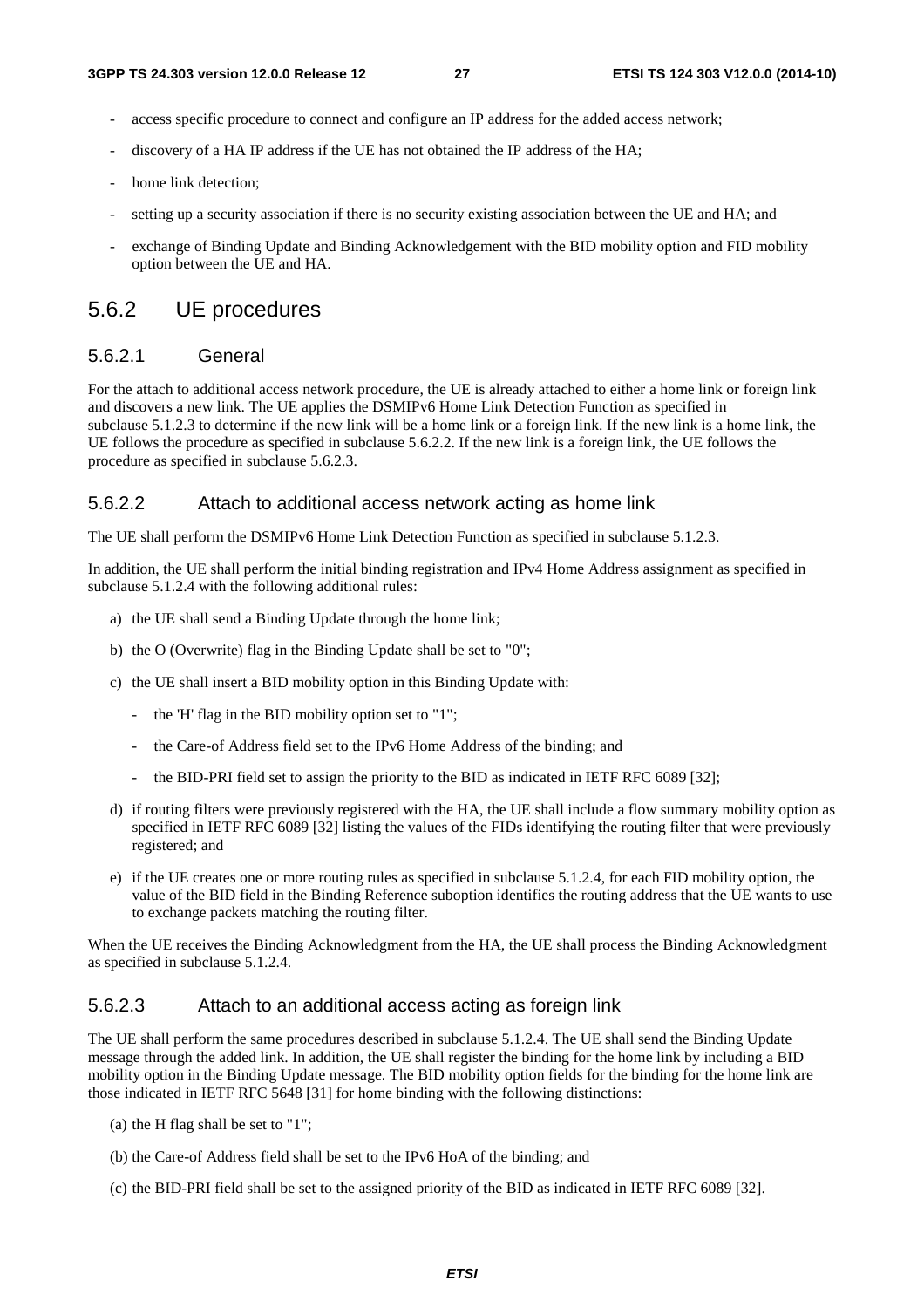The UE shall process the received Binding Acknowledgement as specified in subclause 5.1.2.4.

### 5.6.3 HA procedures

#### 5.6.3.1 General

The following subclauses describe the detailed HA procedures for the case when a UE is attaching to an additional access network.

#### 5.6.3.2 Attach to an additional access network acting as home link

When receiving a Binding Update from the UE, the HA performs the same procedure as specified in subclause 5.2.3.2. In addition, the HA shall validate the Binding Update as described in IETF RFC 5648 [31], IETF RFC 6089 [32] and IETF RFC 6088 [33].

#### 5.6.3.3 Attach to additional access acting as foreign link

When receiving a Binding Update from the UE, the HA performs the same procedures described in subclause 5.2.3.2 and in addition the HA shall validate the Binding Update as described in IETF RFC 5648 [31], and IETF RFC 6089 [32] and IETF RFC 6088 [33]. As described in IETF RFC 5648 [31], the HA shall:

- process the IPv6 address contained in the BID option with the H flag set to 0 as the Care-of Address; and
- process the IPv4 address contained in the BID option with the H flag set to 0 in the same way as the HA process the address contained in the IPv4 Care-of Address option in subclause 5.2.3.2.

### 5.7 Inter-access flow mobility

### 5.7.1 General

The operations defined within this sub-clause apply to an IFOM capable UE configured for IFOM and to HA supporting IFOM.

The inter-access flow mobility is performed by the UE supporting IFOM that already established a PDN connection and exchanges packets belonging to the PDN connection through multiple access networks. The UE has previously registered one or more routing rules with the HA.

In this procedure, the UE updates the HA by performing any of the following operations:

- assigning one or more routing filters to an access network different from the one those routing filters were previously assigned;
- adding one or more new routing rules to the HA; or
- removing one or more previously registered routing rules from the HA.

The procedure involves the exchange of a Binding Update and a Binding Acknowledgement with BID and FID options between the UE and the HA.

### 5.7.2 UE procedures

The UE performs the same procedures described in subclause 5.3.2 with the following exceptions:

- the UE shall set the  $O$  (Overwrite) flag to 0;
- the UE shall not include any Alternate Care-of Address option in the Binding Update message; and
- the UE shall not include any IPv4 Care-of Address option in the Binding Update message.

In addition, the UE shall extend the Binding Update message with the following options (see IETF RFC 5648 [31], IETF RFC 6089 [32] and IETF RFC 6088 [33]):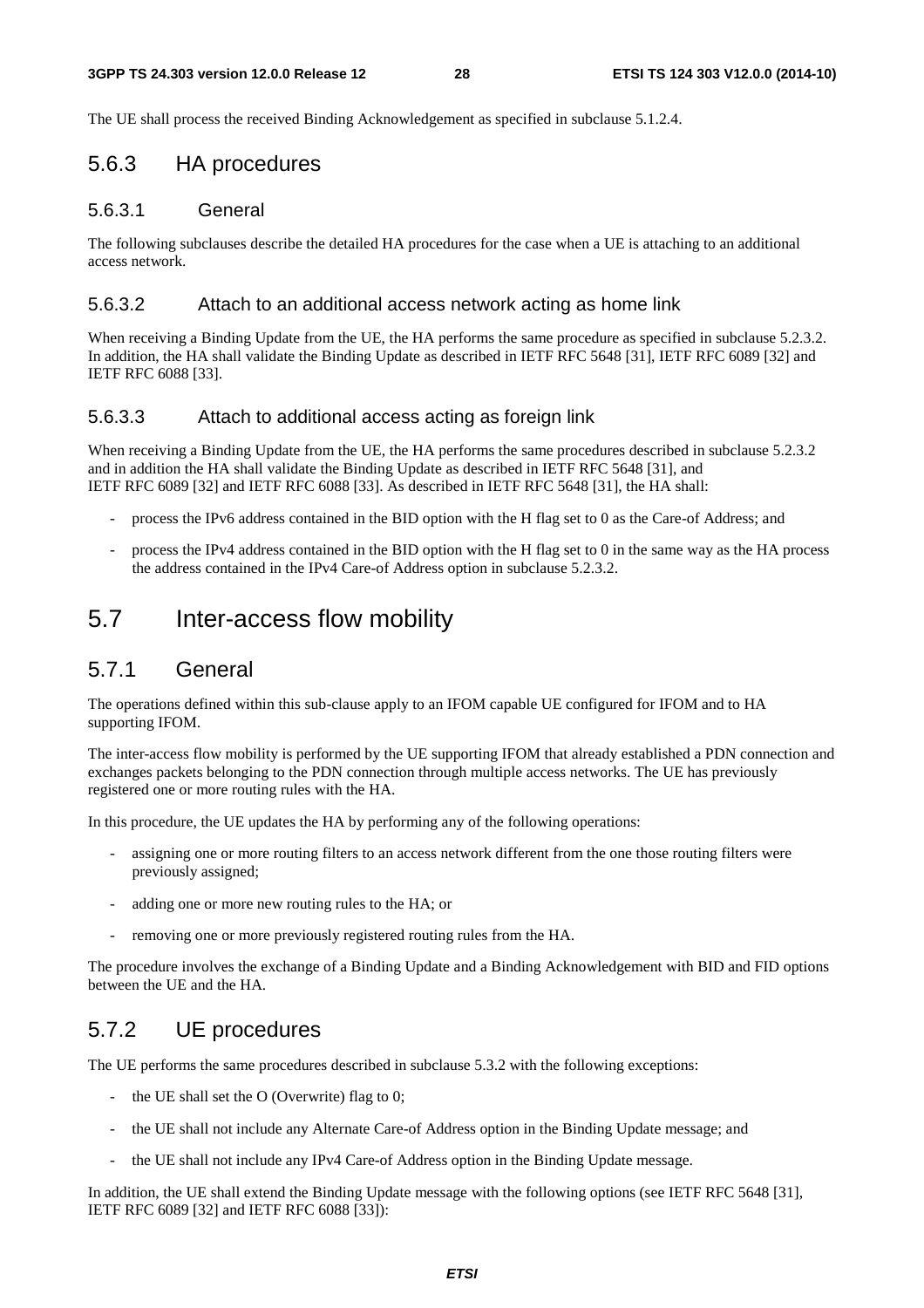- a) The UE shall include a BID identifier mobility option:
	- the BID field is set to the value identifying the routing address used as IP Source Address of the Binding Update message;
	- if the Binding Update message is sent over a home link, the "H" flag is set to 1;
	- if the Binding Update message is sent over a foreign link, the "H" flag is set to  $0$ ;
	- the BID-PRI priority field is set to the priority assigned to the BID as indicated in IETF RFC 6089 [32]; and
	- if the routing address is an IPv4 address, a NAT was detected and the UE is not exchanging data traffic, the UE may insert the routing address in the Care-of Address field of the BID mobility option;
- b) the UE may create one or more routing rules. For each routing rule that the UE wants to register with the HA, the UE shall include a FID mobility option containing one traffic selector as specified in IETF RFC 6089 [32]. Traffic selectors are defined in IETF RFC 6088 [33]:
	- the UE shall set the FID field to an arbitrary value;
	- the UE shall set the FID-PRI field to assign the priority to the routing filter as indicated in IETF RFC 6089 [32];
	- the UE shall include a Binding Reference suboption as indicated in IETF RFC 6089 [32]. The value assigned to the BID identifies the routing address that the UE wants to use to exchange the packets matching the routing filters; and
	- traffic selector suboption shall be set as specified in IETF RFC 6089 [32] and IETF RFC 6088 [33]. The parameters described in the traffic selector suboption represent the routing filter that corresponds to the routing rule that the UE wants to register with the HA;
- c) The UE may insert a flow summary mobility option (as described in IETF RFC 6089 [32]).
	- If the UE wants to keep some routing rules previously registered unmodified, i.e. no flow handover, the UE lists the values of the FIDs identifying the routing rules that the UE wants to keep unmodified in the flow summary mobility option; and
	- If the UE wants to remove one or more previously registered routing rules, the UE does not include in the flow summary mobility option the FIDs identifying the routing rules that the UE wants to remove; and
- d) the UE may modify one or more routing rules with the HA. For each routing rule that the UE wants to modify, the UE shall include a FID mobility option as specified in IETF RFC 6089 [32].
	- the UE shall set the FID field to the value identifying the routing filter the UE wants to handover;
	- the UE shall set the FID-PRI field to assign the priority to the BID as indicated in IETF RFC 6089 [32]; and
	- the UE shall include a Binding Reference suboption as indicated in IETF RFC 6089 [32]. The value assigned to the BID identifies the routing address that the UE wants to use to exchange the packets matching the routing filters.

The handling of the received Binding Acknowledgement message is the same as specified in subclause 5.1.2.4. In addition, the UE handles the FID and BID mobility options contained in the received Binding Acknowledgment message as specified in IETF RFC 5648 [31], IETF RFC 6089 [32] and IETF RFC 6088 [33].

### 5.7.3 HA procedures

When receiving a Binding Update from the UE, the HA performs the same procedures described in subclause 5.3.3 and in addition the HA shall validate the Binding Update as described in IETF RFC 5648 [31], IETF RFC 6089 [32] and IETF RFC 6088 [33].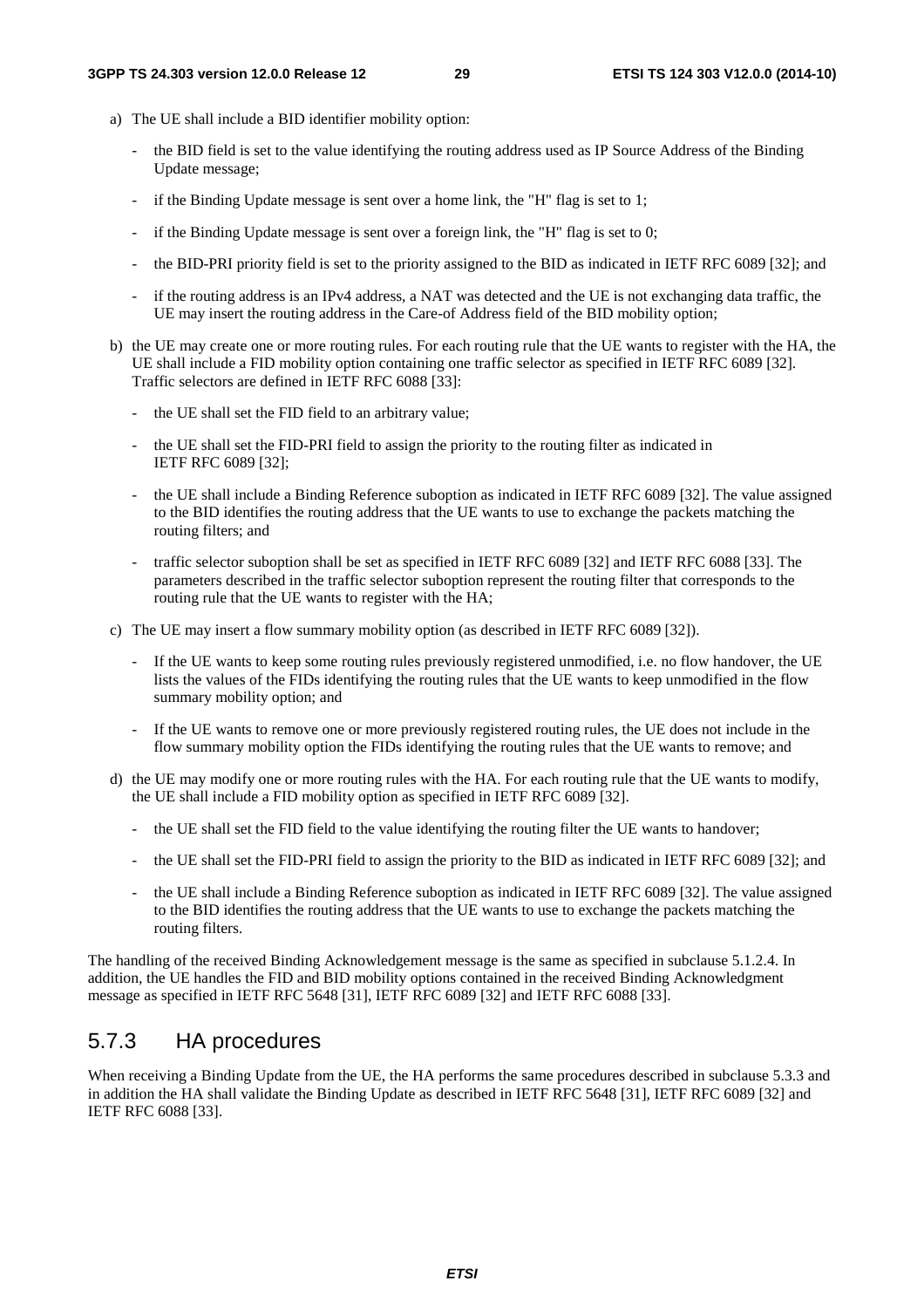### 5.8 UE-initiated removal of an access network from a PDN connection

### 5.8.1 General

The operations defined within this sub-clause apply to an IFOM capable UE configured for IFOM and to HA supporting IFOM.

The removal of an access network from a PDN connection procedure is initiated by a UE which has a PDN connection through multiple access networks. In this procedure, the UE stops using one of the access network for the PDN connection.

The procedure involves the exchange of a Binding Update and a Binding Acknowledgement between the UE and the HA.

There can be two possible scenarios:

- home link access network is removed and foreign link access network is maintained; or
- foreign link access network is removed and home link access network is maintained.

### 5.8.2 UE procedures

#### 5.8.2.1 General

The removal of an access network from a PDN connection is performed by a UE attached to multiple access networks. The UE sends a Binding Update message in order to update the HA binding cache removing the entry corresponding to the removed access network. If the removed access network is a home link, the UE follows the procedure as specified in subclause 5.8.2.2. If the removed access network is a foreign link, the UE follows the procedure as specified in subclause 5.8.2.3.

#### 5.8.2.2 Removal of Home link access

If the UE removes the home link from a specific PDN connection, the UE shall perform one of the following operations:

- (a) the UE sends a Binding Update with the Lifetime field set to 0 as specified in IETF RFC 5555 [2] and IETF RFC 6275 [27] and with a BID mobility option. The UE populates the BID mobility option as follows (see IETF RFC 5648 [31]):
	- the BID identifier field is set to the BID corresponding to the access network the UE wants to remove;
	- the H flag is set to 0; and
	- the Care-of Address field in the BID mobility option is omitted;

or:

(b) the UE sends a Binding Update message as indicated in subclause 5.1.2.4 with the following additions:

- the Binding Update message shall be exchanged through the maintained access network;
- the BID identifier field is set to the value identifying the maintained access network; and
- the Care-of Address field in the BID mobility option is omitted.

NOTE: The choice of the operation to follow is up to UE implementation.

#### 5.8.2.3 Removal of foreign link from a PDN connection

If the UE removes an access network acting as foreign link from a specific PDN connection and maintains the connection to the PDN through the home link, the UE shall send a Binding Update message with the Lifetime field set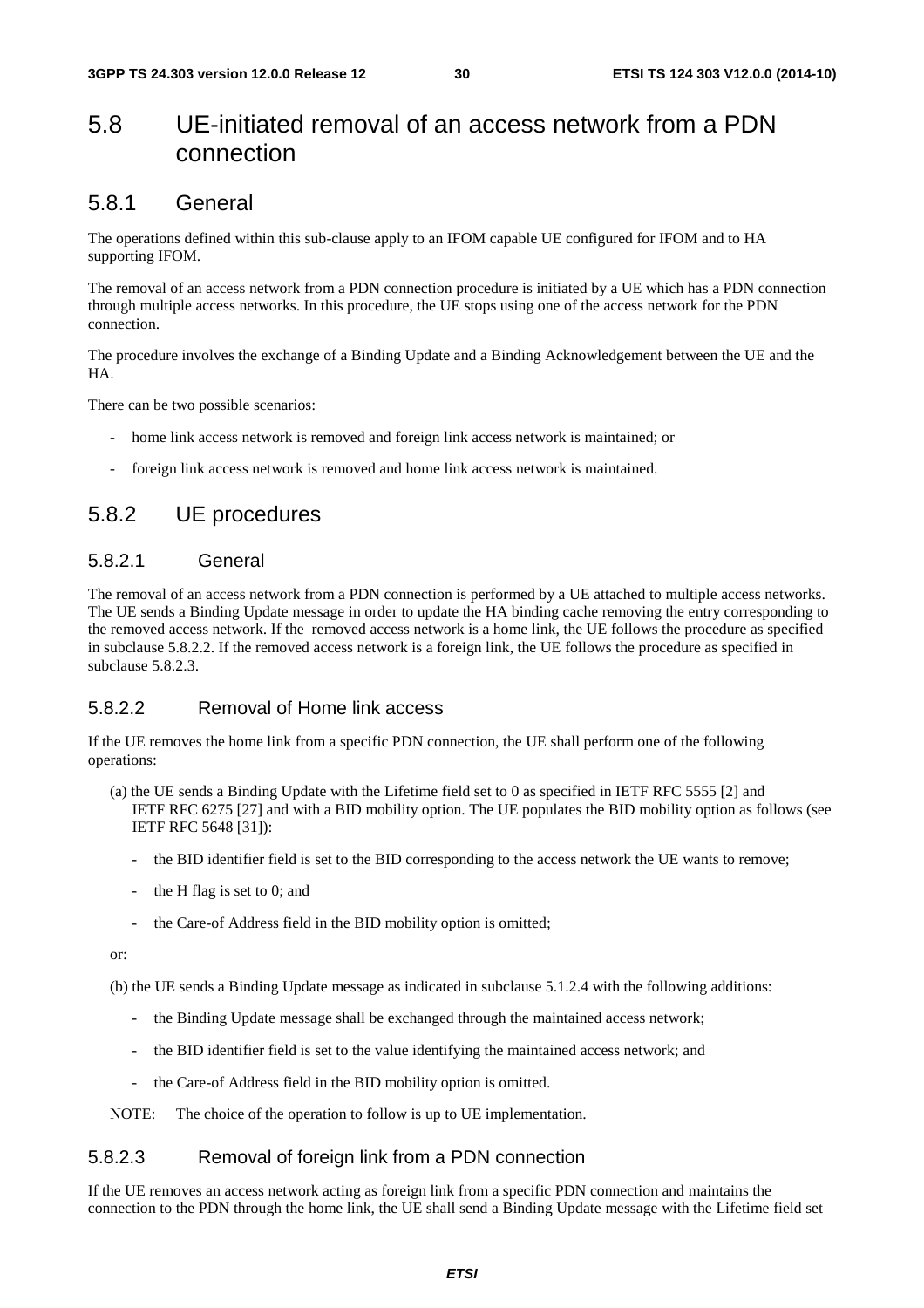to 0 as specified in subclause 5.4.2.2.If the UE decides to close the security association set up with the HA, the UE shall send the INFORMATIONAL request message including a DELETE payload as specified in subclause 5.4.2.2.

### 5.8.3 HA procedures

#### 5.8.3.1 General

The following subclauses describe the detailed HA procedures for the case when a UE is removing an access network from a PDN connection.

#### 5.8.3.2 Removal of home link access from a PDN connection

In case of removal of a home link from a PDN connection executed by the UE, the HA shall perform the following operations:

- if the Lifetime field of the received Binding Update is set to 0, the HA processes the received Binding Update message as described in IETF RFC 5555 [2] and IETF RFC 6275 [27] and IETF RFC 5648 [31]; and
- if the Lifetime field of the received Binding Update is not set to 0, the HA shall perform the same procedures described in subclause 5.6.3.3.

#### 5.8.3.3 Removal of foreign link from a PDN connection

When the HA receives a Binding Update with the Lifetime field set to 0, the HA shall perform the same procedures described in subclause 5.4.3.2.

### 5.9 Network-initiated removal of an access network from a PDN connection

### 5.9.1 General

The operations defined within this subclause apply to IFOM capable UE configured for IFOM and to HA supporting IFOM.

The removal of an access network from a PDN connection procedure is initiated by the HA for a UE that has an established PDN connection through multiple access networks with the HA. In this procedure, the HA informs the UE that an entry in the binding cache is no more valid over one of the access network for the PDN connection. The UE then performs the network-initiated removal of an access network from a PDN connection procedure.

The procedure involves the exchange of a Binding Revocation Indication (BRI) message and a Binding Revocation Acknowledgement (BRA) between the UE and the HA as specified in IETF RFC 5846 [19].

Once the procedure is completed, the UE uses the maintained access network for the PDN connection.

There can be two possible scenarios:

- home link access network is removed and foreign link access network is maintained; or
- foreign link access network is removed and home link access network is maintained.

### 5.9.2 UE procedures

#### 5.9.2.1 General

The following subclauses describe the detailed UE procedures for the case when the HA removes an access network from a PDN connection.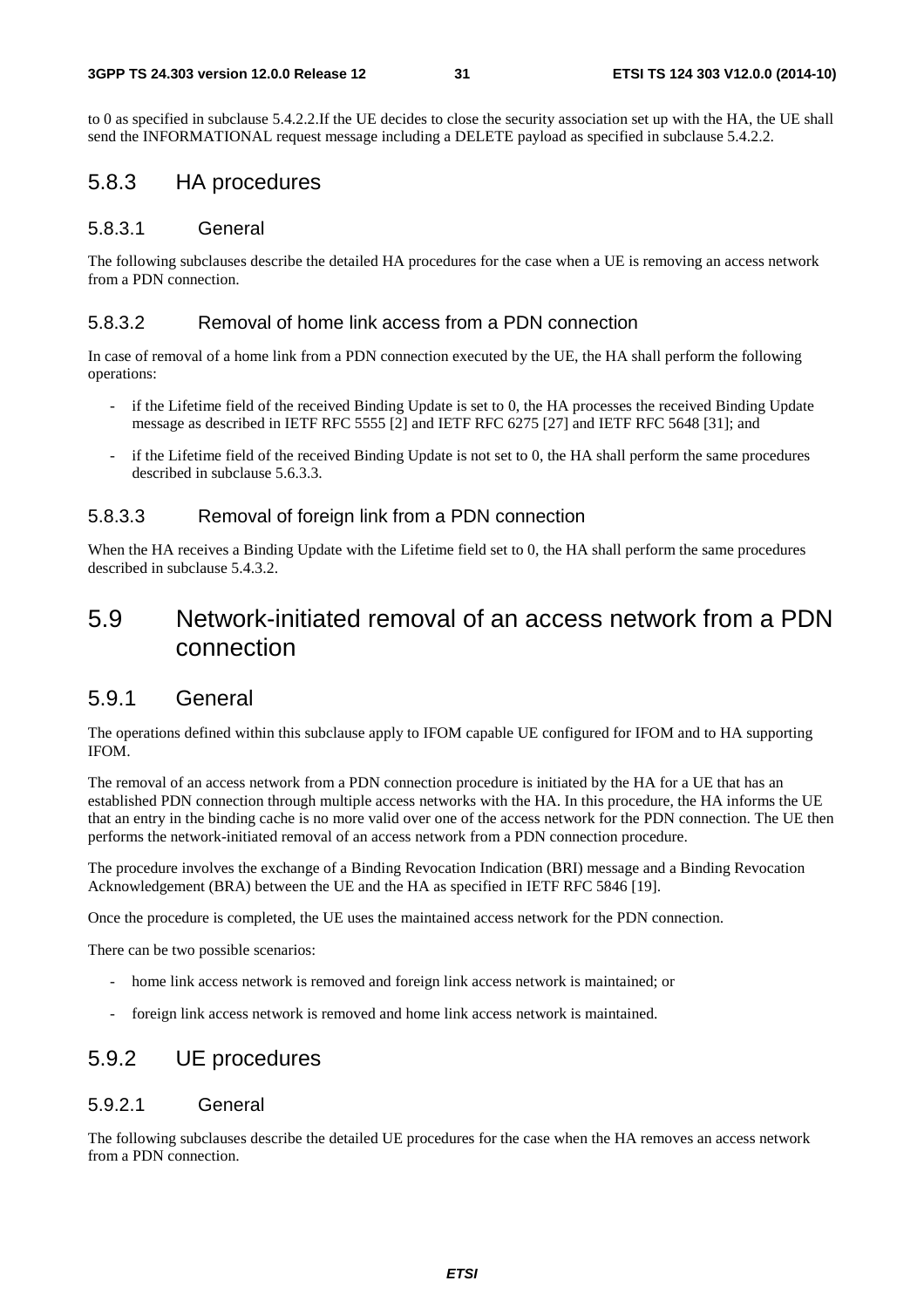#### 5.9.2.2 Removal of home link access from a PDN connection

Upon receiving a BRI message with a BID option, the UE shall perform the procedure as specified in subclause 5.4.2.1 with the following additions:

- the UE shall process the BID mobility option as specified in IETF RFC 5846 [19];
- the UE shall include the received BID mobility option in the BRA as specified in IETF RFC 5846 [19]; and
- the UE shall not close the security associations set up with the HA.

#### 5.9.2.3 Removal of foreign link from a PDN connection

Upon receiving a BRI message without a BID mobility option from the HA, the UE shall process the BRI message as specified in subclause 5.4.2.1. If the UE decides to close the security association set up with the HA, the UE shall send the INFORMATIONAL request message including a DELETE payload as specified in subclause 5.4.2.2.

### 5.9.3 HA procedures

#### 5.9.3.1 General

The following subclauses describe the detailed HA procedures for the case when the HA removes an access network from a PDN connection.

#### 5.9.3.2 Removal of home link access from a PDN connection

In order to remove the home link access from a PDN connection, the HA shall perform the procedure as specified in subclause 5.4.3.1 with the following additions:

- the HA shall include a BID mobility option of the home link access in the BRI message sent to the UE; and
- the HA shall only remove the home binding of the the PDN connection from the HA binding update cache, when a BRA message with the same BID mobility option is received.

#### 5.9.3.3 Removal of foreign link from a PDN connection

In order to remove the foreign link access network from a PDN connection, the HA shall perform the network initiated detach procedure by sending a BRI message without a BID mobility option as described in subclause 5.4.3.1.

If an INFORMATIONAL request message including a DELETE payload is received, the HA shall perform the procedure as specified in subclause 5.4.3.2.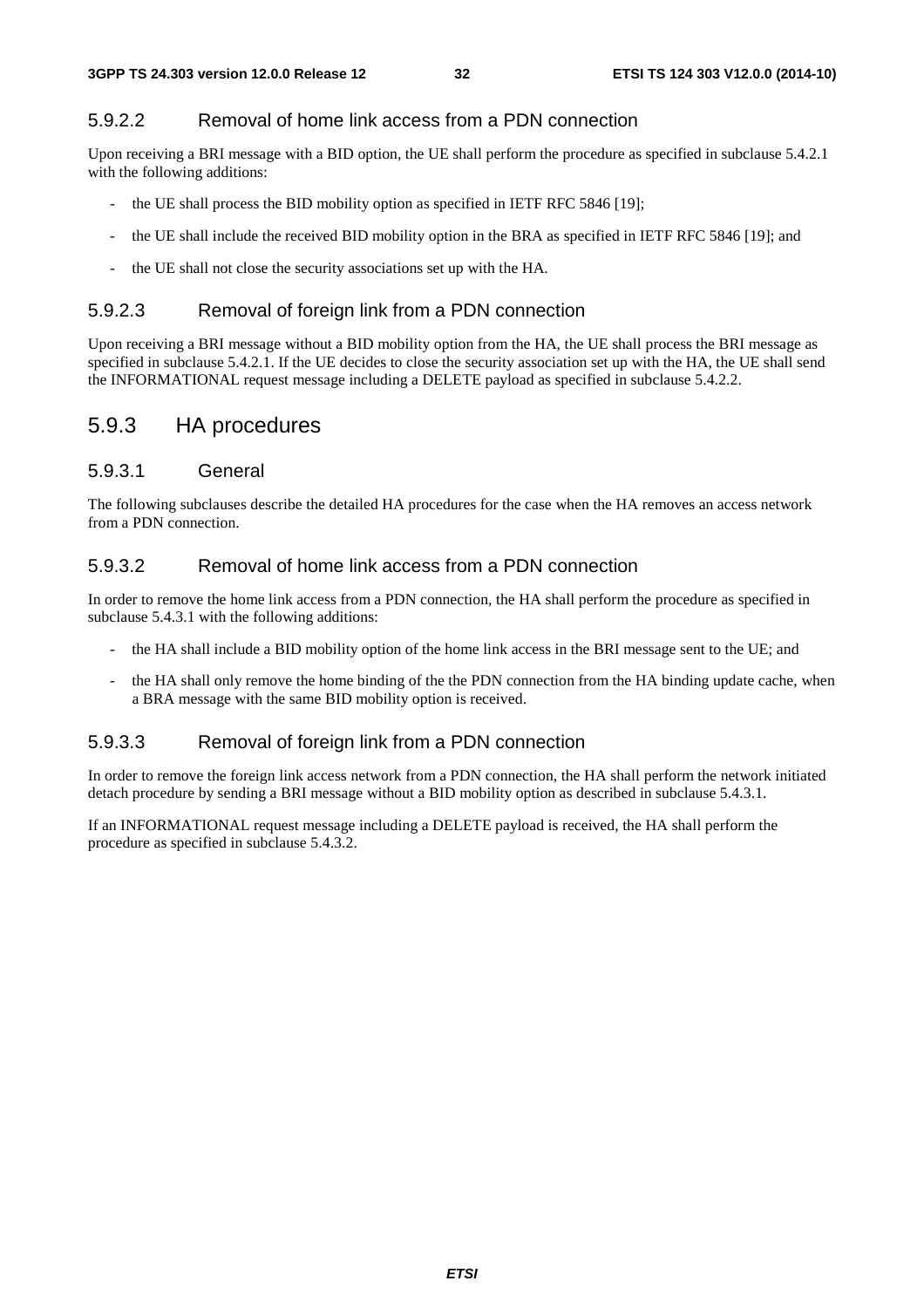# Annex A (normative): Message Details

# A.1 General

Only the message fields and the mobility options used in the DSMIPv6 procedures defined in this TS are present in this annex. Unspecified message fields and mobility options are not used by this specification.

The IP header, the home address destination option, and type 2 routing header option of the DSMIPv6 signalling messages are not included in this annex. They shall be set in the message as defined in the IETF RFC 6275 [27], IETF RFC 5555 [2] and IETF RFC 5846 [19].

Only the message fields and mobility options used for normal cases in this TS are present in this annex.

# A.2 Initial Binding Registration

### A.2.1 Binding Update

The fields of a BU message for the DSMIPv6 Initial Binding Registration procedure are depicted in Table A.2.1-1.

The Mobility Options in a BU message for the DSMIPv6 Initial Binding Registration procedure are depicted in Table A.2.1-2.

| <b>Fields</b>                               | <b>Fields Description</b>                                                                                                                                                                 | Reference                 |
|---------------------------------------------|-------------------------------------------------------------------------------------------------------------------------------------------------------------------------------------------|---------------------------|
| Sequence Number                             | Set to a monotonically increasing value.                                                                                                                                                  | IETF RFC 6275 [27]        |
| <b>Lifetime</b>                             | Set to the requested number of time in units of 4                                                                                                                                         | IETF RFC 6275 [27]        |
|                                             | seconds the binding shall remain valid.                                                                                                                                                   |                           |
| Home Registration (H)                       | Set to "1" to indicate receiving node should act as this<br>node"s HA                                                                                                                     | <b>IETF RFC 6275 [27]</b> |
| Link-local Address<br>Compatibility (L)     | The Link-Local Address Compatibility (L) bit is set<br>when the home address reported by the mobile node<br>has the same interface identifier as the mobile node's<br>link-local address. | IETF RFC 6275 [27]        |
| Key Management Mobility<br>Capability (K)   | Set to "1" to indicate IKEv2 SA ability to survive<br>mobility                                                                                                                            | <b>IETF RFC 6275 [27]</b> |
| Acknowledge (A)                             | Set to "1" to request an acknowledgement message.                                                                                                                                         | <b>IETF RFC 6275 [27]</b> |
| Force UDP encapsulation<br>request (F) Flag | Set to "0" to indicate no forced UDP encapsulation                                                                                                                                        | <b>IETF RFC 5555 [2]</b>  |
| Mobile Router Flag (R)                      | Set to "1" to indicate home network prefix preservation IETF RFC 3963 [29]<br>for the UE.                                                                                                 |                           |
| Overwrite Flag (O)                          | Set to "1" to indicate replacing all binding cache<br>entries at the HA with the entries listed in the Binding<br>Update.                                                                 | IETF RFC 5648 [31]        |

**Table A.2.1-1: Fields of a BU message for the DSMIPv6 Initial Binding Registration procedure**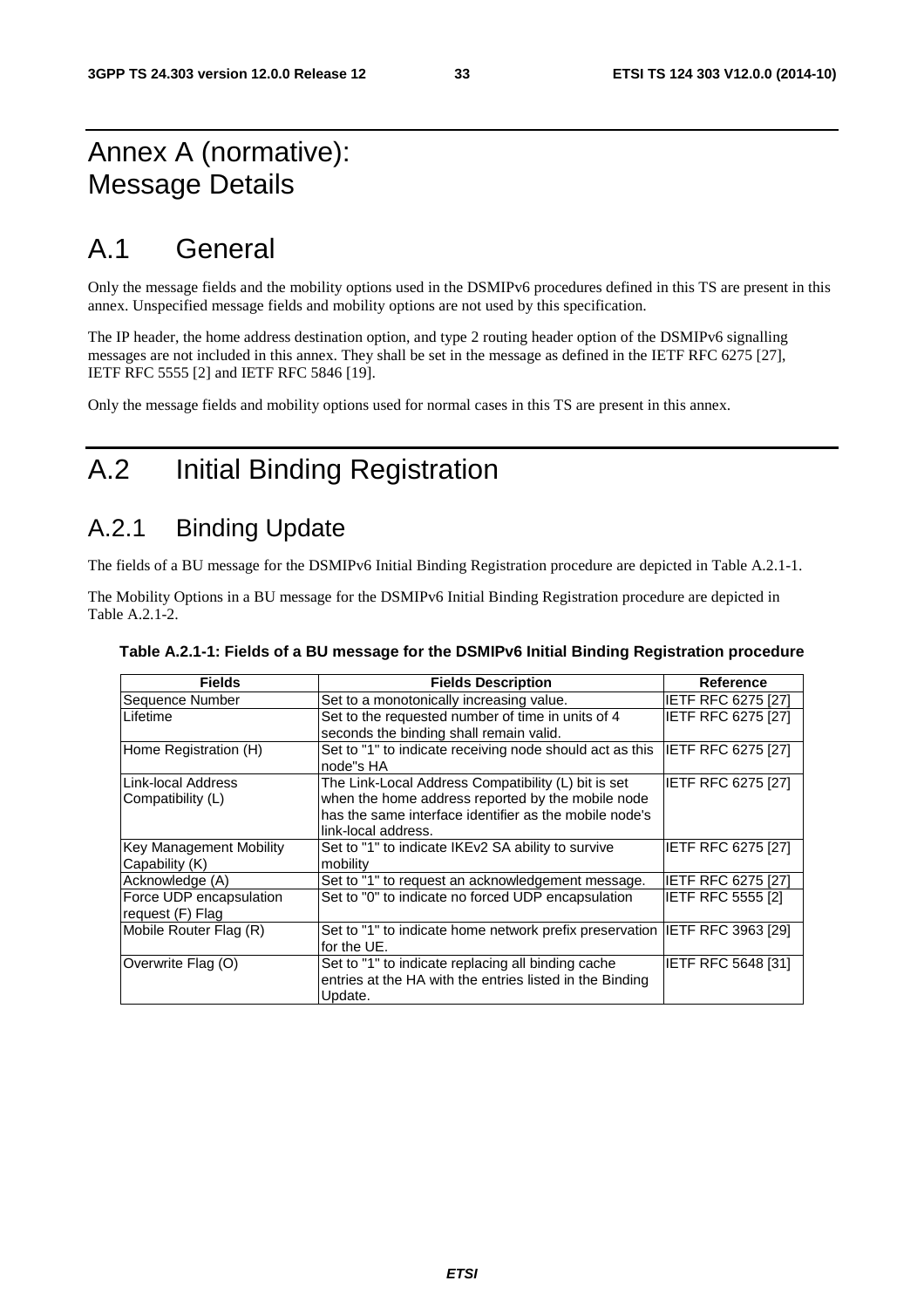| <b>Mobility Option</b>                        | Cat. | <b>Mobility Option Description</b>                                                                                                                                                                                                                                                                    | <b>Reference</b>                                        |
|-----------------------------------------------|------|-------------------------------------------------------------------------------------------------------------------------------------------------------------------------------------------------------------------------------------------------------------------------------------------------------|---------------------------------------------------------|
| <b>IPv4 Home Address</b><br>option            | O    | Set to the value "0.0.0.0" to request allocation for the<br>UE. The "P" flag is set to '0'.<br>The Prefix Length is set to the requested prefix length<br>of '32'.                                                                                                                                    | <b>IETF RFC 5555 [2]</b>                                |
| <b>IPv 4 Care-of Address</b>                  | C    | Set to the IPv4 Care-of address when in an IPv4<br>Access Network.                                                                                                                                                                                                                                    | <b>IETF RFC 5555 [2]</b>                                |
| Alternate Care-of<br><b>Address</b>           | C    | Used (in addition to the Source address of the IPv6<br>packet) to carry the IPv6 care-of address when in an<br>IPv6 access network.                                                                                                                                                                   | <b>IETF RFC 6275 [27]</b>                               |
| Binding Identifier<br>mobility option         | O    | The BID and BID-PRI are set to an arbitrary value.<br>For registration of a home link, the "H" flag is set to "1"<br>and the value of the CoA field is the Home Address.<br>For registration of a foreign link, the "H" flag is set to "0"<br>land the value of the CoA field is the Care-of Address. | <b>IETF RFC 5648 [31].</b><br> IETF RFC 6089 [32]       |
| <b>Flow Identification</b><br>mobility option | O    | The FID and FID-PRI are set to an arbitrary value.<br>The Action field is set to indicate the action taken by<br>the receiver of the Binding Update.<br>The sub-option field conveys the Traffic Selector sub-<br>option.                                                                             | <b>IETF RFC 6089 [32].</b><br><b>IETF RFC 6088 [33]</b> |
| <b>Flow Summary</b><br>mobility option        | O    | Contain one or more FIDs present in the binding<br>update list to refresh the respective flow bindings.                                                                                                                                                                                               | <b>IETF RFC 6089 [32]</b>                               |

#### **Table A.2.1-2: Mobility Options in a BU message for the DSMIPv6 Initial Binding Registration procedure**

# A.2.2 Binding Acknowledgement

The fields of a BA message for the DSMIPv6 Initial Binding Registration procedure are depicted in Table A.2.2-1.

The Mobility Options in a BA message for the DSMIPv6 Initial Binding Registration procedure are depicted in Table A.2.2-2.

|  | Table A.2.2-1: Fields of a BA message for the DSMIPv6 Initial Binding Registration procedure |  |
|--|----------------------------------------------------------------------------------------------|--|
|  |                                                                                              |  |

| <b>Fields</b>                                    | <b>Fields Description</b>                                                                                                     | Reference                 |
|--------------------------------------------------|-------------------------------------------------------------------------------------------------------------------------------|---------------------------|
| <b>Status</b>                                    | Set to indicate the result.                                                                                                   | <b>IETF RFC 6275 [27]</b> |
| <b>Key Management Mobility</b><br>Capability (K) | Set as per HA ability to support the feature of updating IETF RFC 6275 [27],<br>the IKE SA based on Binding Update processing | <b>IETF RFC 5555 [2]</b>  |
| Mobile Router Flag (R)                           | Set to "1"                                                                                                                    | IETF RFC 3963 [29]        |
| Sequence Number                                  | Set to the value received in the corresponding Binding IETF RFC 6275 [27]<br>Update.                                          |                           |
| Lifetime                                         | Set to the granted number of time units of 4 seconds<br>the binding shall remain valid.                                       | <b>IETF RFC 6275 [27]</b> |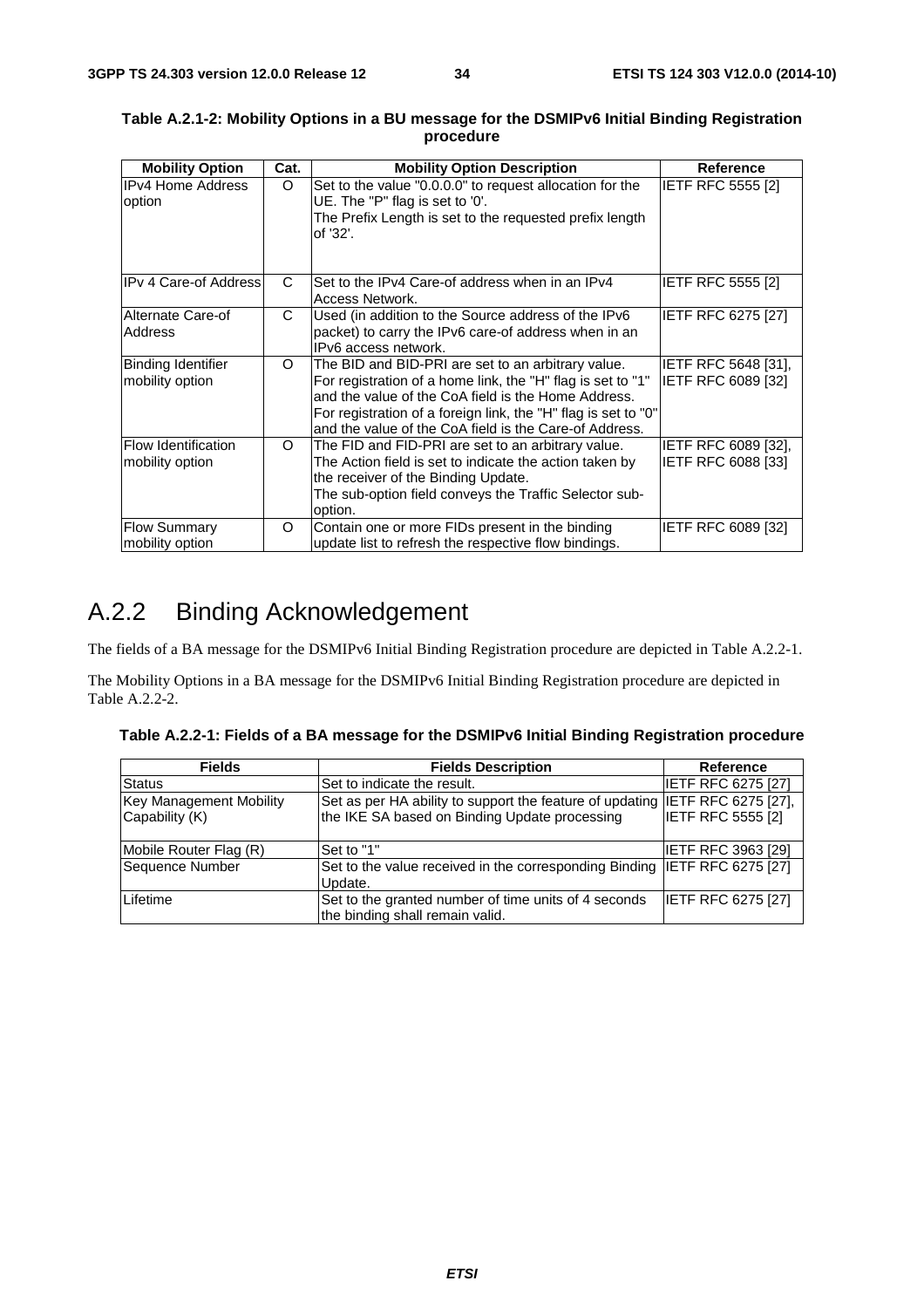| <b>Mobility Option</b>                          | Cat. | <b>Mobility Option Description</b>                                                                                                                                                                                                                                                                    | Reference                                 |
|-------------------------------------------------|------|-------------------------------------------------------------------------------------------------------------------------------------------------------------------------------------------------------------------------------------------------------------------------------------------------------|-------------------------------------------|
| <b>IPv4 Address</b><br>Acknowledgment<br>option | C    | If IPv4 Home Address option is present in the<br>corresponding BU, IPv4 Home Address is set to the<br>IPv4 Home Address allocated for the UE. The<br>supporting Status field is set accordingly. Pref-len field<br>is set to "32".                                                                    | <b>IETF RFC 5555 [2]</b>                  |
| NAT Detection Option                            | C    | When present the option contains the F Flag which<br>indicates to the UE that UDP encapsulation is required.<br>Option contains an optionally Refresh Time for the UE<br>to refresh the NAT binding.                                                                                                  | <b>IETF RFC 5555 [2]</b>                  |
| Binding Refresh<br>Advice                       | O    | Contains a Refresh Interval in units of 4 seconds<br>indicating the remaining time until the UE should send<br>a new home registration to the HA.                                                                                                                                                     | IETF RFC 6275 [27]                        |
| <b>Binding Identifier</b><br>mobility option    | C    | The option is present if the UE sent a Binding Identifier<br>mobility option in the corresponding BU.<br>The Status field is set accordingly.<br>The BID, BID-PRI and "H" flag are set to the value<br>indicated in the BID mobility option of the received<br>Binding Update.                        | IETF RFC 5648 [31],<br>IETF RFC 6089 [32] |
| <b>Flow Identification</b><br>mobility option   | C    | The option is present if the UE sent a Flow<br>Identification mobility option in the corresponding BU.<br>The Status field is set accordingly.<br>The FID, FID-PRI, Action field and sub-option field are<br>set to the value indicated in the FID mobility option of<br>the received Binding Update. | IETF RFC 6089 [32],<br>IETF RFC 6088 [33] |

#### **Table A.2.2-2: Mobility Options in a BA message for the DSMIPv6 Initial Binding Registration procedure**

# A.2.3 Binding Error

The fields of a BE message for the DSMIPv6 Initial Binding Registration procedure are depicted in Table A.2.3-1.

| <b>Fields</b> | <b>Fields Description</b>                                                      | Reference                 |
|---------------|--------------------------------------------------------------------------------|---------------------------|
| <b>Status</b> | Set to indicate the result.                                                    | <b>IETF RFC 6275 [27]</b> |
| Home Address  | IThe home address that was contained in the Home<br>Address destination option | <b>IETF RFC 6275 [27]</b> |

# A.3 Re-Registration

### A.3.1 Binding Update

The fields of a BU message for the DSMIPv6 Re-Registration procedure are depicted in Table A.3.1-1.

The Mobility Options in a BU message for the DSMIPv6 Re-Registration procedure are depicted in Table A.3.1-2.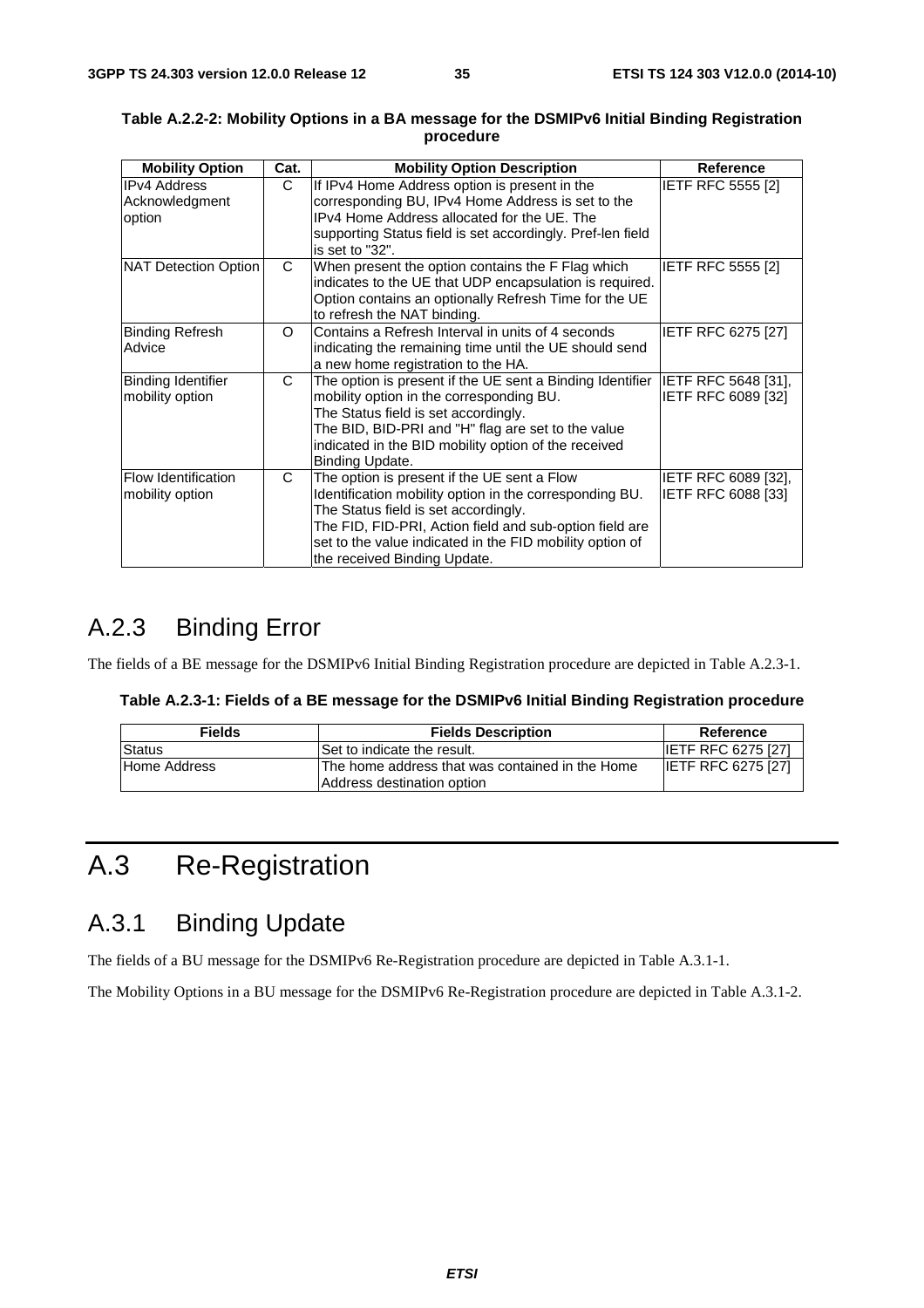| <b>Fields</b>                               | <b>Fields Description</b>                                                                                | Reference                 |
|---------------------------------------------|----------------------------------------------------------------------------------------------------------|---------------------------|
| Sequence Number                             | Set to a monotonically increasing value.                                                                 | <b>IETF RFC 6275 [27]</b> |
| Lifetime                                    | Set to the requested number of time units the binding                                                    | <b>IETF RFC 6275 [27]</b> |
|                                             | shall remain valid.                                                                                      |                           |
| Home Registration (H)                       | Set to "1" to indicate receiving node should act as this IETF RFC 6275 [27]<br>node"s HA                 |                           |
| Link-local Address<br>Compatibility (L)     | The Link-Local Address Compatibility (L) bit is set<br>when the home address reported by the mobile node | <b>IETF RFC 6275 [27]</b> |
|                                             | has the same interface identifier as the mobile node's<br>link-local address.                            |                           |
| Key Management Mobility<br>Capability (K)   | Set to "1" to indicate IKEv2 SA ability to survive<br>mobility                                           | <b>IETF RFC 6275 [27]</b> |
| Acknowledge (A)                             | Set to "1" to request an acknowledgement message.                                                        | <b>IETF RFC 6275 [27]</b> |
| Force UDP encapsulation<br>request (F) Flag | Set to "0" to indicate no forced UDP encapsulation                                                       | <b>IETF RFC 5555 [2]</b>  |
| Mobile Router Flag (R)                      | Set to "1" to indicate home network prefix preservation IETF RFC 3963 [29]<br>for the UE.                |                           |
| Overwrite Flag (O)                          | Set to "0" to maintain all binding cache entries at the<br>HA previously registered.                     | <b>IETF RFC 5648 [31]</b> |

**Table A.3.1-1: Fields of a BU message for the DSMIPv6 Re-Registration procedure** 

#### **Table A.3.1-2: Mobility Options in a BU message for the DSMIPv6 Re-Registration procedure**

| <b>Mobility Option</b>                       | Cat.         | <b>Mobility Option Description</b>                                                                                                                                                                                                                                                                                                                                                                                                                          | <b>Reference</b>           |
|----------------------------------------------|--------------|-------------------------------------------------------------------------------------------------------------------------------------------------------------------------------------------------------------------------------------------------------------------------------------------------------------------------------------------------------------------------------------------------------------------------------------------------------------|----------------------------|
| <b>IPv4 Home Address</b><br>option           | $\mathsf{C}$ | If the UE has previously registered IPv4 home address<br>and wants to keep it, it is included in the option. The "P"<br>flag is not set. The Prefix Length is set to the requested<br>prefix length of 32.<br>If the UE has previously registered IPv4 home address                                                                                                                                                                                         | <b>IETF RFC 5555 [2]</b>   |
|                                              |              | and wants to release it, it is not included in the BU.<br>If the UE has no IPv4 Home address it may set the<br>value "0.0.0.0" to request allocation for the UE. In this<br>case the "P" flag is set to "0".<br>The Prefix Length is set to the requested prefix length<br>of 32.                                                                                                                                                                           |                            |
| <b>IPv 4 Care-of Address</b>                 | C            | Set to the IPv4 Care-of address (same value as was<br>set in the Initial BU) when in an IPv4 Access Network                                                                                                                                                                                                                                                                                                                                                 | IETF RFC 5555 [2]          |
| Alternate Care-of<br>Address                 | $\mathsf{C}$ | Used (in addition to the Source address of the IPv6<br>packet) to carry the IPv6 care-of address when in an<br>IPv6 access network.                                                                                                                                                                                                                                                                                                                         | IETF RFC 6275 [27]         |
| <b>Binding Identifier</b><br>mobility option | C            | The option is present if the UE included a Binding<br>Identifier mobility option in the BU previously sent to the IETF RFC 6089 [32]<br>Home Agent.<br>The BID and BID-PRI are set to an arbitrary value.<br>For registration of a home link, the "H" flag is set to "1"<br>and the value of the CoA field is the Home Address.<br>For registration of a foreign link, the "H" flag is set to "0"<br>and the value of the CoA field is the Care-of Address. | <b>IETF RFC 5648 [31].</b> |
| <b>Flow Summary</b><br>mobility option       | C            | The option is present if the UE included a Flow<br>Summary mobility option or at least one Flow<br>Identification mobility option in the BU previously sent<br>to the Home Agent.<br>Contain one or more FIDs present in the binding<br>update list to refresh the respective flow bindings.                                                                                                                                                                | IETF RFC 6089 [32]         |

# A.3.2 Binding Acknowledgement

The fields of a BA message for the DSMIPv6 Re-Registration procedure are depicted in Table A.3.2-1.

The Mobility Options in a BA message for the DSMIPv6 Re-Registration procedure are depicted in Table A.3.2-2.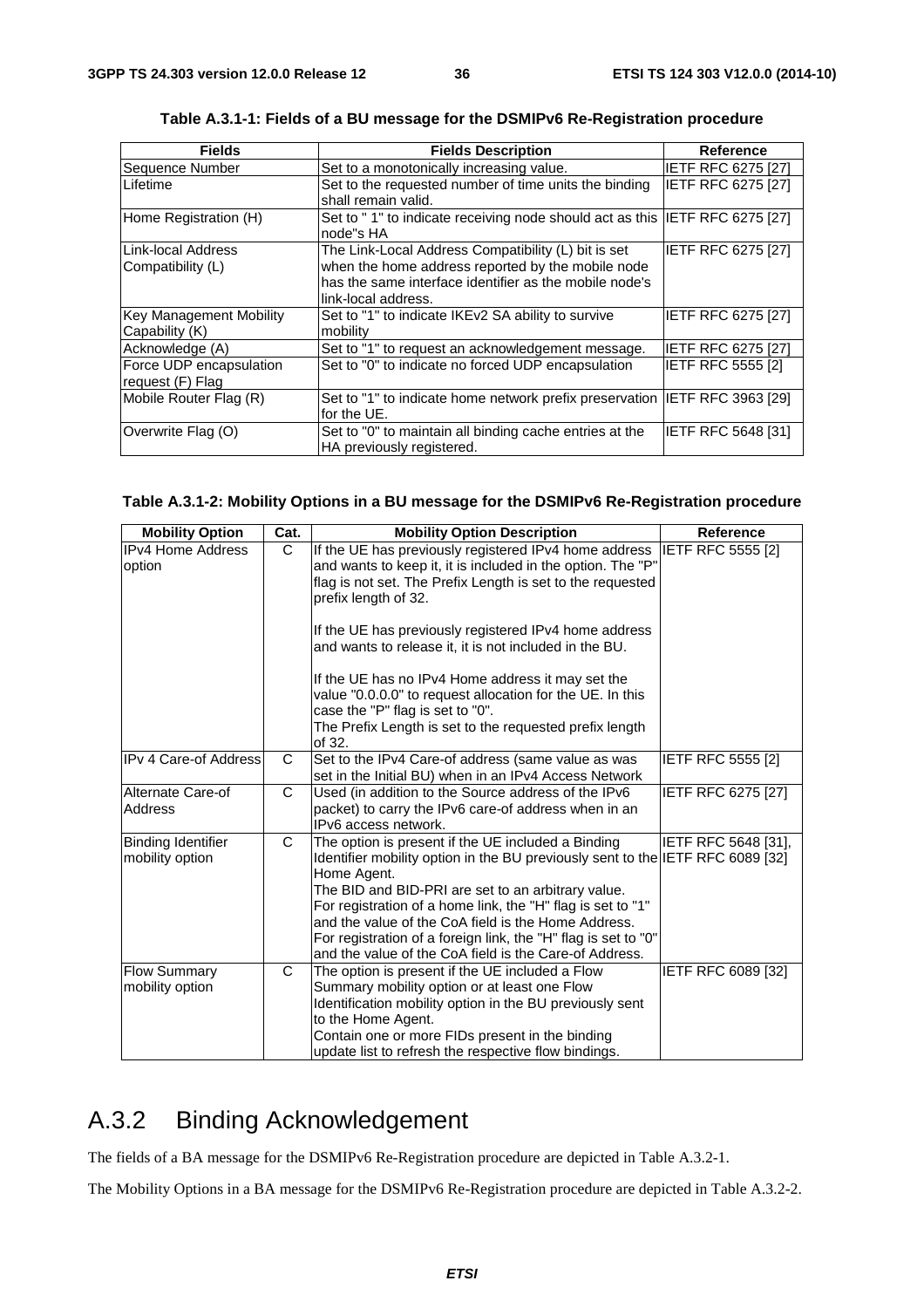| <b>Fields</b>           | <b>Fields Description</b>                                                                                                                                          | Reference                 |
|-------------------------|--------------------------------------------------------------------------------------------------------------------------------------------------------------------|---------------------------|
| Status                  | Set to indicate the result.                                                                                                                                        | <b>IETF RFC 6275 [27]</b> |
| Key Management Mobility | Set as per HA ability to support the feature of updating IETF RFC 6275 [27],                                                                                       |                           |
| Capability (K)          | the IKE SA based on Binding Update processing                                                                                                                      | <b>IETF RFC 5555 [2]</b>  |
| Mobile Router Flag (R)  | Set to "1"                                                                                                                                                         | <b>IETF RFC 3963 [29]</b> |
| Sequence Number         | Set to the value received in the corresponding Binding<br>Update or the last accepted sequence number in the<br>case of Status 135 ("Sequence Number out of window | IETF RFC 6275 [27]        |
| Lifetime                | Set to the granted number of time units of 4 seconds<br>the binding shall remain valid.                                                                            | IETF RFC 6275 [27]        |

**Table A.3.2-1: Fields of a BA message for the DSMIPv6 Re-Registration procedure** 

#### **Table A.3.2-2: Mobility Options in a BA message for the DSMIPv6 Re-Registration procedure**

| <b>Mobility Option</b>                          | Cat.     | <b>Mobility Option Description</b>                                                                                                                                                                                                                                                                                                                                   | <b>Reference</b>                                        |
|-------------------------------------------------|----------|----------------------------------------------------------------------------------------------------------------------------------------------------------------------------------------------------------------------------------------------------------------------------------------------------------------------------------------------------------------------|---------------------------------------------------------|
| <b>IPv4 Address</b><br>Acknowledgment<br>option | C        | If IPv4 Home Address option is present in the<br>corresponding BU, IPv4 Home Address is set to the<br>IPv4 Home Address previously allocated for the UE or<br>to a dynamically allocated value if the UE had no<br>previous IPv4 home address and requested one at with<br>the BU. The supporting Status field is set accordingly.<br>Pref-len field is set to "32". | <b>IETF RFC 5555 [2]</b>                                |
| NAT Detection Option                            | C        | When present the option contains the F Flag which<br>indicates to the UE that UDP encapsulation is required.<br>Option contains an optionally Refresh Time for the UE<br>to refresh the NAT binding.                                                                                                                                                                 | <b>IETF RFC 5555 [2]</b>                                |
| <b>Binding Refresh</b><br>Advice                | $\Omega$ | Contains a Refresh Interval in units of 4 seconds<br>indicating the remaining time until the UE should send<br>a new home registration to the HA.                                                                                                                                                                                                                    | IETF RFC 6275 [27]                                      |
| Binding Identifier<br>mobility option           | C        | The option is present if the UE sent a Binding Identifier  IETF RFC 5648 [31],<br>mobility option in the corresponding BU.<br>The Status field is set accordingly.<br>The BID, BID-PRI and "H" flag are set to the value<br>indicated in the BID mobility option of the received<br>Binding Update.                                                                  | IETF RFC 6089 [32]                                      |
| Flow Identification<br>mobility option          | O        | The Status field is set accordingly.<br>The FID, FID-PRI, Action field and sub-option field are<br>set to the value indicated in the Flow Summary mobility<br>option of the received Binding Update.                                                                                                                                                                 | <b>IETF RFC 6089 [32].</b><br><b>IETF RFC 6088 [33]</b> |

# A.4 Handover

# A.4.1 Binding Update

The fields of a BU message for the DSMIPv6 Handover procedure are depicted in Table A.4.1-1.

The Mobility Options in a BU message for the DSMIPv6 Handover procedure are depicted in Table A.4.1-2.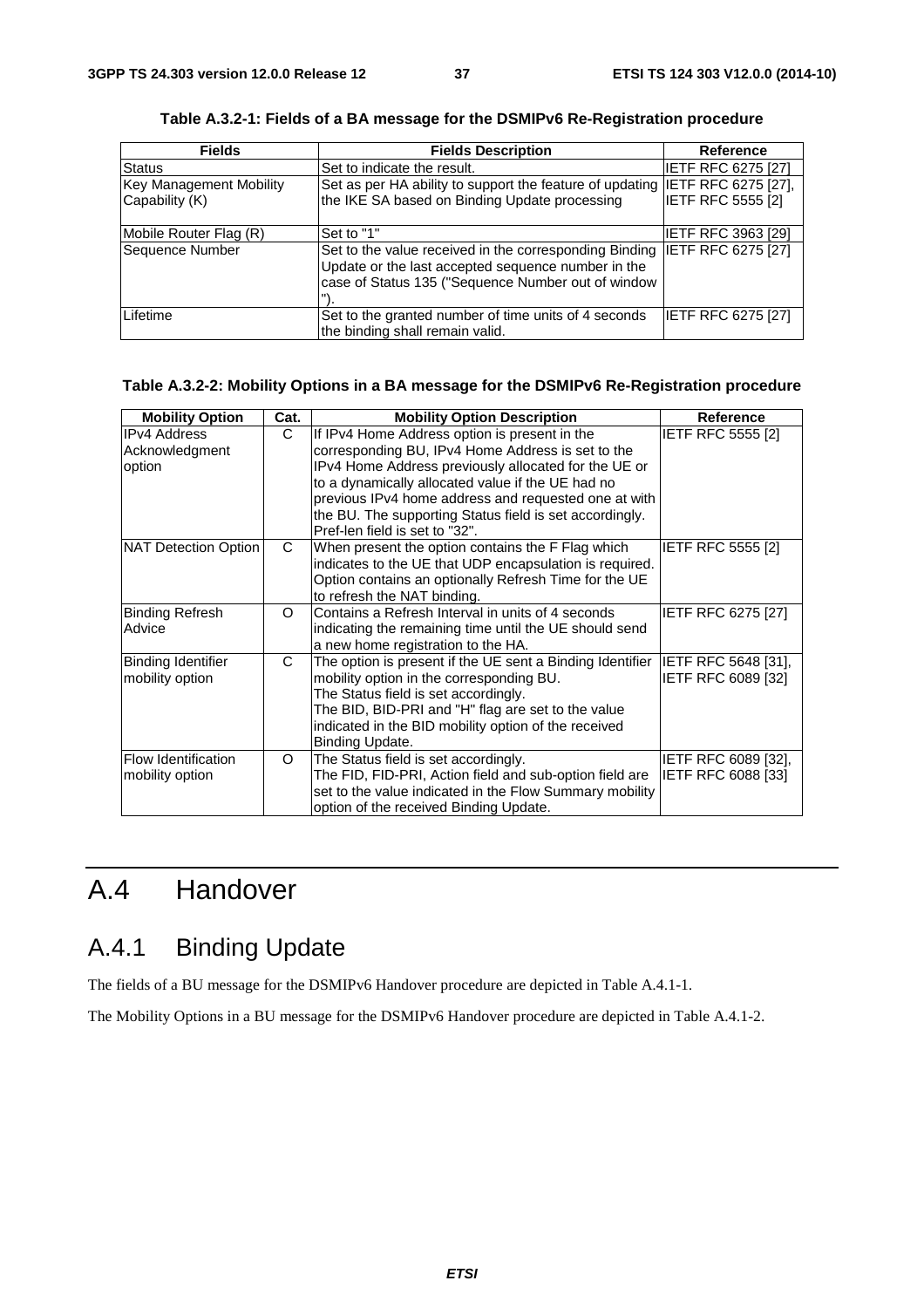| <b>Fields</b>                                    | <b>Fields Description</b>                                                                                                                                                                                     | Reference                 |
|--------------------------------------------------|---------------------------------------------------------------------------------------------------------------------------------------------------------------------------------------------------------------|---------------------------|
| Sequence Number                                  | Set to a monotonically increasing value.                                                                                                                                                                      | <b>IETF RFC 6275 [27]</b> |
| <b>Lifetime</b>                                  | Set to the requested number of time units the binding<br>shall remain valid.                                                                                                                                  | IETF RFC 6275 [27]        |
| Home Registration (H)                            | Set to "1" to indicate receiving node should act as this<br>node"s HA                                                                                                                                         | <b>IETF RFC 6275 [27]</b> |
| Link-local Address<br>Compatibility (L)          | The Link-Local Address Compatibility (L) bit is set<br>when the home address reported by the mobile node<br>has the same interface identifier as the mobile node's<br>link-local address.                     | <b>IETF RFC 6275 [27]</b> |
| <b>Key Management Mobility</b><br>Capability (K) | Set to "1" to indicate IKEv2 SA ability to survive<br>mobility.                                                                                                                                               | <b>IETF RFC 6275 [27]</b> |
| Acknowledge (A)                                  | Set to "1" to request an acknowledgement message.                                                                                                                                                             | <b>IETF RFC 6275 [27]</b> |
| Force UDP encapsulation<br>request (F) Flag      | Set to "0" to indicate no forced UDP encapsulation                                                                                                                                                            | <b>IETF RFC 5555 [2]</b>  |
| Mobile Router Flag (R)                           | Set to "1" to indicate home network prefix preservation IETF RFC 3963 [29]<br>for the UE.                                                                                                                     |                           |
| Overwrite Flag (O)                               | Set accordingly if the BID mobility option is present in<br>the Binding Update. The purpose is to indicate<br>replacing all binding cache entries at the HA with the<br>entries listed in the Binding Update. | <b>IETF RFC 5648 [31]</b> |

**Table A.4.1-1: Fields of a BU message for the DSMIPv6 Handover procedure** 

#### **Table A.4.1-2: Mobility Options in a BU message for the DSMIPv6 Handover procedure**

| <b>Mobility Option</b>                       | Cat. | <b>Mobility Option Description</b>                                                                                                                                                                                                                                                                                                                                                                                                                          | <b>Reference</b>         |
|----------------------------------------------|------|-------------------------------------------------------------------------------------------------------------------------------------------------------------------------------------------------------------------------------------------------------------------------------------------------------------------------------------------------------------------------------------------------------------------------------------------------------------|--------------------------|
| <b>IPv4 Home Address</b><br>option           | C    | For dynamic allocation, set to the value "0.0.0.0" to<br>request allocation for the UE. In this case the "P" flag<br>is set to "0".<br>The Prefix Length is set to the requested prefix length<br>of "32".<br>If the UE already has an IPv4 Home Address and                                                                                                                                                                                                | IETF RFC 5555 [2]        |
|                                              |      | wants to keep on using it, the IPv4 home address is set<br>to the previously allocated value. The "P" flag is not set.<br>The Prefix Length is set to "32".<br>If the UE already has an IPv4 Home Address and<br>wants to release it, the option is not inserted in the BU,                                                                                                                                                                                 |                          |
| IIPv 4 Care-of Address                       | C    | Set to the IPv4 Care-of address when in an IPv4<br>Access Network.                                                                                                                                                                                                                                                                                                                                                                                          | <b>IETF RFC 5555 [2]</b> |
| Alternate Care-of<br>Address                 | C    | Used (in addition to the Source address of the IPv6<br>packet) to carry the IPv6 care-of address when in an<br>IPv6 access network.                                                                                                                                                                                                                                                                                                                         | IETF RFC 6275 [27]       |
| <b>Binding Identifier</b><br>mobility option | C.   | The option is present if the UE included a Binding<br>Identifier mobility option in the BU previously sent to the IETF RFC 6089 [32]<br>Home Agent.<br>The BID and BID-PRI are set to an arbitrary value.<br>For registration of a home link, the "H" flag is set to "1"<br>and the value of the CoA field is the Home Address.<br>For registration of a foreign link, the "H" flag is set to "0"<br>and the value of the CoA field is the Care-of Address. | IETF RFC 5648 [31],      |
| <b>Flow Summary</b><br>mobility option       | C    | The option is present if the UE included a Flow<br>Summary mobility option or at least one Flow<br>Identification mobility option in the BU previously sent<br>to the Home Agent.<br>Contain one or more FIDs present in the binding<br>update list to refresh the respective flow bindings.                                                                                                                                                                | IETF RFC 6089 [32]       |

# A.4.2 Binding Acknowledgement

The fields of a BA message for the DSMIPv6 Handover procedure are depicted in Table A.4.2-1.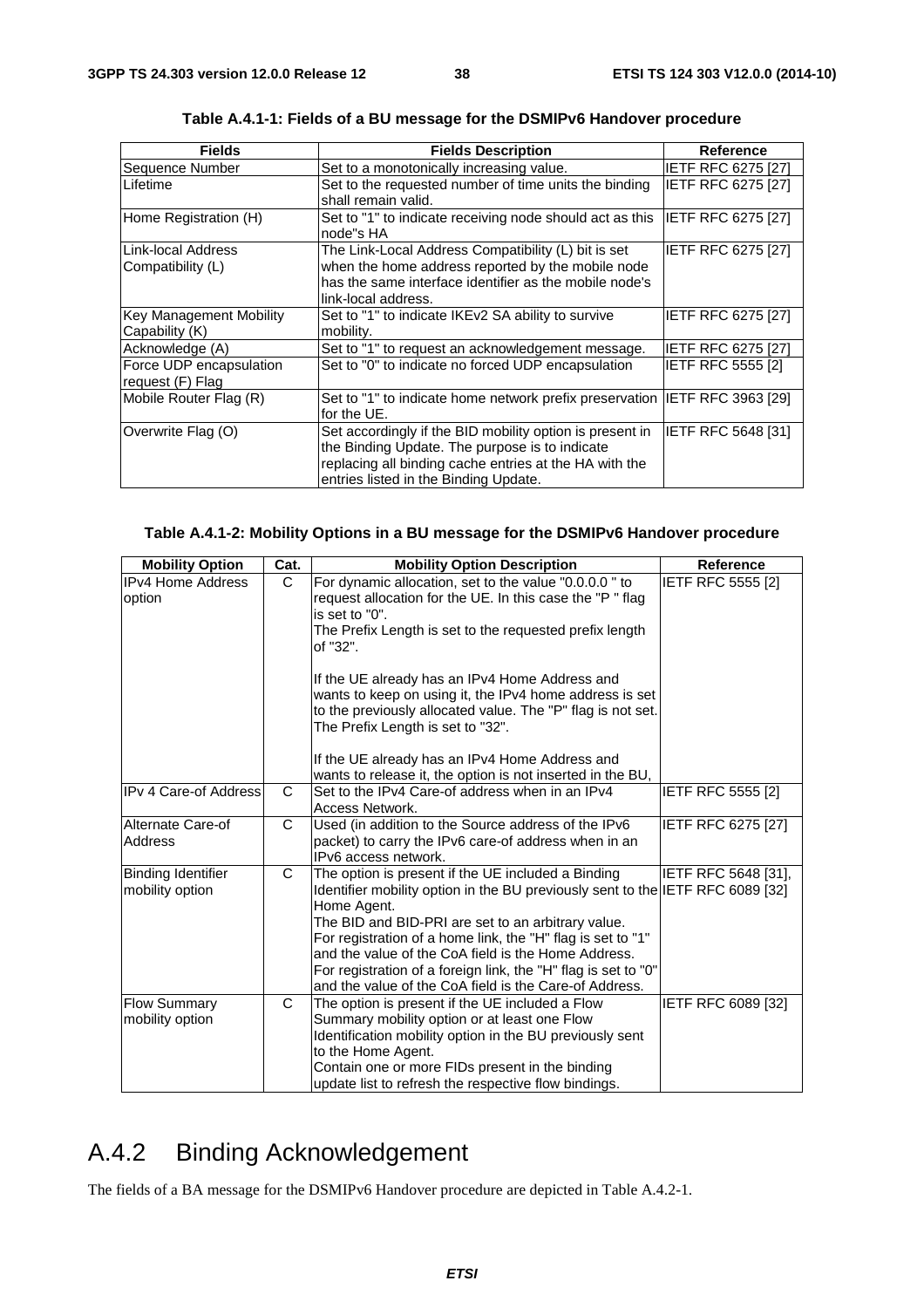The Mobility Options in a BA message for the DSMIPv6 Handover procedure are depicted in Table A.4.2-2.

| <b>Fields</b>                                    | <b>Fields Description</b>                                                                                                                                                 | <b>Reference</b>          |
|--------------------------------------------------|---------------------------------------------------------------------------------------------------------------------------------------------------------------------------|---------------------------|
| Status                                           | Set to indicate the result.                                                                                                                                               | <b>IETF RFC 6275 [27]</b> |
| <b>Key Management Mobility</b><br>Capability (K) | Set as per HA ability to support the feature of updating IETF RFC 6275 [27],<br>the IKE SA based on Binding Update processing                                             | <b>IETF RFC 5555 [2]</b>  |
| Mobile Router Flag (R)                           | Set to "1"                                                                                                                                                                | IETF RFC 3963 [29]        |
| Sequence Number                                  | Set to the value received in the corresponding Binding<br>Update or the last accepted sequence number in the<br>case of Status 135 (" Sequence Number out of<br>window"). | <b>IETF RFC 6275 [27]</b> |
| Lifetime                                         | Set to the granted number of time units of 4 seconds<br>the binding shall remain valid.                                                                                   | <b>IETF RFC 6275 [27]</b> |

**Table A.4.2-1: Fields of a BA message for the DSMIPv6 Handover procedure** 

#### **Table A.4.2-2: Mobility Options in a BA message for the DSMIPv6 Handover procedure**

| <b>Mobility Option</b>                        | Cat.     | <b>Mobility Option Description</b>                                                                                                                                                                                                                                             | Reference                                        |
|-----------------------------------------------|----------|--------------------------------------------------------------------------------------------------------------------------------------------------------------------------------------------------------------------------------------------------------------------------------|--------------------------------------------------|
| <b>IPv4 Address</b><br>Acknowledgment         | C        | If IPv4 Home Address option is present in the<br>corresponding BU, IPv4 Home Address is set to the                                                                                                                                                                             | IETF RFC 5555 [2]                                |
| option                                        |          | IPv4 Home Address either newly allocated for the UE<br>or previously assigned prior to the Handover. The<br>supporting Status field is set accordingly. The Pref-len<br>is set to "32".                                                                                        |                                                  |
| NAT Detection Option                          | C        | When present the option contains the F Flag which<br>indicates to the UE that UDP encapsulation is required.<br>Option contains an optionally Refresh Time for the UE<br>to refresh the NAT binding.                                                                           | <b>IETF RFC 5555 [2]</b>                         |
| <b>Binding Refresh</b><br>Advice              | $\Omega$ | Contains a Refresh Interval in units of four seconds<br>indicating the remaining time until the UE should send<br>a new home registration to the HA.                                                                                                                           | <b>IETF RFC 6275 [27]</b>                        |
| <b>Binding Identifier</b><br>mobility option  | C        | The option is present if the UE sent a Binding Identifier<br>mobility option in the corresponding BU.<br>The Status field is set accordingly.<br>The BID, BID-PRI and "H" flag are set to the value<br>indicated in the BID mobility option of the received<br>Binding Update. | IETF RFC 5648 [31],<br>IETF RFC 6089 [32]        |
| <b>Flow Identification</b><br>mobility option | O        | The Status field is set accordingly.<br>The FID, FID-PRI, Action field and sub-option field are<br>set to the value indicated in the Flow Summary mobility<br>option of the received Binding Update.                                                                           | IETF RFC 6089 [32],<br><b>IETF RFC 6088 [33]</b> |

# A.5 UE-initiated Detach

# A.5.1 Binding Update

The fields of a BU message for the DSMIPv6 UE-Initiated Detach are depicted in Table A.5.1-1.

The Mobility Options in a BU message for the DSMIPv6 UE-Initiated Detach are depicted in Table A.5.1-2.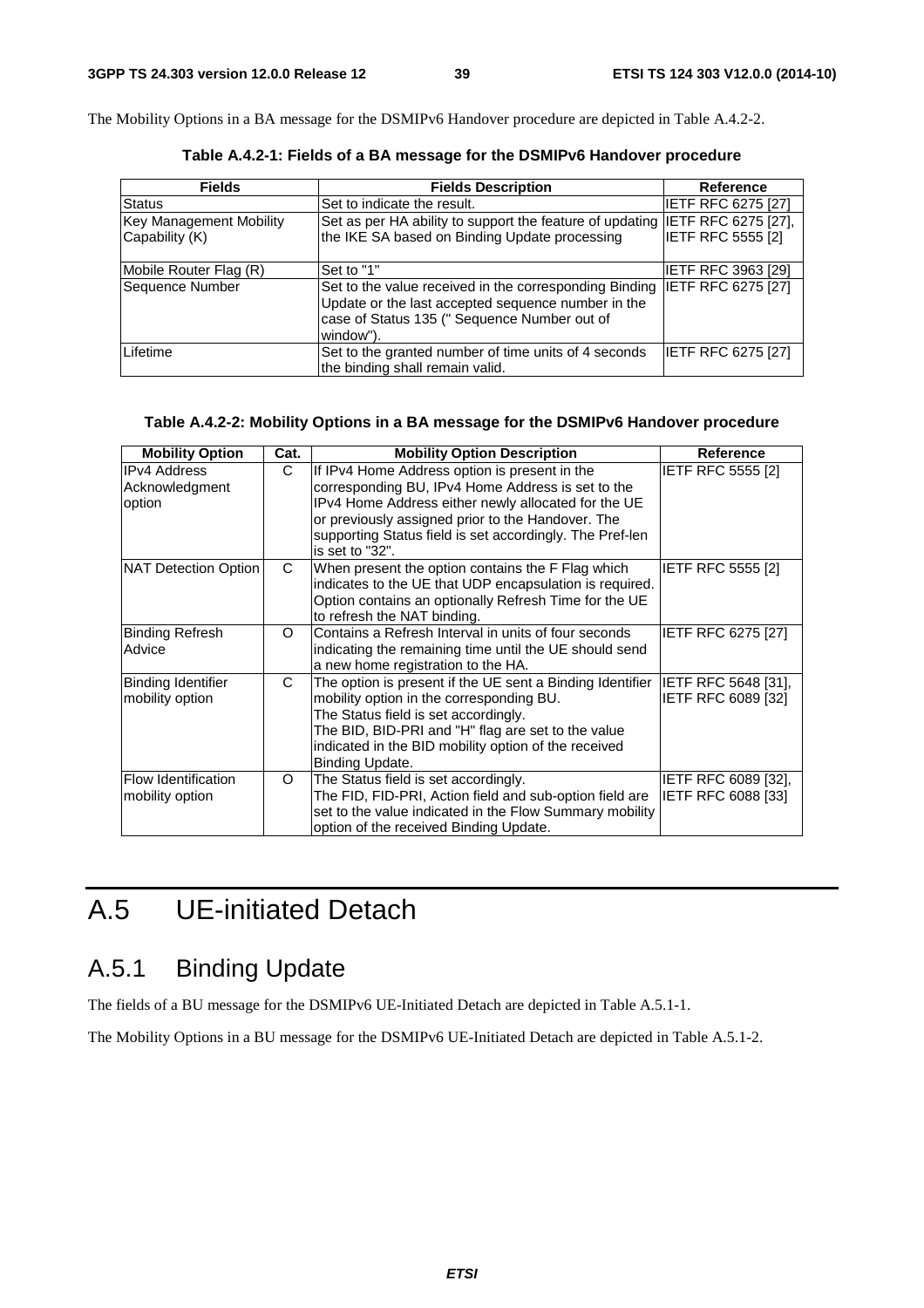| <b>Fields</b>                               | <b>Fields Description</b>                                                                                                                                                                 | Reference                 |
|---------------------------------------------|-------------------------------------------------------------------------------------------------------------------------------------------------------------------------------------------|---------------------------|
| Sequence Number                             | Set to a monotonically increasing value.                                                                                                                                                  | <b>IETF RFC 6275 [27]</b> |
| Lifetime                                    | Set to a value of "0" indicating that the Binding Cache<br>entry for the UE is to be deleted.                                                                                             | <b>IETF RFC 6275 [27]</b> |
| Home Registration (H)                       | Set to "1" to indicate receiving node should act as this<br>Inode"s HA                                                                                                                    | <b>IETF RFC 6275 [27]</b> |
| Link-local Address<br>Compatibility (L)     | The Link-Local Address Compatibility (L) bit is set<br>when the home address reported by the mobile node<br>has the same interface identifier as the mobile node's<br>link-local address. | IETF RFC 6275 [27]        |
| Key Management Mobility<br>Capability (K)   | Set to "1" to indicate IKEv2 SA ability to survive<br>mobility                                                                                                                            | IETF RFC 6275 [27]        |
| Acknowledge (A)                             | Set to "1" to request an acknowledgement message.                                                                                                                                         | IETF RFC 6275 [27]        |
| Force UDP encapsulation<br>request (F) Flag | Set to "0" to indicate no forced UDP encapsulation                                                                                                                                        | <b>IETF RFC 5555 [2]</b>  |

**Table A.5.1-1: Fields of a BU message for the DSMIPv6 UE-Initiated Detach procedure** 

#### **Table A.5.1-2: Mobility Options in a BU message for the DSMIPv6 UE-Initiated Detach procedure**

| <b>Mobility Option</b>       | Cat. | <b>Mobility Option Description</b>                                                                                                  | Reference                 |
|------------------------------|------|-------------------------------------------------------------------------------------------------------------------------------------|---------------------------|
| <b>IPv4 Home Address</b>     | O    | Set to the UE"s previously registered value. The "P"                                                                                | <b>IETF RFC 5555 [2]</b>  |
| option                       |      | flag is set to zero. The Prefix Length is set to 32.                                                                                |                           |
| <b>IPv 4 Care-of Address</b> | C    | Set to the IPv4 Care-of address when in an IPv4<br>Access Network.                                                                  | <b>IETF RFC 5555 [2]</b>  |
| Alternate Care-of<br>Address | C    | Used (in addition to the Source address of the IPv6<br>packet) to carry the IPv6 care-of address when in an<br>IPv6 access network. | <b>IETF RFC 6275 [27]</b> |

## A.5.2 Binding Acknowledgement

The fields of a BA message for the DSMIPv6 Initial Binding Registration procedure are depicted in Table A.5.2-1.

The Mobility Options in a BA message for the DSMIPv6 Initial Binding Registration procedure are depicted in Table A.5.2-2.

| <b>Fields</b>                  | <b>Fields Description</b>                                                                                                                                                                   | Reference                 |
|--------------------------------|---------------------------------------------------------------------------------------------------------------------------------------------------------------------------------------------|---------------------------|
| Status                         | Set to indicate the result.                                                                                                                                                                 | <b>IETF RFC 6275 [27]</b> |
| <b>Key Management Mobility</b> | Set as per HA ability to support the feature of updating IETF RFC 6275 [27],                                                                                                                |                           |
| Capability (K)                 | the IKE SA based on Binding Update processing                                                                                                                                               | <b>IETF RFC 5555 [2]</b>  |
| Sequence Number                | Set to the value received in the corresponding Binding IETF RFC 6275 [27]<br>Update or the last accepted sequence number in the<br>case of Status 135 ("Sequence Number out of<br>window"). |                           |
| Lifetime                       | Set to "0".                                                                                                                                                                                 | <b>IETF RFC 6275 [27]</b> |

**Table A.5.2-1: Fields of a BA message for the DSMIPv6 UE-Initiated Detach procedure** 

#### **Table A.5.2-2: Mobility Options in a BA message for the DSMIPv6 UE-Initiated Detach procedure**

| <b>Mobility Option</b> | Cat. | <b>Mobility Option Description</b>                         | Reference                |
|------------------------|------|------------------------------------------------------------|--------------------------|
| <b>IPv4Address</b>     | C.   | If present in the BU the IPv4 Home Address is set to       | <b>IETF RFC 5555 [2]</b> |
| Acknowledgment         |      | the IPv4 Home Address that is now de-registered. The       |                          |
| option                 |      | pref-len is set to "32" and the supporting Status field is |                          |
|                        |      | set accordingly.                                           |                          |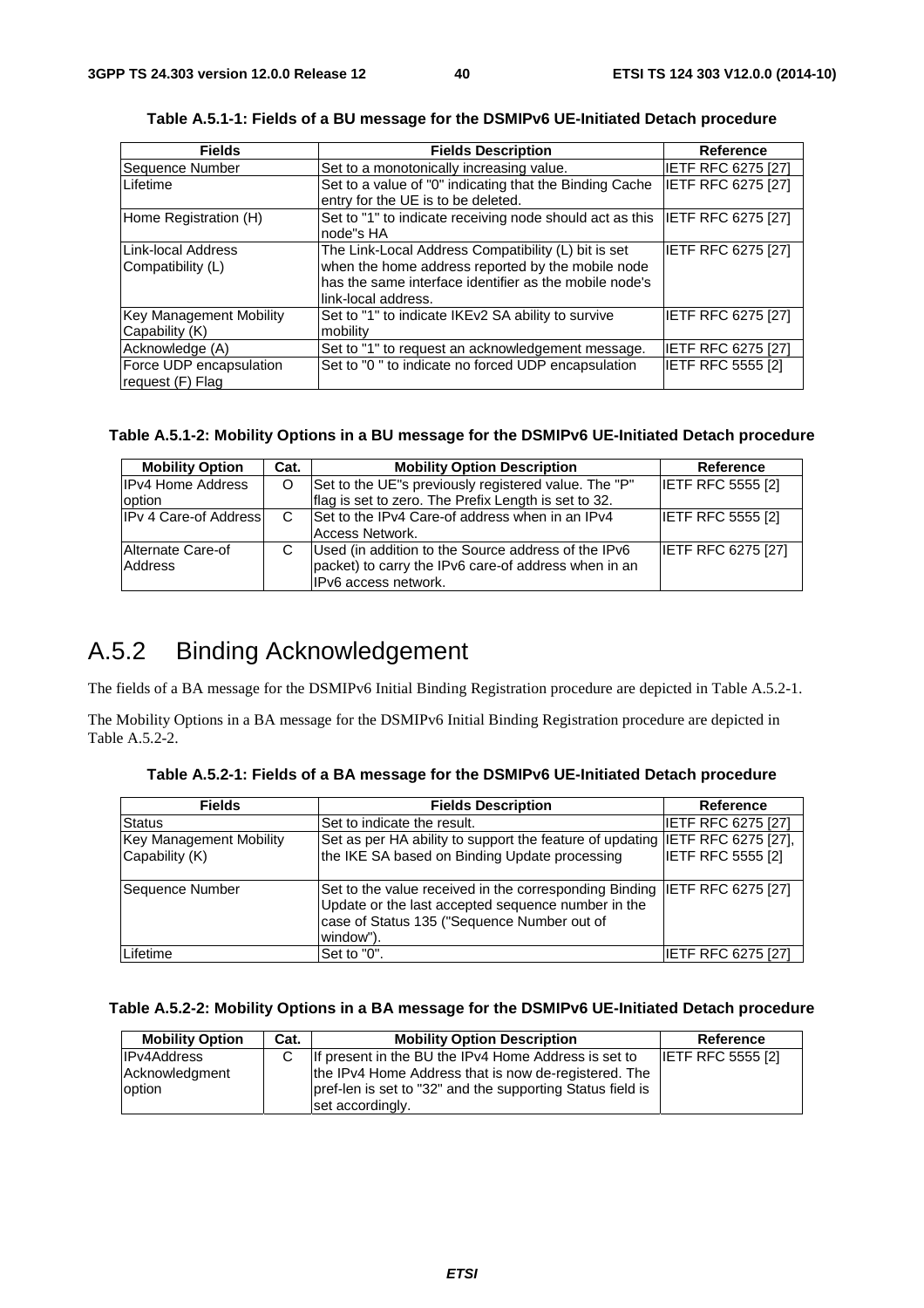# A.6 Network-initiated detach

# A.6.1 Binding Revocation Indication Message

The fields of a Binding Revocation Indication message for the Network-Initiated Detach are depicted in table A.6.1-1.

**Table A.6.1-1: Fields of a BRI message for the Network-Initiated Detach procedure** 

| <b>Fields</b>             | <b>Fields Description</b>                                                                                                              | <b>Reference</b>          |
|---------------------------|----------------------------------------------------------------------------------------------------------------------------------------|---------------------------|
| B.R. Type                 | Set to "1" to indicate B.R.I.                                                                                                          | <b>IETF RFC 5846 [19]</b> |
| Sequence Number           | Set to a monotonically increasing value and is used to IETF RFC 5846 [19]<br>match with the returned Binding Revocation<br>Acknowledge |                           |
| <b>Revocation Trigger</b> | Set to "1"                                                                                                                             | <b>IETF RFC 5846 [19]</b> |
| Proxy Binding (P)         | Set to "0"                                                                                                                             | <b>IETF RFC 5846 [19]</b> |
| Global (G)                | Set to "0"                                                                                                                             | <b>IETF RFC 5846 [19]</b> |
| IPv4 HoA Binding Only (V) | Set to "0"                                                                                                                             | <b>IETF RFC 5846 [19]</b> |

# A.6.2 Binding Revocation Acknowledgement

The fields of a BRA message for the Network-Initiated Detach procedure are depicted in Table A.6.2-1.

#### **Table A.6.2-1: Fields of a BRA message for the Network-Initiated Detach procedure**

| <b>Fields</b>               | <b>Fields Description</b>                                                                                       | <b>Reference</b>          |
|-----------------------------|-----------------------------------------------------------------------------------------------------------------|---------------------------|
| B.R. Type                   | Set to "2" to indicate B.R.A.                                                                                   | <b>IETF RFC 5846 [19]</b> |
| Sequence Number             | Set to the value received in the corresponding BRI.                                                             | <b>IETF RFC 5846 [19]</b> |
| <b>Status</b>               | Indicates the result of the BRI.                                                                                | <b>IETF RFC 5846 [19]</b> |
| Proxy Registration Flag (P) | Set to "0" to indicate that the Binding Revocation<br>Acknowledgment is NOT for a proxy MIPv6 binding<br>entry. | <b>IETF RFC 5846 [19]</b> |
| Global (G)                  | Set to "0"; the same value as for the BRI.                                                                      | <b>IETF RFC 5846 [19]</b> |
| IPv4 HoA Binding Only (V)   | Set to "0"                                                                                                      | <b>IETF RFC 5846 [19]</b> |

# A.7 Void

# A.8 Attach to an additional access network

# A.8.1 Binding Update

The DSMIPv6 attach to additional access network procedure is described in subclause 5.5 and the fields of a BU message used for this procedure are depicted in table A.8.1-1.

The DSMIPv6 attach to additional access network procedure is described in subclause 5.5 and the Mobility Options in a BU message used for this procedure are depicted in table A.8.1-2.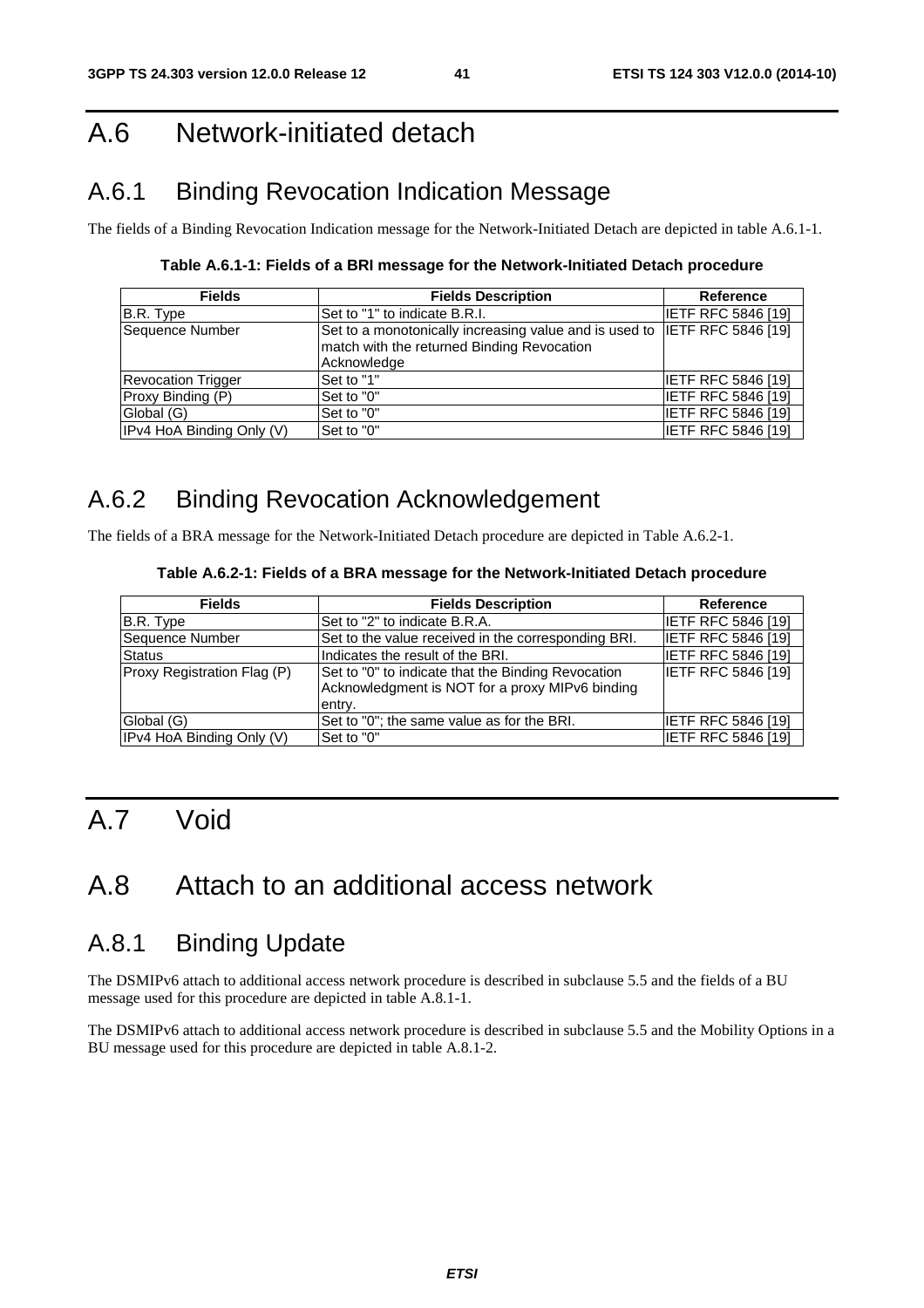| <b>Fields</b>                  | <b>Fields Description</b>                                                   | <b>Reference</b>          |
|--------------------------------|-----------------------------------------------------------------------------|---------------------------|
| Sequence Number                | Set to a monotonically increasing value.                                    | IETF RFC 6275 [27]        |
| Lifetime                       | Set to the requested number of time in units of 4                           | <b>IETF RFC 6275 [27]</b> |
|                                | seconds to indicate how long the binding will remain                        |                           |
|                                | valid.                                                                      |                           |
| Home Registration (H)          | Set to "1" to indicate receiving node can act as this                       | <b>IETF RFC 6275 [27]</b> |
|                                | node"s HA                                                                   |                           |
| Link-local Address             | The Link-Local Address Compatibility (L) bit is set                         | <b>IETF RFC 6275 [27]</b> |
| Compatibility (L)              | when the home address reported by the mobile node                           |                           |
|                                | has the same interface identifier as the mobile node's                      |                           |
|                                | link-local address.                                                         |                           |
| <b>Key Management Mobility</b> | Set to "1" to indicate IKEv2 SA ability to survive                          | <b>IETF RFC 6275 [27]</b> |
| Capability (K)                 | mobility                                                                    |                           |
| Acknowledge (A)                | Set to "1" to request an acknowledgement message.                           | <b>IETF RFC 6275 [27]</b> |
| Force UDP encapsulation        | Set to "0" to indicate no forced UDP encapsulation                          | IETF RFC 5555 [2]         |
| request (F) Flag               |                                                                             |                           |
| Mobile Router Flag (R)         | Set to "1" to indicate home network prefix preservation IIETF RFC 3963 [29] |                           |
|                                | for the UE.                                                                 |                           |
| Overwrite Flag (O)             | If the UE attaches to a foreign link, set to "1" to                         | <b>IETF RFC 5648 [31]</b> |
|                                | indicate first registration                                                 |                           |
|                                | If the UE attaches to the home link, set to "0" to                          |                           |
|                                | maintain all binding cache entries at the HA previously                     |                           |
|                                | registered.                                                                 |                           |

#### **Table A.8.1-1: Fields of a BU message for the DSMIPv6 attach to an additional access network procedure**

#### **Table A.8.1-2: Mobility Options in a BU message for the DSMIPv6 attach to an additional access network procedure**

| <b>Mobility Option</b>                        | Cat.     | <b>Mobility Option Description</b>                                                                                       | Reference                                 |
|-----------------------------------------------|----------|--------------------------------------------------------------------------------------------------------------------------|-------------------------------------------|
| <b>IPv4 Home Address</b><br>option            | O        | Set to the value "0.0.0.0" to request allocation of an<br>IPv4 Home Address for the UE.                                  | IETF RFC 5555 [2]                         |
|                                               |          | The "P" flag is set to '0'.                                                                                              |                                           |
|                                               |          | The Prefix Length is set to the requested prefix length<br>of '32'.                                                      |                                           |
| Binding Identifier<br>mobility option         | O        | The BID and BID-PRI are set to an arbitrary value.                                                                       | IETF RFC 5648 [31],<br>IETF RFC 6089 [32] |
|                                               |          | For registration of a home link, the "H" flag is set to "1"                                                              |                                           |
|                                               |          | and the value of the CoA field is the Home Address.                                                                      |                                           |
|                                               |          | For registration of a foreign link, the "H" flag is set to "0"<br>and the value of the CoA field is the Care-of Address. |                                           |
| <b>Flow Identification</b><br>mobility option | $\Omega$ | The FID and FID-PRI are set to an arbitrary value.                                                                       | IETF RFC 6089 [32].<br>IETF RFC 6088 [33] |
|                                               |          | The sub-option field conveys the Traffic Selector sub-<br>option.                                                        |                                           |
| <b>Flow Summary</b><br>mobility option        | O        | Contain one or more FIDs present in the binding<br>update list to refresh the respective flow bindings.                  | IETF RFC 6089 [32]                        |

# A.8.2 Binding Acknowledgement

The DSMIPv6 attach to additional access network procedure is described in subclause 5.5 and the fields of a BA message used for this procedure are depicted in table A.8.2-1.

The DSMIPv6 attach to additional access network procedure is described in subclause 5.5 and the Mobility Options in a BA message used for this procedure are depicted in table A.8.2-2.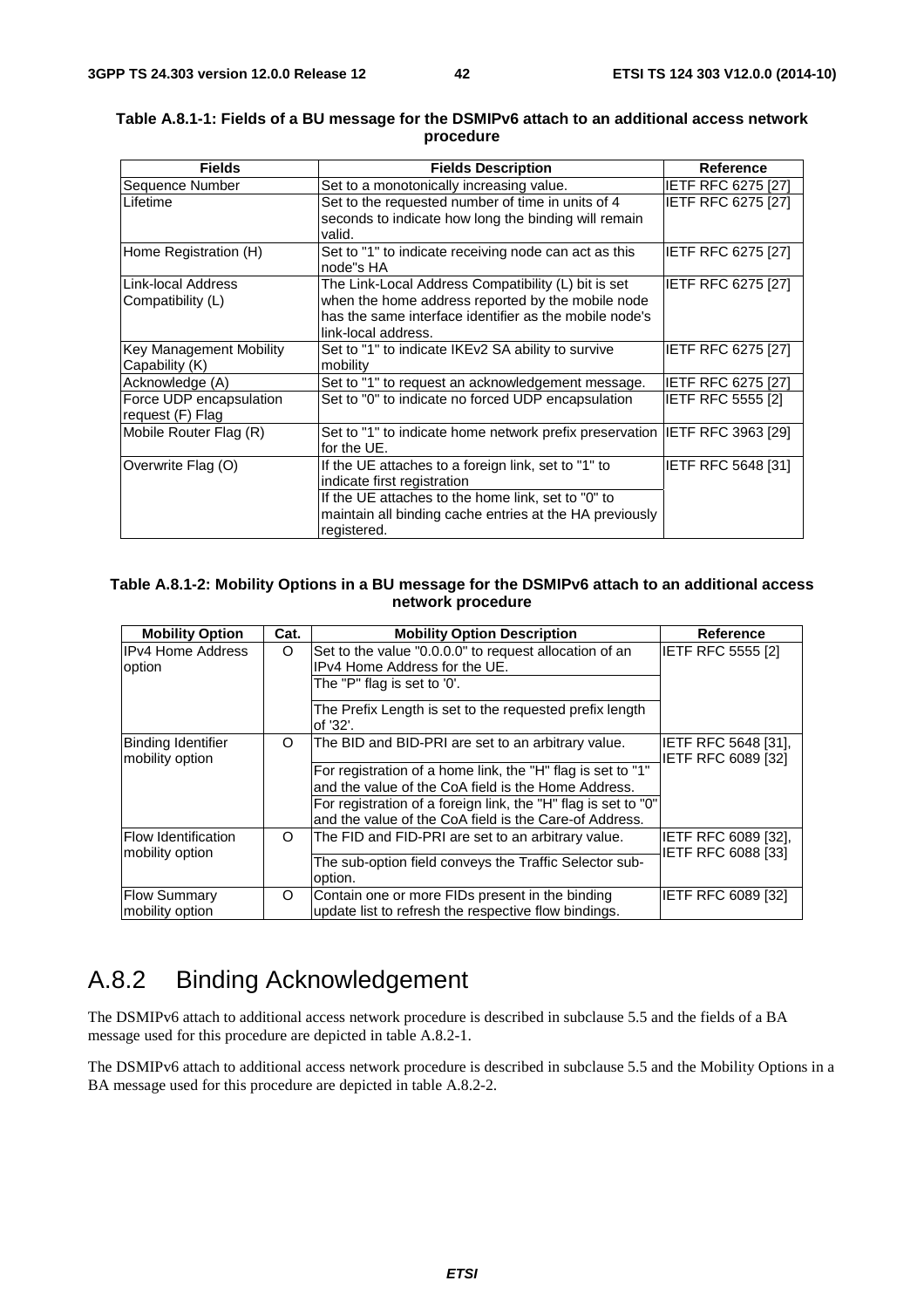| <b>Fields</b>                  | <b>Fields Description</b>                                                    | Reference                 |
|--------------------------------|------------------------------------------------------------------------------|---------------------------|
| Status                         | Set to indicate the result.                                                  | <b>IETF RFC 6275 [27]</b> |
| <b>Key Management Mobility</b> | Set as per HA ability to support the feature of updating IETF RFC 6275 [27], |                           |
| Capability (K)                 | the IKE SA based on Binding Update processing                                | <b>IETF RFC 5555 [2]</b>  |
|                                |                                                                              |                           |
| Mobile Router Flag (R)         | Set to "1"                                                                   | <b>IETF RFC 3963 [29]</b> |
| Sequence Number                | Set to the value received in the corresponding Binding IETF RFC 6275 [27]    |                           |
|                                | Update.                                                                      |                           |
| Lifetime                       | Set to the granted number of time units of 4 seconds                         | <b>IETF RFC 6275 [27]</b> |
|                                | to indicate how long the binding will remain valid.                          |                           |

#### **Table A.8.2-1: Fields of a BA message for the DSMIPv6 attach to an additional access network procedure**

#### **Table A.8.2-2: Mobility Options in a BA message for the DSMIPv6 attach to an additional access network procedure**

| <b>Mobility Option</b>                          | Cat.     | <b>Mobility Option Description</b>                                                                                                                                                                                                                                                      | Reference                                        |
|-------------------------------------------------|----------|-----------------------------------------------------------------------------------------------------------------------------------------------------------------------------------------------------------------------------------------------------------------------------------------|--------------------------------------------------|
| <b>IPv4 Address</b><br>Acknowledgment<br>option | C.       | If IPv4 Home Address option is present in the<br>corresponding BU, IPv4 Home Address is set to the<br>IPv4 Home Address allocated for the UE.<br>The supporting Status field is set accordingly.<br>Pref-len field is set to "32".                                                      | <b>IETF RFC 5555 [2]</b>                         |
| NAT Detection Option                            | C        | When present the option contains the F Flag which<br>indicates to the UE that UDP encapsulation is required.<br>Option contains an optionally Refresh Time for the UE<br>to refresh the NAT binding.                                                                                    | <b>IETF RFC 5555 [2]</b>                         |
| <b>Binding Refresh</b><br>Advice                | $\Omega$ | Contains a Refresh Interval in units of 4 seconds<br>indicating the remaining time until the UE could send a<br>new home registration to the HA.                                                                                                                                        | IETF RFC 6275 [27]                               |
| Binding Identifier<br>mobility option           | C        | The option is present if the UE sent a Binding Identifier<br>mobility option in the corresponding BU.<br>The Status field is set accordingly.<br>The BID and BID-PRI are set to the value indicated in<br>the BID mobility option of the received Binding Update.                       | <b>IETF RFC 5648 [31].</b><br>IETF RFC 6089 [32] |
| <b>Flow Identification</b><br>mobility option   | C        | The option is present if the UE sent a Flow<br>Identification mobility option in the corresponding BU.<br>The Status field is set accordingly.<br>The FID, FID-PRI and sub-option field are set to the<br>value indicated in the FID mobility option of the<br>received Binding Update. | IETF RFC 6089 [32],<br>IETF RFC 6088 [33]        |

# A.9 Inter-access flow mobility

# A.9.1 Binding Update

The DSMIPv6 inter-access flow mobility procedure is described in subclause 5.5 and the fields of a BU message used for this procedure are depicted in table A.9.1-1.

The DSMIPv6 inter-access flow mobility procedure is described in subclause 5.5 and the Mobility Options in a BU message used for this procedure are depicted in table A.9.1-2.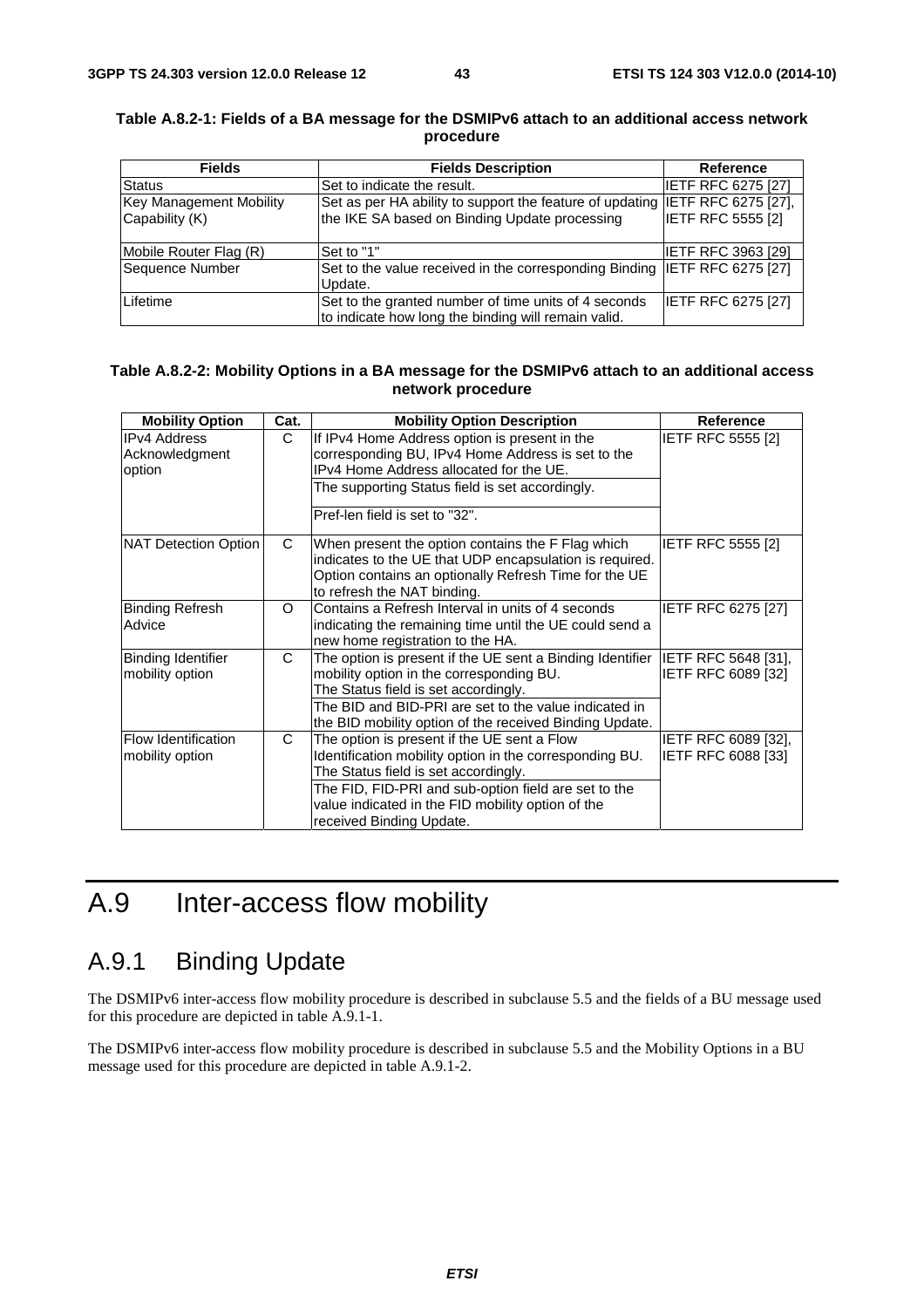| <b>Fields</b>                                    | <b>Fields Description</b>                                                                                                                                                                 | <b>Reference</b>          |
|--------------------------------------------------|-------------------------------------------------------------------------------------------------------------------------------------------------------------------------------------------|---------------------------|
| Sequence Number                                  | Set to a monotonically increasing value.                                                                                                                                                  | <b>IETF RFC 6275 [27]</b> |
| Lifetime                                         | Set to the requested number of time in units of 4<br>seconds to indicate how long the binding will remain<br>valid.                                                                       | <b>IETF RFC 6275 [27]</b> |
| Home Registration (H)                            | Set to "1" to indicate receiving node can act as this<br>node"s HA                                                                                                                        | <b>IETF RFC 6275 [27]</b> |
| ILink-local Address<br>Compatibility (L)         | The Link-Local Address Compatibility (L) bit is set<br>when the home address reported by the mobile node<br>has the same interface identifier as the mobile node's<br>link-local address. | <b>IETF RFC 6275 [27]</b> |
| <b>Key Management Mobility</b><br>Capability (K) | Set to "1" to indicate IKEv2 SA ability to survive<br>mobility                                                                                                                            | <b>IETF RFC 6275 [27]</b> |
| Acknowledge (A)                                  | Set to "1" to request an acknowledgement message.                                                                                                                                         | <b>IETF RFC 6275 [27]</b> |
| Force UDP encapsulation<br>request (F) Flag      | Set to "0" to indicate no forced UDP encapsulation                                                                                                                                        | <b>IETF RFC 5555 [2]</b>  |
| Mobile Router Flag (R)                           | Set to "1" to indicate home network prefix preservation IETF RFC 3963 [29]<br>for the UE.                                                                                                 |                           |
| Overwrite Flag (O)                               | Set to "0" to indicate not replacing all binding cache<br>entries at the HA with the entries listed in the Binding<br>Update                                                              | <b>IETF RFC 5648 [31]</b> |

**Table A.9.1-1: Fields of a BU message for the DSMIPv6 inter-access flow mobility procedure**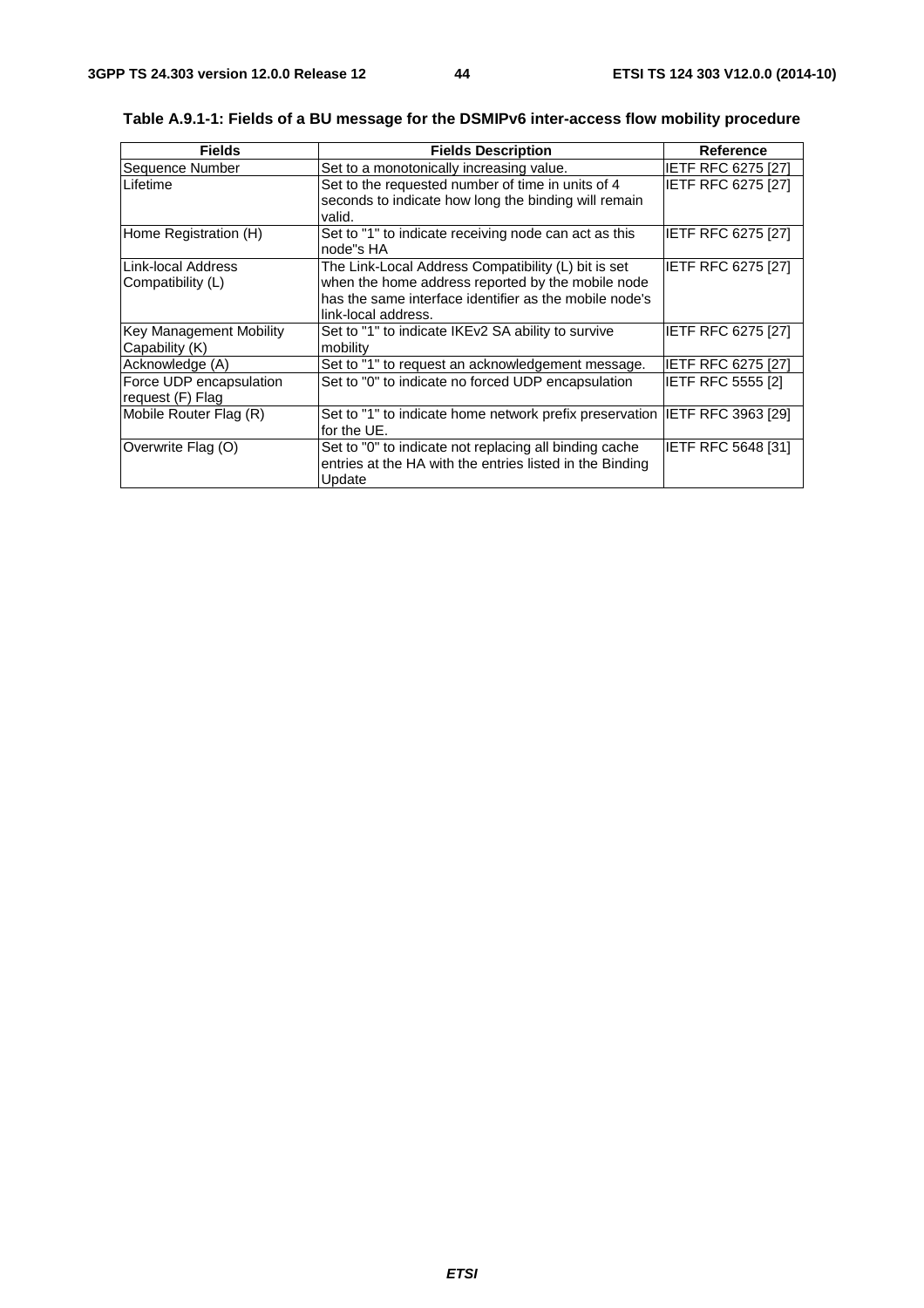| <b>Mobility Option</b>    | Cat.    | <b>Mobility Option Description</b>                                  | <b>Reference</b>         |
|---------------------------|---------|---------------------------------------------------------------------|--------------------------|
| <b>IPv4 Home Address</b>  | O       | For dynamic allocation, set to the value "0.0.0.0" to               | <b>IETF RFC 5555 [2]</b> |
| option                    |         | request allocation for the UE.                                      |                          |
|                           |         | If the UE already has an IPv4 Home Address and                      |                          |
|                           |         | wants to keep on using it, the IPv4 home address is set             |                          |
|                           |         | to the previously allocated value.                                  |                          |
|                           |         | If the UE already has an IPv4 Home Address and                      |                          |
|                           |         | wants to release it, the option is not inserted in the BU.          |                          |
|                           |         | If the UE request allocation of IPv4 Home Address, the              |                          |
|                           |         | "P" flag is set to '0'.                                             |                          |
|                           |         | If the UE already has an IPv4 Home Address and                      |                          |
|                           |         | wants to keep on using it, the "P" flag is not set.                 |                          |
|                           |         | The Prefix Length is set to the requested prefix length<br>of '32'. |                          |
| <b>Binding Identifier</b> | $\circ$ | The BID is set to the value identifying the routing                 | IETF RFC 5648 [31],      |
| mobility option           |         | address used as Source IP Address of the Binding                    | IETF RFC 6089 [32]       |
|                           |         | Update.                                                             |                          |
|                           |         | The BID-PRI is set to the value assigned to the BID.                |                          |
|                           |         |                                                                     |                          |
|                           |         | If the Binding Update message is sent on a home link,               |                          |
|                           |         | the "H" flag is set to "1".                                         |                          |
|                           |         | If the Binding Update message is sent on a foreign link,            |                          |
|                           |         | the "H" flag is set to "0".                                         |                          |
|                           |         | If the routing address used as IP Source Address of the             |                          |
|                           |         | Binding Update message is an IPv4 address, a NAT                    |                          |
|                           |         | was detected and the UE is not exchanging data traffic,             |                          |
|                           |         | the Care-of Address field is set to the routing address.            |                          |
| Flow Identification       | O       | For creating routing rules, the FID and FID-PRI are set             | IETF RFC 6089 [32],      |
| mobility option           |         | to an arbitrary value.                                              | IETF RFC 6088 [33]       |
|                           |         |                                                                     |                          |
|                           |         | For modifying routing rules, the FID and FID-PRI are                |                          |
|                           |         | set to the value identifying the routing filter the UE              |                          |
|                           |         | wants to modify.                                                    |                          |
|                           |         | The sub-option field conveys the Traffic Selector sub-              |                          |
|                           |         | option.                                                             |                          |
| <b>Flow Summary</b>       | O       | Contain one or more FIDs present in the binding                     | IETF RFC 6089 [32]       |
| mobility option           |         | update list to refresh the respective flow bindings.                |                          |

#### **Table A.9.1-2: Mobility Options in a BU message for the DSMIPv6 inter-access flow mobility procedure**

# A.9.2 Binding Acknowledgement

The DSMIPv6 inter-access flow mobility procedure is described in subclause 5.5 and the fields of a BA message used for this procedure are depicted in table A.9.2-1.

The DSMIPv6 inter-access flow mobility procedure is described in subclause 5.5 and the Mobility Options in a BA message used for this procedure are depicted in table A.9.2-2.

| Table A.9.2-1: Fields of a BA message for the DSMIPv6 inter-access flow mobility procedure |  |  |  |  |
|--------------------------------------------------------------------------------------------|--|--|--|--|
|--------------------------------------------------------------------------------------------|--|--|--|--|

| <b>Fields</b>           | <b>Fields Description</b>                                                    | Reference                 |
|-------------------------|------------------------------------------------------------------------------|---------------------------|
| <b>Status</b>           | Set to indicate the result.                                                  | IETF RFC 6275 [27]        |
| Key Management Mobility | Set as per HA ability to support the feature of updating IETF RFC 6275 [27], |                           |
| Capability (K)          | the IKE SA based on Binding Update processing                                | <b>IETF RFC 5555 [2]</b>  |
|                         |                                                                              |                           |
| Mobile Router Flag (R)  | Set to "1"                                                                   | IETF RFC 3963 [29]        |
| Sequence Number         | Set to the value received in the corresponding Binding IETF RFC 6275 [27]    |                           |
|                         | Update.                                                                      |                           |
| Lifetime                | Set to the granted number of time units of 4 seconds                         | <b>IETF RFC 6275 [27]</b> |
|                         | to indicate how long the binding will remain valid.                          |                           |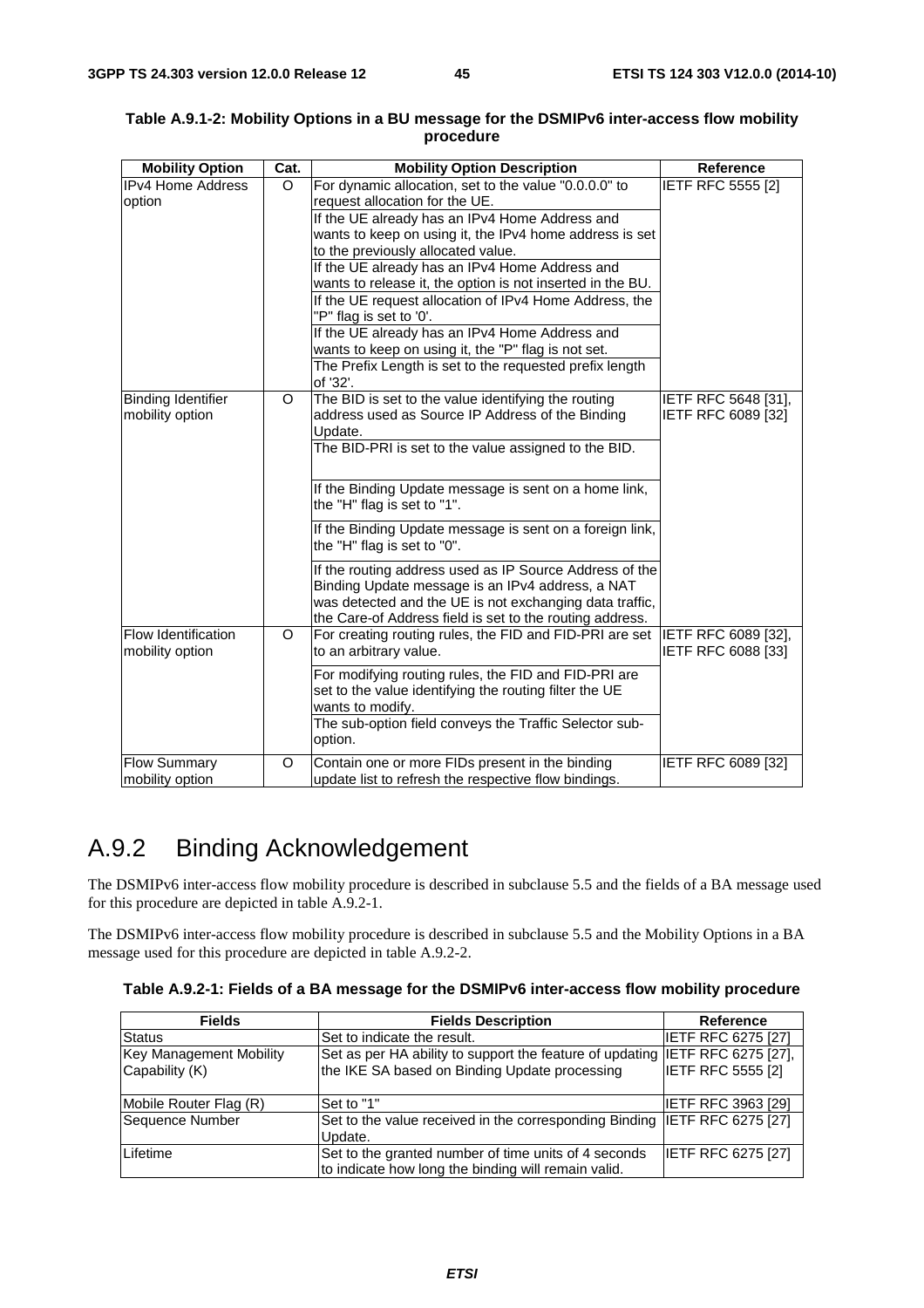| <b>Mobility Option</b>     | Cat. | <b>Mobility Option Description</b>                                            | <b>Reference</b>          |
|----------------------------|------|-------------------------------------------------------------------------------|---------------------------|
| <b>IPv4 Address</b>        | C.   | If IPv4 Home Address option is present in the                                 | <b>IETF RFC 5555 [2]</b>  |
| Acknowledgment             |      | corresponding BU, IPv4 Home Address is set to the                             |                           |
| option                     |      | IPv4 Home Address either newly allocated for the UE                           |                           |
|                            |      | or previously assigned prior to the Handover.                                 |                           |
|                            |      | The supporting Status field is set accordingly.                               |                           |
|                            |      | Pref-len field is set to "32".                                                |                           |
| NAT Detection Option       | C.   | When present the option contains the F Flag which                             | <b>IETF RFC 5555 [2]</b>  |
|                            |      | indicates to the UE that UDP encapsulation is required.                       |                           |
|                            |      | Option contains an optionally Refresh Time for the UE                         |                           |
|                            |      | to refresh the NAT binding.                                                   |                           |
| <b>Binding Refresh</b>     | O    | Contains a Refresh Interval in units of 4 seconds                             | <b>IETF RFC 6275 [27]</b> |
| Advice                     |      | indicating the remaining time until the UE could send a                       |                           |
|                            |      | new home registration to the HA.                                              |                           |
| <b>Binding Identifier</b>  | C.   | The option is present if the UE sent a Binding Identifier IETF RFC 5648 [31], |                           |
| mobility option            |      | mobility option in the corresponding BU.                                      | IETF RFC 6089 [32]        |
|                            |      | The Status field is set accordingly.                                          |                           |
|                            |      | The BID and BID-PRI are set to the value indicated in                         |                           |
|                            |      | the BID mobility option of the received Binding Update.                       |                           |
| <b>Flow Identification</b> | C    | The option is present if the UE sent a Flow                                   | IETF RFC 5648 [31],       |
| mobility option            |      | Identification mobility option in the corresponding BU.                       | IETF RFC 6089 [32]        |
|                            |      | The Status field is set accordingly.                                          |                           |
|                            |      | The FID, FID-PRI and sub-option field are set to the                          |                           |
|                            |      | value indicated in the FID mobility option of the                             |                           |
|                            |      | received Binding Update.                                                      |                           |

#### **Table A.9.2-2: Mobility Options in a BA message for the DSMIPv6 inter-access flow mobility procedure**

# A.10 UE-initiated removal of an access network from a PDN connection

# A.10.1 Binding Update

The UE-initiated DSMIPv6 removal of an access network from a PDN connection procedure is described in subclause 5.8 and the fields of a BU message used for this procedure are depicted in table A.10.1-1.

The UE-initiated DSMIPv6 removal of an access network from a PDN connection procedure is described in subclause 5.8 and the Mobility Options in a BU message used for this procedure are depicted in table A.10.1-2.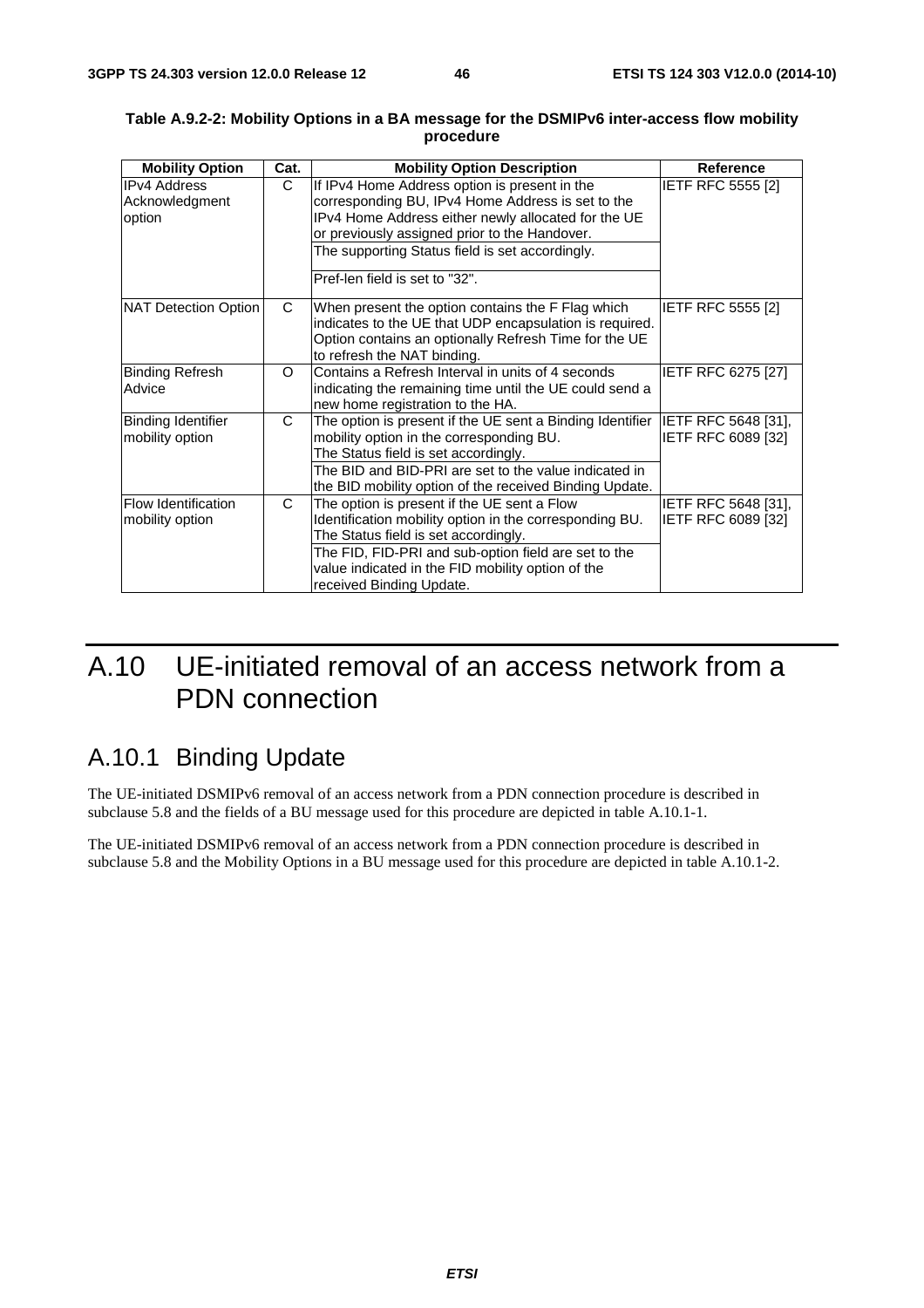| <b>Fields</b>                                    | <b>Fields Description</b>                                                                                                                                                                                  | <b>Reference</b>          |
|--------------------------------------------------|------------------------------------------------------------------------------------------------------------------------------------------------------------------------------------------------------------|---------------------------|
| Sequence Number                                  | Set to a monotonically increasing value.                                                                                                                                                                   | <b>IETF RFC 6275 [27]</b> |
| Lifetime                                         | If the Binding Update is to de-register binding of the<br>access network, the Lifetime is set to a value of "0".                                                                                           | IETF RFC 6275 [27]        |
|                                                  | If the Binding Update is to register the maintained<br>access network, the Lifetime is set to the requested<br>number of time in units of 4 seconds to indicate how<br>long the binding will remain valid. |                           |
| Home Registration (H)                            | Set to "1" to indicate receiving node can act as this<br>node"s HA                                                                                                                                         | IETF RFC 6275 [27]        |
| Link-local Address<br>Compatibility (L)          | The Link-Local Address Compatibility (L) bit is set<br>when the home address reported by the mobile node<br>has the same interface identifier as the mobile node's<br>link-local address.                  | IETF RFC 6275 [27]        |
| <b>Key Management Mobility</b><br>Capability (K) | Set to "1" to indicate IKEv2 SA ability to survive<br>mobility                                                                                                                                             | IETF RFC 6275 [27]        |
| Acknowledge (A)                                  | Set to "1" to request an acknowledgement message.                                                                                                                                                          | <b>IETF RFC 6275 [27]</b> |
| Force UDP encapsulation<br>request (F) Flag      | Set to "0" to indicate no forced UDP encapsulation                                                                                                                                                         | IETF RFC 5555 [2]         |
| Mobile Router Flag (R)                           | If the Binding Update is to register the maintained<br>access network, the Mobile Router Flag (R) is set to<br>"1" to indicate home network prefix preservation for the<br>UE.                             | IETF RFC 3963 [29]        |
| Overwrite Flag (O)                               | Set to any value if the lifetime field of the Binding<br>Update is set to 0<br>Set to "1" if the lifetime field of the Binding Update is<br>set to any value different from 0                              | <b>IETF RFC 5648 [31]</b> |

#### **Table A.10.1-1: Fields of a BU message for the UE-initiated DSMIPv6 removal of an access network from a PDN connection procedure**

#### **Table A.10.1-2: Mobility Options in a BU message for the UE-initiated DSMIPv6 removal of an access network from a PDN connection procedure**

| <b>Mobility Option</b>                       | Cat. | <b>Mobility Option Description</b>                                                                                                             | Reference                  |
|----------------------------------------------|------|------------------------------------------------------------------------------------------------------------------------------------------------|----------------------------|
| <b>Binding Identifier</b><br>mobility option |      | For a Binding Update with Lifetime set to "0", the BID<br>and BID-PRI are set to the corresponding entry that the IETF RFC 6089 [32]           | <b>IETF RFC 5648 [31].</b> |
|                                              |      | <b>IUE</b> wants to remove.                                                                                                                    |                            |
|                                              |      | For a Binding Update with Lifetime not set to "0", the<br>BID and BID-PRI are set to the corresponding entry<br>that the UE wants to maintain. |                            |

# A.10.2 Binding Acknowledgement

The UE-initiated DSMIPv6 removal of an access network from a PDN connection procedure is described in subclause 5.8 and the fields of a BA message used for this procedure are depicted in table A.10.2-1.

The UE-initiated DSMIPv6 removal of an access network from a PDN connection procedure is described in subclause 5.8 and the Mobility Options in a BA message used for this procedure are depicted in table A.10.2-2.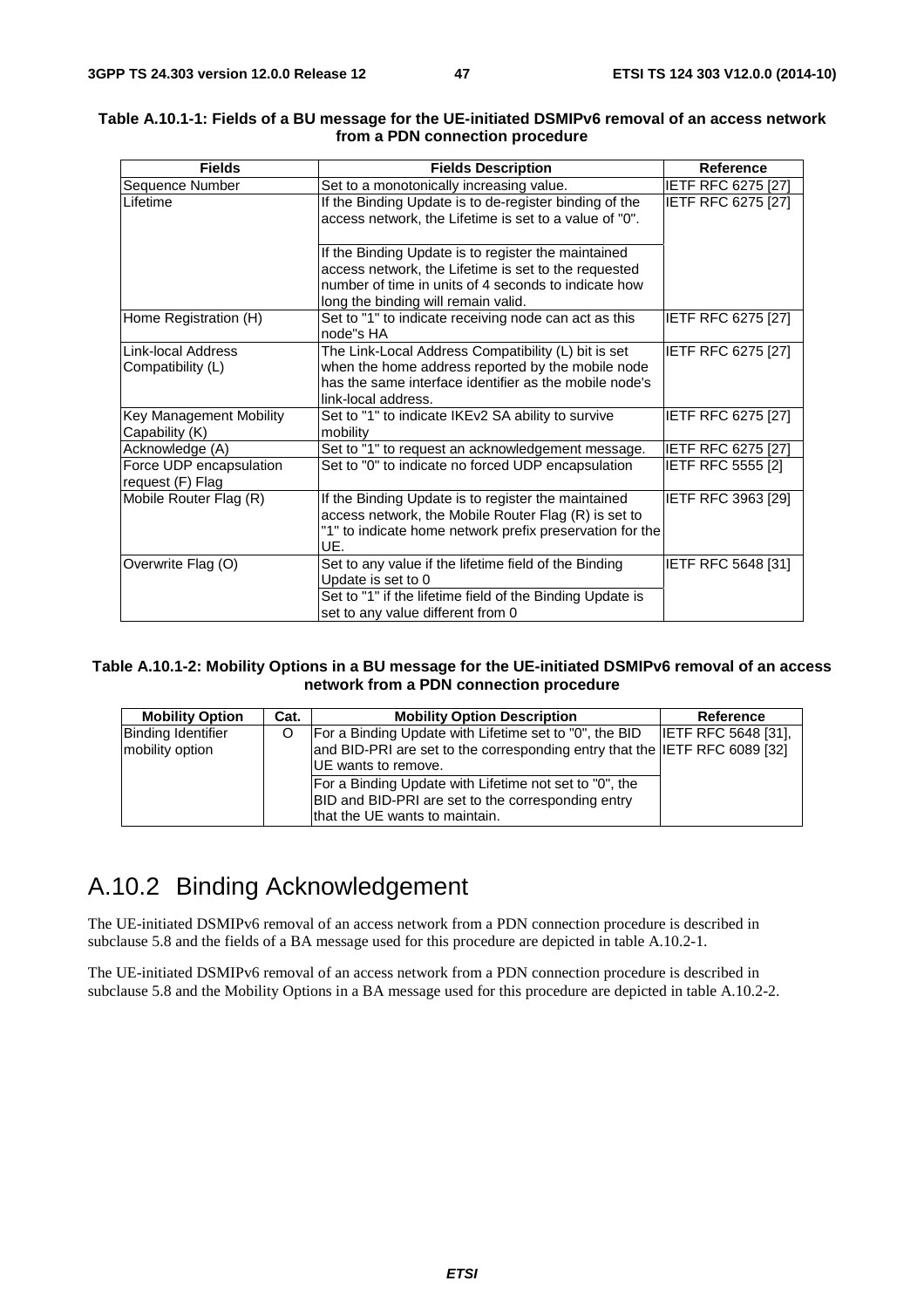| <b>Fields</b>           | <b>Fields Description</b>                                                                                                                                                                                | Reference                 |
|-------------------------|----------------------------------------------------------------------------------------------------------------------------------------------------------------------------------------------------------|---------------------------|
| Status                  | Set to indicate the result.                                                                                                                                                                              | <b>IETF RFC 6275 [27]</b> |
| Key Management Mobility | Set as per HA ability to support the feature of updating IETF RFC 6275 [27],                                                                                                                             |                           |
| Capability (K)          | the IKE SA based on Binding Update processing                                                                                                                                                            | <b>IETF RFC 5555 [2]</b>  |
| Mobile Router Flag (R)  | If the Binding Update is to register the maintained<br>access network, the Mobile Router Flag (R) is set to<br><b>"4"</b>                                                                                | <b>IETF RFC 3963 [29]</b> |
| Sequence Number         | Set to the value received in the corresponding Binding IETF RFC 6275 [27]<br>Update or the last accepted sequence number in the<br>case of Status 135 ("Sequence Number out of<br>window").              |                           |
| Lifetime                | If the Binding Update is to de-register binding of the<br>access network, the Lifetime is set to a value of "0".                                                                                         | <b>IETF RFC 6275 [27]</b> |
|                         | If the Binding Update is to register the maintained<br>access network, the Lifetime is set to the granted<br>number of time in units of 4 seconds to indicate how<br>long the binding will remain valid. |                           |

#### **Table A.10.2-1: Fields of a BA message for the UE-initiated DSMIPv6 removal of an access network from a PDN connection procedure**

#### **Table A.10.2-2: Mobility Options in a BA message for the UE-initiated DSMIPv6 removal of an access network from a PDN connection procedure**

| <b>Mobility Option</b>                       | Cat. | <b>Mobility Option Description</b>                                                                                                                                                                                                                                                                                             | Reference                                 |
|----------------------------------------------|------|--------------------------------------------------------------------------------------------------------------------------------------------------------------------------------------------------------------------------------------------------------------------------------------------------------------------------------|-------------------------------------------|
| NAT Detection Option                         | C    | When present the option contains the F Flag which<br>indicates to the UE that UDP encapsulation is required.<br>Option contains an optionally Refresh Time for the UE<br>to refresh the NAT binding.                                                                                                                           | <b>IETF RFC 5555 [2]</b>                  |
| <b>Binding Refresh</b><br>Advice             | O    | Contains a Refresh Interval in units of 4 seconds<br>indicating the remaining time until the UE could send a<br>new home registration to the HA.                                                                                                                                                                               | <b>IETF RFC 6275 [27]</b>                 |
| <b>Binding Identifier</b><br>mobility option | C    | The option is present if the UE sent a Binding Identifier<br>mobility option in the corresponding BU.<br>The Status field is set accordingly.<br>For a Binding Update with Lifetime not set to "0", the<br><b>BID and BID-PRI are set to the value indicated in the</b><br>BID mobility option of the received Binding Update. | IETF RFC 5648 [31],<br>IETF RFC 6089 [32] |

# A.11 Network-initiated removal of an access network from a PDN connection

### A.11.1 Binding Revocation Indication Message

The network-initiated DSMIPv6 removal of an access network from a PDN connection procedure is described in subclause 5.9 and the fields of a BRI message used for this procedure are depicted in table A.11.1-1.

The network-initiated DSMIPv6 removal of an access network from a PDN connection procedure is described in subclause 5.9 and the Mobility Options in a BRI message used for this procedure are depicted in table A.11.1-2.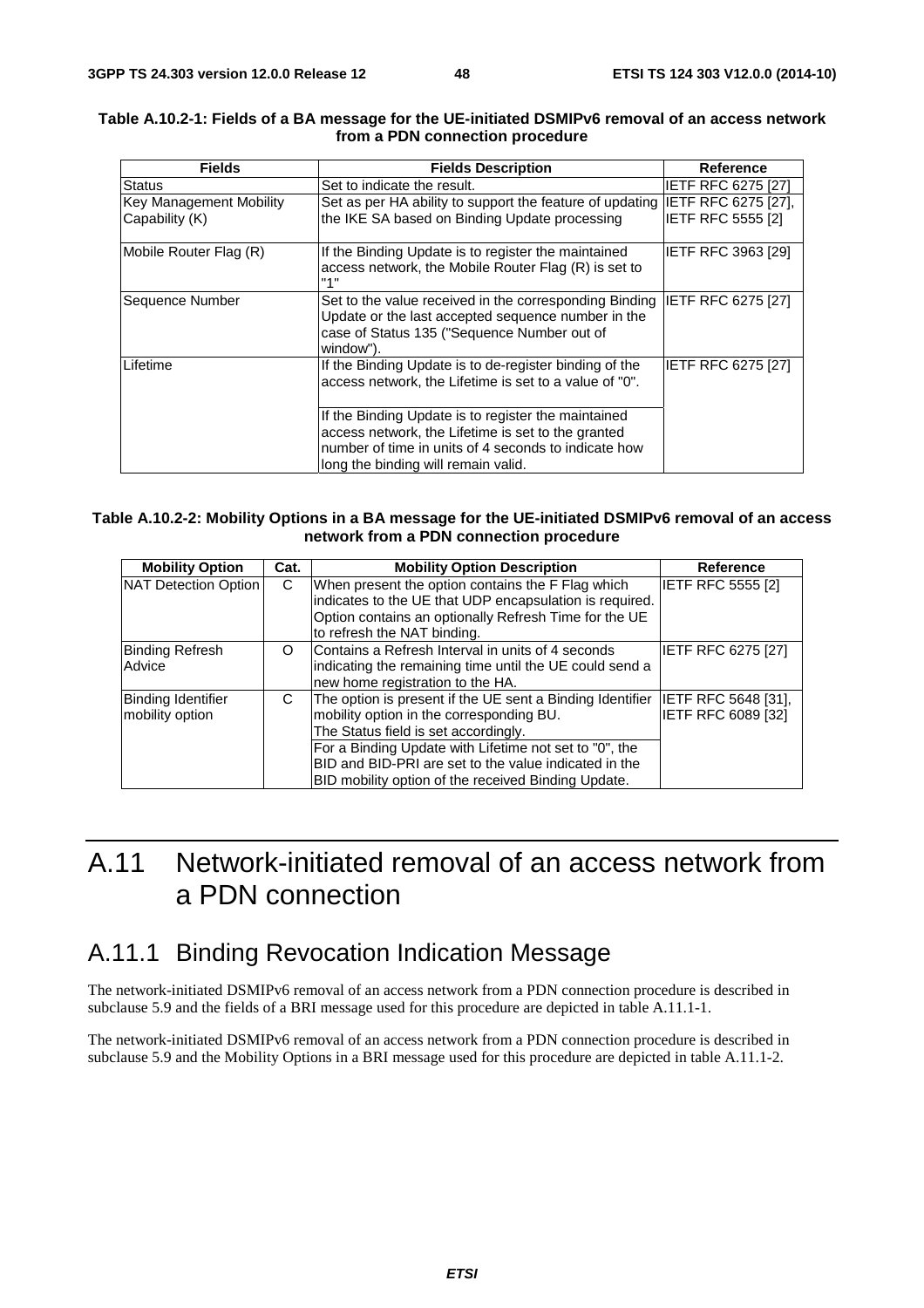| <b>Fields</b>             | <b>Fields Description</b>                                                 | <b>Reference</b>          |
|---------------------------|---------------------------------------------------------------------------|---------------------------|
| B.R. Type                 | Set to "1" to indicate BRI.                                               | IIETF RFC 5846 [19]       |
| Sequence Number           | Set to a monotonically increasing value and is used to IETF RFC 5846 [19] |                           |
|                           | match with the returned Binding Revocation                                |                           |
|                           | Acknowledge                                                               |                           |
| <b>Revocation Trigger</b> | Set to "1"                                                                | <b>IETF RFC 5846 [19]</b> |
| Proxy Binding (P)         | Set to "0"                                                                | <b>IETF RFC 5846 [19]</b> |
| Global (G)                | Set to "0"                                                                | IETF RFC 5846 [19]        |
| IPv4 HoA Binding Only (V) | Set to "0"                                                                | <b>IETF RFC 5846 [19]</b> |

#### **Table A.11.1-1: Fields of a BRI message for the network-initiated DSMIPv6 removal of an access network from a PDN connection procedure**

#### **Table A.11.1-2: Mobility Options in a BRI message for the network-initiated DSMIPv6 removal of an access network from a PDN connection procedure**

| <b>Mobility Option</b>    | Cat. | <b>Mobility Option Description</b>               | <b>Reference</b>           |
|---------------------------|------|--------------------------------------------------|----------------------------|
| <b>Binding Identifier</b> |      | The BID and BID-PRI are set to the corresponding | <b>IETF RFC 5648 [31].</b> |
| mobility option           |      | entry that the UE wants to remove.               | <b>IETF RFC 6089 [32]</b>  |
|                           |      |                                                  |                            |
|                           |      |                                                  |                            |
|                           |      |                                                  |                            |
|                           |      |                                                  |                            |

# A.11.2 Binding Revocation Acknowledgement

The network-initiated DSMIPv6 removal of an access network from a PDN connection procedure is described in subclause 5.9 and the fields of a BRA message used for this procedure are depicted in table A.11.2-1.

The network-initiated DSMIPv6 removal of an access network from a PDN connection procedure is described in subclause 5.9 and the Mobility Options in a BRA message used for this procedure are depicted in table A.11.2-2.

#### **Table A.11.2-1: Fields of a BRA message for the network-initiated DSMIPv6 removal of an access network from a PDN connection procedure**

| <b>Fields</b>               | <b>Fields Description</b>                                                                                       | Reference                 |
|-----------------------------|-----------------------------------------------------------------------------------------------------------------|---------------------------|
| B.R. Type                   | Set to "2" to indicate BRA.                                                                                     | <b>IETF RFC 5846 [19]</b> |
| Sequence Number             | Set to the value received in the corresponding BRI.                                                             | <b>IETF RFC 5846 [19]</b> |
| <b>Status</b>               | Indicates the result of the BRI.                                                                                | <b>IETF RFC 5846 [19]</b> |
| Proxy Registration Flag (P) | Set to "0" to indicate that the Binding Revocation<br>Acknowledgment is NOT for a proxy MIPv6 binding<br>entry. | <b>IETF RFC 5846 [19]</b> |
| Global (G)                  | Set to "0"; the same value as for the BRI.                                                                      | <b>IETF RFC 5846 [19]</b> |
| IPv4 HoA Binding Only (V)   | Set to "0"                                                                                                      | <b>IETF RFC 5846 [19]</b> |

#### **Table A.11.2-2: Mobility Options in a BRA message for the network-initiated DSMIPv6 removal of an access network from a PDN connection procedure**

| <b>Mobility Option</b>                       | Cat. | <b>Mobility Option Description</b>                                                                                                                                                                                                                                  | <b>Reference</b>          |
|----------------------------------------------|------|---------------------------------------------------------------------------------------------------------------------------------------------------------------------------------------------------------------------------------------------------------------------|---------------------------|
| <b>Binding Identifier</b><br>mobility option | C    | This option may be included to indicate the specific BID IETF RFC 5648 [31],<br>that failded the revocation procedure.<br>The BID and BID-PRI are set to the value indicated in<br>the BID mobility option of the received Binding<br><b>Revocation Indication.</b> | <b>IETF RFC 6089 [32]</b> |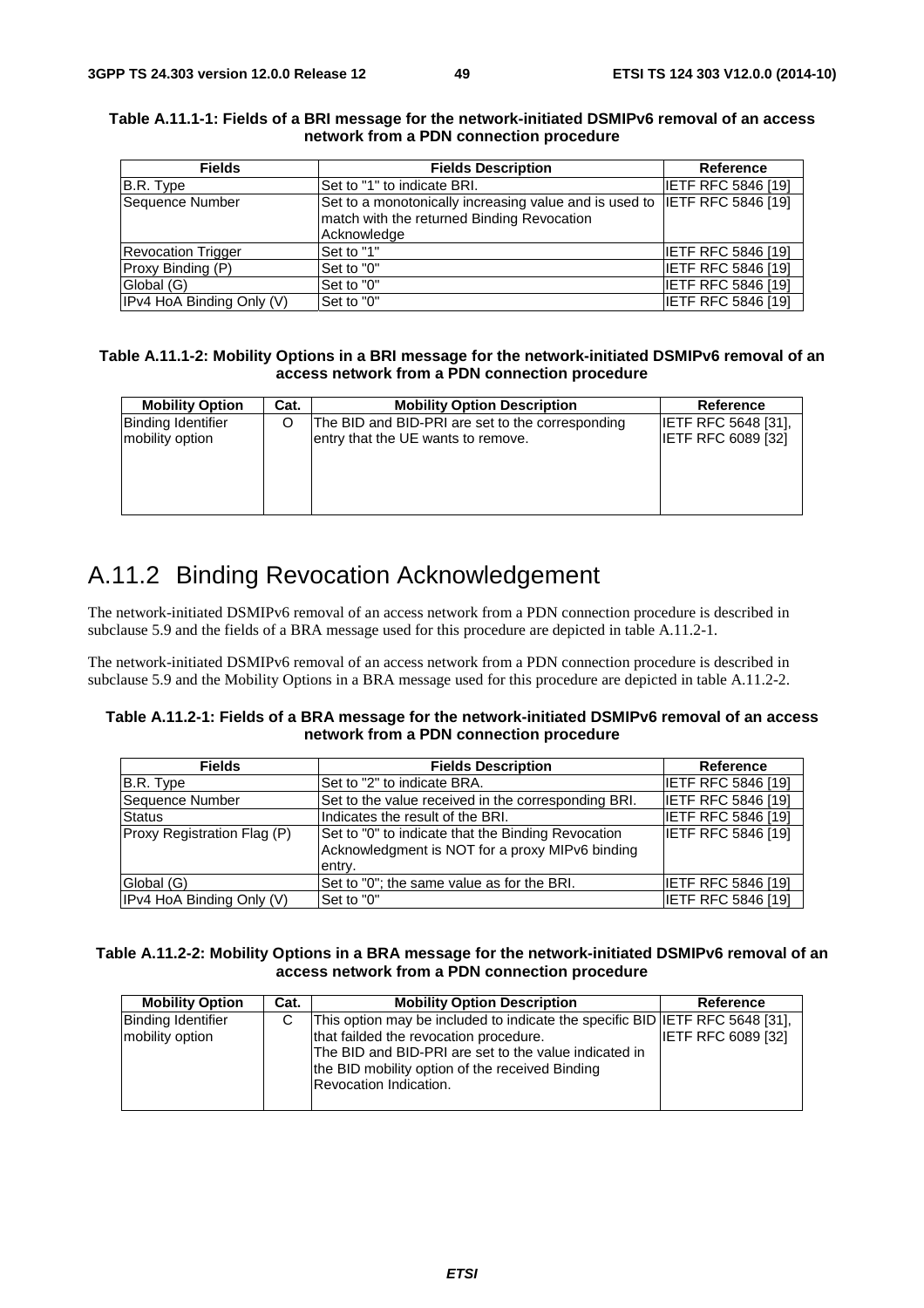# Annex B (normative): Extensions specific to the present document

### B.1 PDN Identifier notify payload

The format of the PDN Identifier notify payload is shown in figure B-1-1.

The PDN Identifier notify payload type is 40960. The length of the PDN Identifier notify payload is 21 octets. The IPv6 Home Network Prefix contains the IPv6 prefix of a PDN connection. The Prefix Length field indicates the length of the prefix contained in IPv6 Home Network Prefix field.

The other fields are defined by IETF RFC 5996 [14].

|                                 |   |  | <b>Bits</b>   |   |  |  |               |  |  |
|---------------------------------|---|--|---------------|---|--|--|---------------|--|--|
| 6                               | 5 |  |               | 2 |  |  | <b>Octets</b> |  |  |
| Protocol ID                     |   |  |               |   |  |  |               |  |  |
| <b>SPI Size</b>                 |   |  |               |   |  |  |               |  |  |
| Notify Message Type             |   |  |               |   |  |  |               |  |  |
| <b>IPv6 Home Network Prefix</b> |   |  |               |   |  |  |               |  |  |
|                                 |   |  | Prefix Length |   |  |  | 21            |  |  |
|                                 |   |  |               |   |  |  |               |  |  |

#### **Figure B.1-1: PDN Identifier notify payload format**

NOTE: As the notify payload notifies information relating an IKE\_SA, SPI Size field is set to 0 and there is no Security Parameter Index field.

### B.2 IFOM Capability notify payload

The format of the IFOM Capability notify payload is shown in figure B.2-1.

The IFOM Capability notify payload type is 16428. The length of the IFOM Capability notify payload is 4 octets. The IFOM Capability notify payload is used to indicate the IFOM capability.

The other fields are defined by IETF RFC 5996 [14].

|                     |  |  |  | <b>Bits</b> |  |  |  |               |
|---------------------|--|--|--|-------------|--|--|--|---------------|
|                     |  |  |  |             |  |  |  | <b>Octets</b> |
| Protocol ID         |  |  |  |             |  |  |  |               |
| <b>SPI Size</b>     |  |  |  |             |  |  |  |               |
| Notify Message Type |  |  |  |             |  |  |  | $3 - 4$       |

#### **Figure B.2-1: IFOM Capability notify payload format**

NOTE: As the notify payload notifies information relating to an IKE\_SA, SPI Size field is set to 0 and there is no Security Parameter Index field.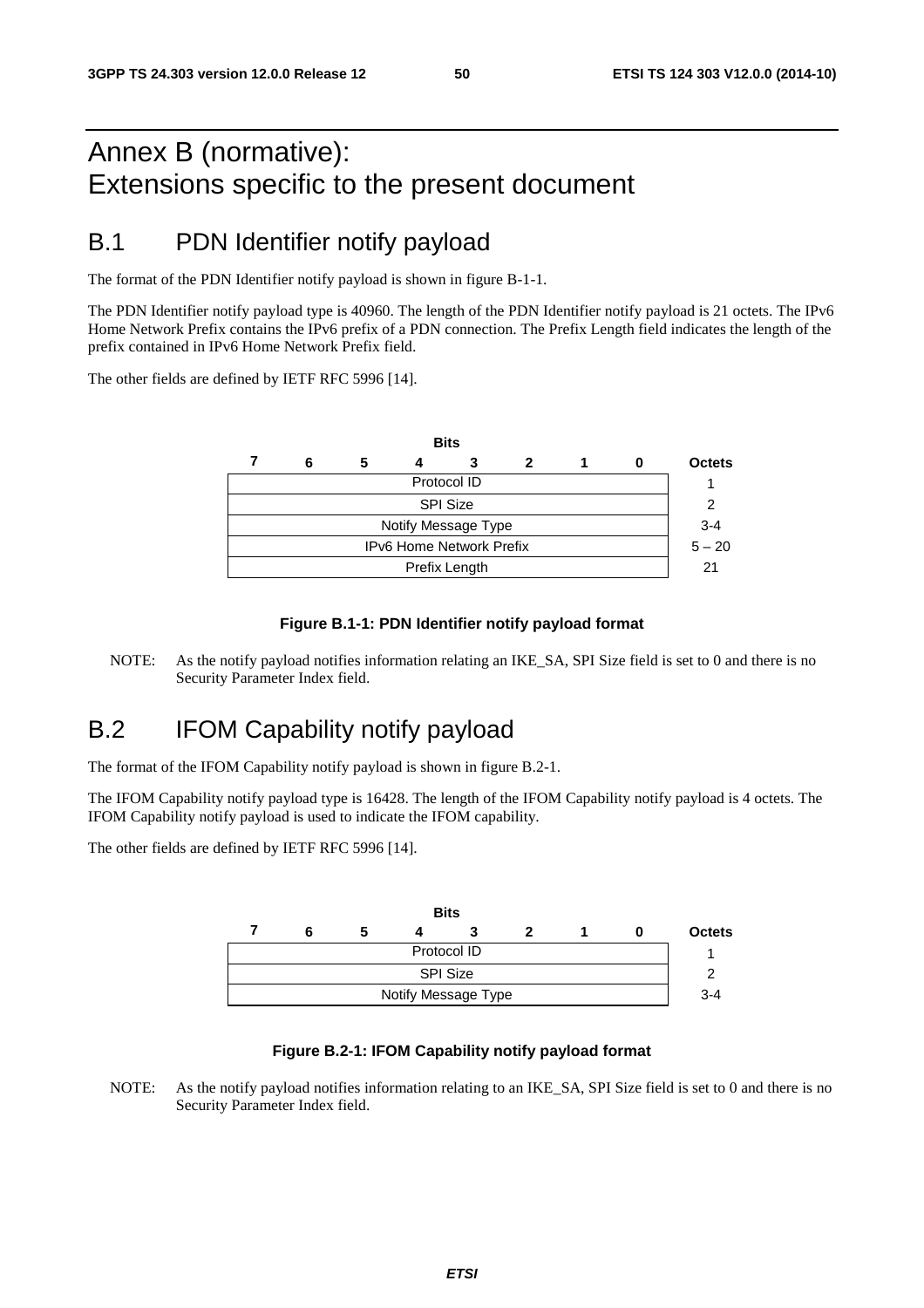# Annex C (informative): Change history

| Date    | TSG #            | TSG Doc.       | <b>CR</b> | Rev | Subject/Comment                                                                                                                                                                                                         | Old   | <b>New</b> |
|---------|------------------|----------------|-----------|-----|-------------------------------------------------------------------------------------------------------------------------------------------------------------------------------------------------------------------------|-------|------------|
| 01-2008 |                  |                |           |     | Version 0.0.0 Editor's internal draft                                                                                                                                                                                   |       | 0.0.0      |
| 02-2008 | CT1 #51          |                |           |     | Includes the following contributions agreed in CT1 #51:<br>C1-080436, C1-080437                                                                                                                                         | 0.0.0 | 0.1.0      |
| 02-2008 | CT1 #51bis       |                |           |     | Includes the following contributions agreed in CT1<br>#51bis:                                                                                                                                                           | 0.1.0 | 0.2.0      |
|         |                  |                |           |     | C1-080770, C1-080776, C1-080791.                                                                                                                                                                                        |       |            |
| 02-2008 | Email-<br>review |                |           |     | Editorial/style corrections in the clean version                                                                                                                                                                        | 0.2.0 | 0.2.1      |
| 04-2008 | CT1 #52          |                |           |     | Includes the following contributions agreed in CT1 #52:<br>C1-080954, C1-080959, C1-080960, C1-081213, C1-<br>081232, C1-081398, C1-081399, C1-081400, C1-<br>081401, C1-081402, C1-081419                              | 0.2.1 | 0.3.0      |
| 04-2008 | Email-<br>review |                |           |     | Editorial/style corrections in the clean version                                                                                                                                                                        | 0.3.0 | 0.3.1      |
| 05-2008 | CT1 #53          |                |           |     | Includes the following contributions agreed in CT1 #53:<br>C1-081590, C1-081594, C1-081693, C1-082079, C1-<br>082080, C1-082082, C1-082083, C1-082084, C1-<br>082063                                                    | 0.3.1 | 0.4.0      |
| 05-2008 | Email-<br>review |                |           |     | Editorial clean-up                                                                                                                                                                                                      | 0.4.0 | 0.4.1      |
| 05-2008 |                  |                |           |     | Version 1.0.0 to be presented to CT-40 created by MCC                                                                                                                                                                   | 0.4.1 | 1.0.0      |
| 07-2008 | CT1 #54          |                |           |     | Includes the following contributions agreed in CT1 #54:<br>C1-082122, C1-082364, C1-082368, C1-082693, C1-<br>082694, C1-082698, C1-082699, C1-082700 and C1-<br>082808                                                 | 1.0.0 | 1.1.0      |
| 08-2008 | CT1 #55          |                |           |     | Includes the following contributions agreed in CT1 #55:<br>C1-082827, C1-082828, C1-082989, C1-083003, C1-<br>083004, C1-083486, C1-083488, C1-083524 and C1-<br>083601                                                 | 1.1.0 | 1.2.0      |
| 10-2008 | CT1 #55bis       |                |           |     | Includes the following contributions agreed in CT1<br>#55bis: C1-083858, C1-083861, C1-084384, C1-<br>084454, C1-084455, C1-084457, C1-084458, C1-<br>084460, C1-084461, C1-084553, C1-084563, C1-<br>084564, C1-084565 | 1.2.0 | 1.3.0      |
| 11-2008 | CT1 #56          |                |           |     | Includes the following contributions agreed in CT1 #56:<br>C1-084692, C1-084693, C1-085379, C1-085517                                                                                                                   | 1.3.0 | 1.4.0      |
| 11-2008 | E-mail<br>review |                |           |     | Editorial clean-up                                                                                                                                                                                                      | 1.4.0 | 1.4.1      |
| 11-2008 | E-mail<br>review |                |           |     | Editorial clean-up                                                                                                                                                                                                      | 1.4.1 | 1.4.2      |
| 11-2008 | E-mail<br>review |                |           |     | Editorial clean-up                                                                                                                                                                                                      | 1.4.2 | 1.4.3      |
| 11-2008 |                  |                |           |     | Version 2.0.0 created for presentation to CT#42 for<br>approval                                                                                                                                                         | 1.4.3 | 2.0.0      |
| 12-2008 |                  |                |           |     | Version 8.0.0 created after approval in CT#42                                                                                                                                                                           | 2.0.0 | 6.0.0      |
| 03-2009 | CT-43            | CP-090126      | 000111    |     | <b>Binding Update Optimization</b>                                                                                                                                                                                      | 8.0.0 | 8.1.0      |
| 03-2009 | $CT-43$          | CP-090126 0003 |           |     | <b>BRI</b> error correction                                                                                                                                                                                             | 8.0.0 | 8.1.0      |
| 03-2009 | CT-43            | CP-090129      | 000511    |     | Missing HA Initiated Multiple PDN Detach                                                                                                                                                                                | 8.0.0 | 8.1.0      |
| 03-2009 | CT-43            | CP-090129      | 0007      |     | IPv4 HoA release                                                                                                                                                                                                        | 8.0.0 | 8.1.0      |
| 03-2009 | CT-43            | CP-090125      | 0008 1    |     | Align with latest version of internet draft                                                                                                                                                                             | 8.0.0 | 8.1.0      |
| 03-2009 | CT-43            |                |           |     | Editorial cleanup by MCC                                                                                                                                                                                                | 8.0.0 | 8.1.0      |
| 06-2009 | CT-44            | CP-090413      | $0004$ 3  |     | Discovery of the Home Agent address                                                                                                                                                                                     | 8.1.0 | 8.2.0      |
| 06-2009 | CT-44            | CP-090413      | 0011 1    |     | HA discovery via DHCPv6                                                                                                                                                                                                 | 8.1.0 | 8.2.0      |
| 06-2009 | CT-44            | CP-090413      | 0012      |     | Nemo Binding Acknowledgement Status value<br>clarification                                                                                                                                                              | 8.1.0 | 8.2.0      |
| 06-2009 | CT-44            | CP-090413      | 0013      |     | Alternate Care-of Address correction                                                                                                                                                                                    | 8.1.0 | 8.2.0      |
| 06-2009 | CT-44            | CP-090413      | 0014      |     | TLV Header Format flag references                                                                                                                                                                                       | 8.1.0 | 8.2.0      |
| 06-2009 | CT-44            | CP-090413      | 0016      |     | Update to the Binding Revocation Indication Message                                                                                                                                                                     | 8.1.0 | 8.2.0      |
| 06-2009 | $CT-44$          | CP-090413      | 0017      |     | Clarification of routing header usage                                                                                                                                                                                   | 8.1.0 | 8.2.0      |
| 06-2009 | CT-44            | CP-090324      | 00183     |     | HA reallocation procedure and Home Address request                                                                                                                                                                      | 8.1.0 | 8.2.0      |
| 09-2009 | CT-45            | CP-090655      | 0019      |     | DNS lookup at HA discovery based on DHCPv6                                                                                                                                                                              | 8.2.0 | 8.3.0      |
| 09-2009 | CT-45            | CP-090655      | 0021 1    |     | Clarification of IPv4 Home Address request                                                                                                                                                                              | 8.2.0 | 8.3.0      |
| 09-2009 | CT-45            | CP-090655      | 0023 1    |     | Update of TS after DS-MIPv6 RFC availability                                                                                                                                                                            | 8.2.0 | 8.3.0      |
| 09-2009 | CT-45            | CP-090655      | 0024 1    |     | Remove the static HNP configured in LTE capable UE                                                                                                                                                                      | 8.2.0 | 8.3.0      |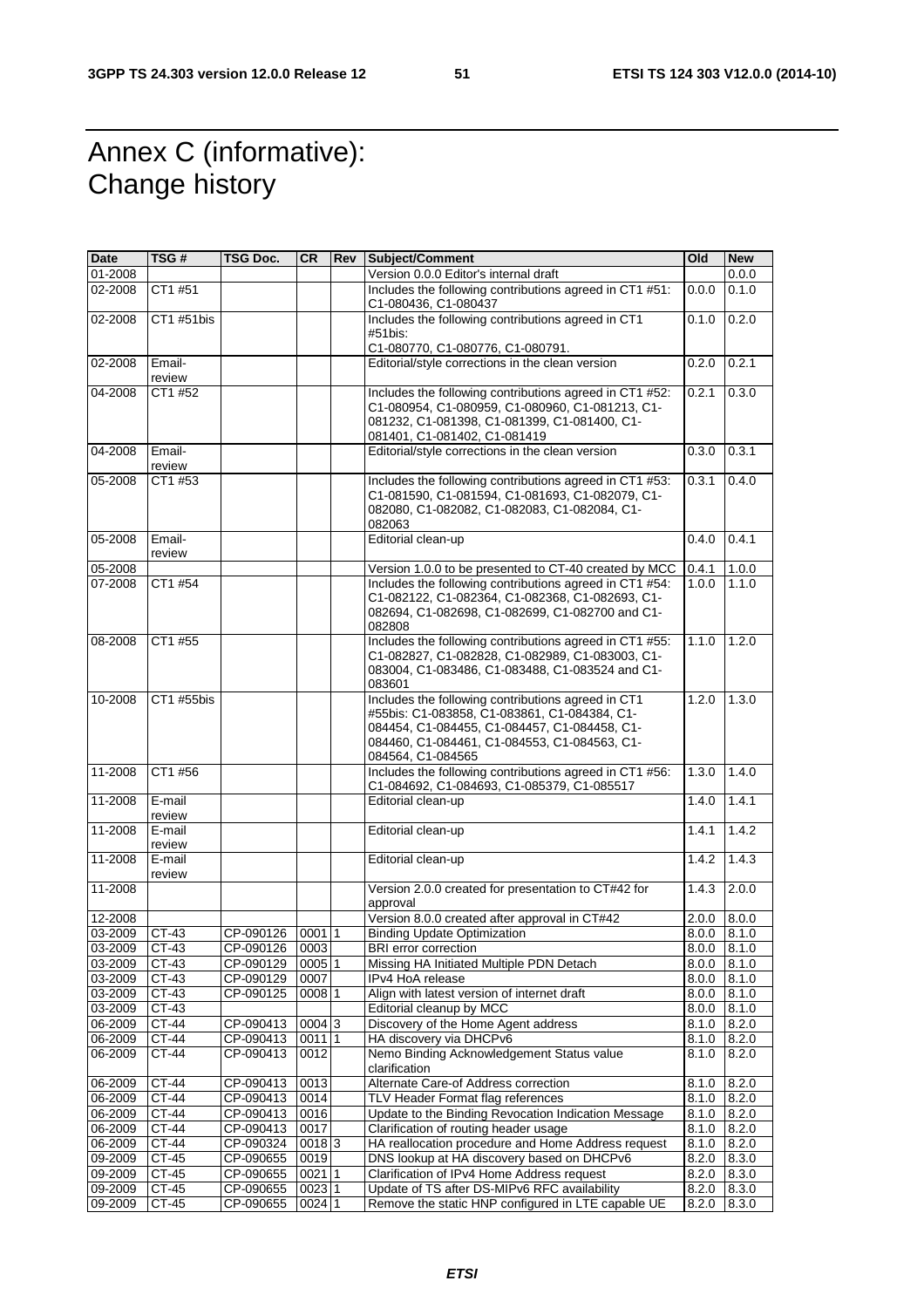| <b>Date</b> | TSG#         | <b>TSG Doc.</b>  | <b>CR</b>           | Rev | Subject/Comment                                                                    | O <sub>0</sub> | <b>New</b>      |
|-------------|--------------|------------------|---------------------|-----|------------------------------------------------------------------------------------|----------------|-----------------|
| 09-2009     | CT-45        | CP-090655        | 0025                |     | IPv4 address acknowledgement option type                                           | 8.2.0          | 8.3.0           |
| 09-2009     | CT-45        | CP-090655        | 0027                |     | Deletion of SA to the initial HA during HA reallocation<br>procedure               | 8.2.0          | 8.3.0           |
| 12-2009     | CT-46        | CP-090901        | 0028                |     | RFC5555 missing reference                                                          | 8.3.0          | 8.4.0           |
| 12-2009     | CT-46        | CP-090901        | 0030                |     | A bit in BRI message                                                               | 8.3.0          | 8.4.0           |
| 12-2009     | CT-46        | CP-090901        | $0031$  1           |     | UE procedures at BRI reception                                                     | 8.3.0          | 8.4.0           |
| 12-2009     | CT-46        | CP-090901        | $0029$ <sub>2</sub> |     | Clarification of Binding Error message                                             |                | 9.0.0           |
|             |              |                  |                     |     |                                                                                    | 8.4.0          |                 |
| 03-2010     | CT-47        | CP-100107        | 0035 1              |     | Multiple PDN connections                                                           | 9.0.0          | 9.1.0           |
| $03 - 2010$ | CT-47        | CP-100107        | 0037 1              |     | PDN connections                                                                    | 9.0.0          | 9.1.0           |
| 03-2010     | CT-47        | CP-100107        | 0039                |     | Reference to redirect RFC                                                          | 9.0.0          | 9.1.0           |
| 06-2010     | CT-48        | CP-100339        | 0042                |     | <b>Reference Updates</b>                                                           | 9.1.0          | 9.2.0           |
| 06-2010     | <b>CT-48</b> | CP-100339        | $0044$ 2            |     | Usage of PDN prefix information with multiple PDNs to<br>the same APN              | 9.1.0          | 9.2.0           |
| 09-2010     | CT-49        | CP-100485        | 0048 3              |     | Usage of PDN Identifier notify payload                                             | 9.2.0          | 9.3.0           |
| 09-2010     | CT-49        | CP-100513        | 0049 4              |     | IFOM Reference and Definitions                                                     | 9.3.0          | 10.0.0          |
| 09-2010     | CT-49        | CP-100513        | 0050 6              |     | UE behaviour with multiple PDN connection for IFOM                                 | 9.3.0          | 10.0.0          |
| 09-2010     | CT-49        | CP-100513        | 0053 3              |     | Attach to additional access - general                                              | 9.3.0          | 10.0.0          |
| 09-2010     | CT-49        | CP-100513        | 0054 5              |     | Dual Stack Mobile IPv6 inter-access flow mobility                                  | 9.3.0          | 10.0.0          |
| 09-2010     | CT-49        | CP-100513        | $0055$ 2            |     | Attach to additional access acting as home link - UE<br>behaviour                  | 9.3.0          | 10.0.0          |
| 09-2010     | CT-49        | CP-100513        | 0056 2              |     | Attach to additional access acting as visted link - UE                             | 9.3.0          | 10.0.0          |
| 09-2010     | CT-49        | CP-100513        | 0057 2              |     | behaviour<br>Attach to additional access acting as home link - HA                  | 9.3.0          | 10.0.0          |
| 09-2010     | CT-49        | CP-100513        | 0058 1              |     | behaviour<br>Attach to additional access acting as visited link - HA               | 9.3.0          | 10.0.0          |
| 09-2010     | CT-49        | CP-100513        | 0059 2              |     | behavior<br>Access removal - general                                               | 9.3.0          | 10.0.0          |
| 09-2010     | CT-49        | CP-100513        | 0060                |     | Home link access removal - UE behavior                                             | 9.3.0          | 10.0.0          |
| 09-2010     | CT-49        | CP-100513        | 0061 2              |     |                                                                                    |                | 10.0.0          |
|             |              |                  |                     |     | Visited link access removal - UE behavior                                          | 9.3.0          |                 |
| 09-2010     | CT-49        | CP-100513        | 0062                |     | Removal of an access acting as home link - HA<br>procedures                        | 9.3.0          | 10.0.0          |
| 09-2010     | CT-49        | CP-100513        | 0063 2              |     | Visited link access removal - HA behavior                                          | 9.3.0          | 10.0.0          |
| 09-2010     | CT-49        | CP-100513        | $0064$  1           |     | IFOM initial attachment                                                            | 9.3.0          | 10.0.0          |
| 09-2010     | CT-49        | CP-100513        | 0065 1              |     | Message format for IP flow mobility                                                | 9.3.0          | 10.0.0          |
| 09-2010     | CT-49        | CP-100520        | 0066 2              |     | Support of IPv6 Prefix Delegation on S2c                                           | 9.3.0          | 10.0.0          |
| 09-2010     | CT-49        | CP-100518        | 00671               |     | Usage of IP version for Care-of Address selection                                  | 9.3.0          | 10.0.0          |
| 12-2010     | CT-50        | CP-100754        | 0069 2              |     | IFOM Attach to additional access procedure                                         |                | 10.0.0 10.1.0   |
| 12-2010     | CT-50        | CP-100754        | 0070 2              |     | IFOM flow mobility procedure                                                       |                | 10.0.0 10.1.0   |
| 12-2010     | CT-50        | CP-100754        | 00711               |     | IFOM Remove a link - general                                                       |                | 10.0.0 10.1.0   |
| 12-2010     | CT-50        | CP-100754        | 0075 3              |     | Additional message format for IP flow mobility                                     |                | 10.0.0 10.1.0   |
| 12-2010     | CT-50        | CP-100754        | 00771               |     | Clarification on Dual Stack Mobile IPv6 re-registration                            |                | 10.0.0 10.1.0   |
| 12-2010     | CT-50        | CP-100754        | 0078 3              |     | Network-initiated detach in multiple Care-of addresses                             |                | $10.0.0$ 10.1.0 |
|             |              |                  |                     |     | use case                                                                           |                |                 |
| $12 - 2010$ | CT-50        | CP-100763        | 0079 1              |     | Delegated Prefix in HA                                                             |                | 10.0.0 10.1.0   |
| 12-2010     | CT-50        | CP-100763        | 0080 1              |     | UE behaviour of DHCPv6 prefix delegation                                           |                | 10.0.0 10.1.0   |
| 12-2010     | CT-50        | CP-100754 0082 2 |                     |     | Clarification on IFOM capability                                                   |                | $10.0.0$ 10.1.0 |
| $12 - 2010$ | CT-50        | CP-100754        | 008311              |     | Corrections and clarifications on IFOM procedures                                  |                | 10.0.0 10.1.0   |
| 12-2010     | CT-50        | CP-100754        | 0084 5              |     | Access removal from PDN                                                            |                | 10.0.0 10.1.0   |
| 12-2010     | CT-50        | CP-100763        | 0087                |     | Assigned HNP in BA message                                                         |                | 10.0.0 10.1.0   |
|             |              |                  |                     |     |                                                                                    |                |                 |
| 12-2010     | CT-50        | CP-100754        | 0088 1              |     | <b>IFOM Capability Discovery</b>                                                   |                | $10.0.0$ 10.1.0 |
| 12-2010     | CT-50        | CP-100754        | $0089$ <sup>2</sup> |     | Error conditions for IFOM                                                          |                | 10.0.0 10.1.0   |
| 03-2011     | CT-51        | CP-110185        | 0093 1              |     | IFOM capability discovery through ISRP                                             |                | 10.1.0 10.2.0   |
| 03-2011     | CT-51        | CP-110185        | 0094 3              |     | IFOM condition for binding acknowledge                                             |                | 10.1.0 10.2.0   |
| 03-2011     | CT-51        | CP-110185        | 0095                |     | IFOM error condition                                                               |                | 10.1.0 10.2.0   |
| 03-2011     | CT-51        | CP-110185        | 0096 1              |     | IFOM correction on attach to additional access<br>procedure                        |                | 10.1.0 10.2.0   |
| 03-2011     | CT-51        | CP-110185        | 0098 1              |     | Network-initiated removal of an access                                             |                | 10.1.0 10.2.0   |
| 03-2011     | CT-51        | CP-110185        | 01003               |     | Revision to Network-initiated Removal of Foreign Link                              |                | 10.1.0 10.2.0   |
|             |              |                  |                     |     | from a PDN Connection                                                              |                |                 |
| 03-2011     | CT-51        | CP-110185        | 0101                |     | Modification of UE-initiated Removal of an Access<br>Network from a PDN Connection |                | 10.1.0 10.2.0   |
| 03-2011     | CT-51        | CP-110185        | 0102 1              |     | Correction to pointer to TS 24.302 for IFOM procedure                              |                | 10.1.0 10.2.0   |
| 03-2011     | CT-51        | CP-110185        | 0103                |     | IFOM extensions for handover                                                       |                | 10.1.0 10.2.0   |
| 03-2011     | CT-51        | CP-110185        | 0104                |     | IFOM capability discovery - PCO usage correction                                   |                | 10.1.0 10.2.0   |
| 03-2011     | CT-51        | CP-110185        | 0105                |     | Correction on 'O' flag                                                             |                | 10.1.0 10.2.0   |
| 03-2011     | CT-51        | CP-110185        | $0106$ 1            |     | Protocol type definition for IFOM capability IKE-v2<br>payload                     |                | 10.1.0 10.2.0   |
| 03-2011     | CT-51        | CP-110185        | 0107 2              |     | Routing of packets for IFOM                                                        |                | 10.1.0 10.2.0   |
| 03-2011     | CT-51        | CP-110185        | 0108                |     | Removal of editor"s note                                                           |                | 10.1.0 10.2.0   |
| 03-2011     | CT-51        | CP-110197        | 0109 2              |     | S2c data integrity protection                                                      |                | 10.1.0 10.2.0   |
| 06-2011     | CT-52        | CP-110478        | 0110 1              |     | References to RFC                                                                  |                | 10.2.0 10.3.0   |
| 09-2011     | CT-53        | CP-110682        | 0111 1              |     | S2c data integrity protection over trusted non-3GPP                                |                | 10.3.0 10.4.0   |
|             |              |                  |                     |     | access                                                                             |                |                 |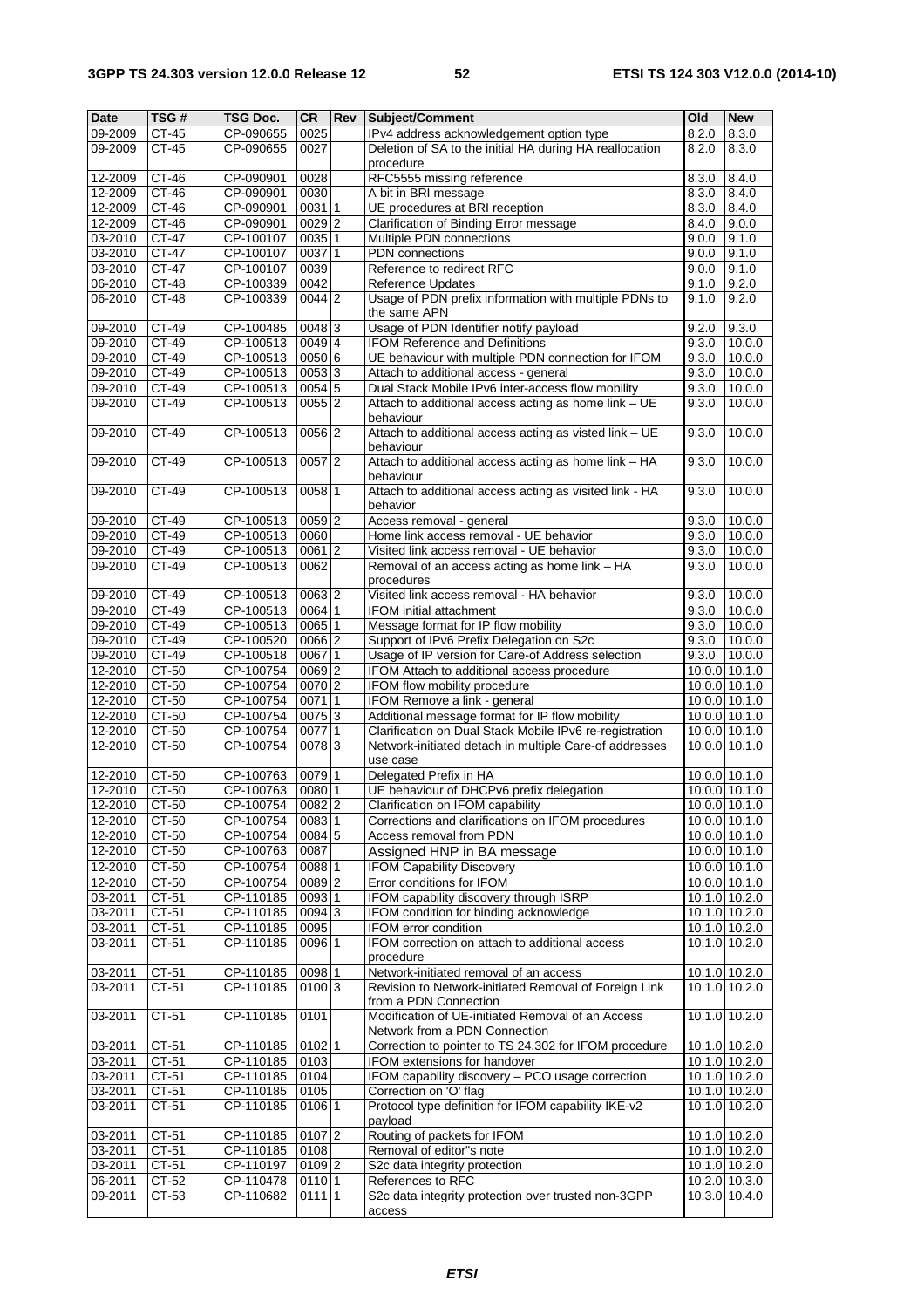| <b>Date</b> | TSG#  | TSG Doc.  | <b>CR</b> | <b>IRev</b> | Subject/Comment                                                                                 | Old | <b>New</b>      |
|-------------|-------|-----------|-----------|-------------|-------------------------------------------------------------------------------------------------|-----|-----------------|
| 09-2011     | CT-53 | CP-110660 | $0115$  2 |             | Correction of Home Agent discovery via DHCPv6                                                   |     | 10.3.0 10.4.0   |
| 09-2011     | CT-53 | CP-110682 | 011711    |             | Correction to S2c data integrity protection - UE<br>procedures                                  |     | 10.3.0 10.4.0   |
| 09-2011     | CT-53 | CP-110690 | 011211    |             | Correction of security related reference                                                        |     | 10.4.0 11.0.0   |
| 09-2011     | CT-53 | CP-110690 | 01161     |             | Rejection of IKEv2 SA request                                                                   |     | 10.4.0 11.0.0   |
| 09-2011     | CT-53 | CP-110690 | 01201     |             | Correction to references                                                                        |     | 10.4.0 11.0.0   |
| 12-2011     | CT-54 | CP-110874 | $0121$  2 |             | Correction to S2c data integrity protection - HA<br>procedures                                  |     | 11.0.0 11.1.0   |
| 06-2012     | CT-56 | CP-120300 | 0123      |             | IETF reference update                                                                           |     | 11.1.0 11.2.0   |
| 06-2012     | CT-56 | CP-120293 | 01254     |             | Correction to HA discovery based on DHCPv6                                                      |     | $11.1.0$ 11.2.0 |
| 06-2012     | CT-56 | CP-120309 | $0126$ 1  |             | Generalize handover procedure to include also Care-of<br>Address change independent of handover |     | 11.1.0 11.2.0   |
| 06-2012     | CT-56 | CP-120309 | 012711    |             | Corrections with references                                                                     |     | 11.1.0 11.2.0   |
| 06-2013     | CT-60 | CP-130237 | 012911    |             | Specification of IFOM Capability notify payload type                                            |     | 11.2.0 11.3.0   |
| 09-2014     | CT-65 |           |           |             | Uparade to Rel-12                                                                               |     | 11.3.0 12.0.0   |